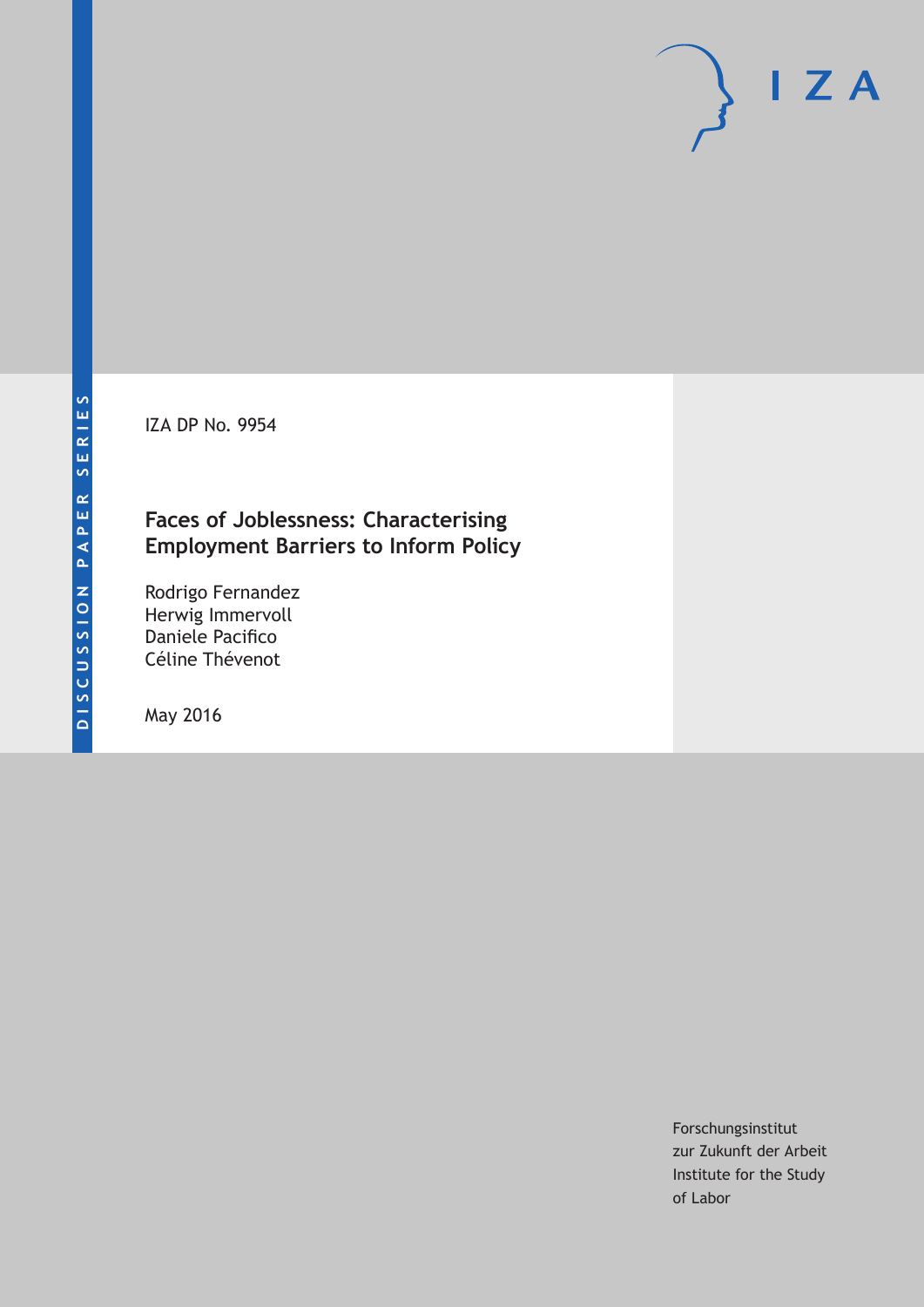# **Faces of Joblessness: Characterising Employment Barriers to Inform Policy**

**Rodrigo Fernandez**  *OECD* 

# **Herwig Immervoll**

*OECD and IZA* 

**Daniele Pacifico**  *OECD*

**Céline Thévenot**  *OECD* 

Discussion Paper No. 9954 May 2016

IZA

P.O. Box 7240 53072 Bonn Germany

Phone: +49-228-3894-0 Fax: +49-228-3894-180 E-mail: iza@iza.org

Any opinions expressed here are those of the author(s) and not those of IZA. Research published in this series may include views on policy, but the institute itself takes no institutional policy positions. The IZA research network is committed to the IZA Guiding Principles of Research Integrity.

The Institute for the Study of Labor (IZA) in Bonn is a local and virtual international research center and a place of communication between science, politics and business. IZA is an independent nonprofit organization supported by Deutsche Post Foundation. The center is associated with the University of Bonn and offers a stimulating research environment through its international network, workshops and conferences, data service, project support, research visits and doctoral program. IZA engages in (i) original and internationally competitive research in all fields of labor economics, (ii) development of policy concepts, and (iii) dissemination of research results and concepts to the interested public.

IZA Discussion Papers often represent preliminary work and are circulated to encourage discussion. Citation of such a paper should account for its provisional character. A revised version may be available directly from the author.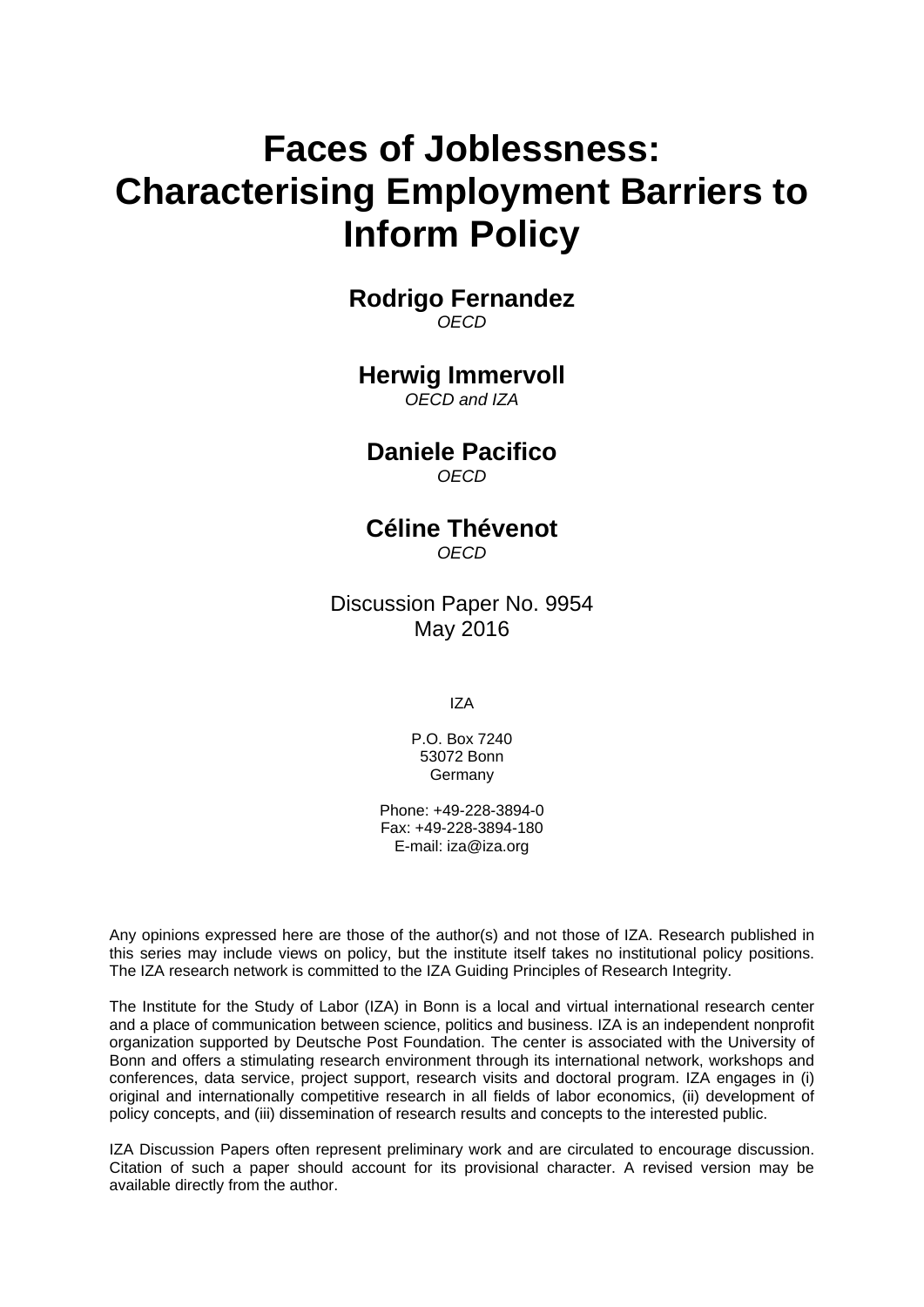IZA Discussion Paper No. 9954 May 2016

# **ABSTRACT**

# **Faces of Joblessness: Characterising Employment Barriers to Inform Policy\***

This paper proposes a novel method for identifying and visualising key employment obstacles that may prevent individuals from participating fully in the labour market. The approach is intended to complement existing sources of information that governments use when designing and implementing activation and employment-support policies. In particular, it aims to provide individual and household perspectives on employment problems, which may be missed when relying on common labour-force statistics or on administrative data, but which are relevant for targeting and tailoring support programmes and related policy interventions. A first step describes a series of employment-barrier indicators at the micro level, comprising three domains: work-related capabilities, financial incentives and employment opportunities. For each domain, a selected set of concrete employment barriers are quantified using the EU-SILC multi-purpose household survey. In a second step, a statistical clustering method (latent class analysis), is used to establish profiles and patterns of employment barriers among individuals with no or weak labour-market attachment. A detailed illustration for two countries (Estonia and Spain) shows that "short-hand" groupings that are often highlighted in the policy debate, such as "youth" or "older workers", are in fact composed of multiple distinct sub-groups that face very different combinations of employment barriers and likely require different policy approaches. Results also indicate that individuals typically face two or more simultaneous employment obstacles suggesting that addressing one barrier at a time may not have the intended effect on employment levels. From a policy perspective, the results support calls for carefully sequencing activation and employment support measures, and for coordinating them across policy domains and institutions.

JEL Classification: C38, J08, H31, J21, J22, J68, J82

Keywords: unemployment, employment barrier, activation, targeting, latent class, active labour market programmes

Corresponding author:

 $\overline{\phantom{a}}$ 

Herwig Immervoll **OECD** 2, rue André Pascal 75016 Paris France E-mail: herwig.immervoll@oecd.org

<sup>\*</sup> This document was produced with the financial assistance of the European Union Programme for Employment and Social Innovation "EaSI" (2014-2020, EC OECD grant agreement VS/2016/0005, DI150038), as part of a joint project between the European Commission (EC), the OECD and the World Bank. The authors gratefully acknowledge feedback on earlier drafts from a number of EC and OECD colleagues and, in particular, multiple rounds of discussions with the World Bank (Aylin Isik-Dikmelik, Sandor Karacsony, Natalia Millan, Mirey Ovadiya, Frieda Vandeninden and Michele Davide Zini), and the extensive in-depth comments they provided on the empirical results, the underlying concepts and Stata programs. The paper also accounts for feedback received during and after a project kick-off seminar, held at OECD in Paris on 3 March 2016 with the participation of the EC, World Bank and representatives from twelve countries, and during a seminar held at the European Commission, DG EMPL, on 17 February 2016. All results and opinions are the sole responsibility of the authors. In particular, the opinions expressed and arguments employed herein do not necessarily reflect the official views of the OECD member countries, of the European Union, the World Bank, or of the governments of countries referenced in the text or results.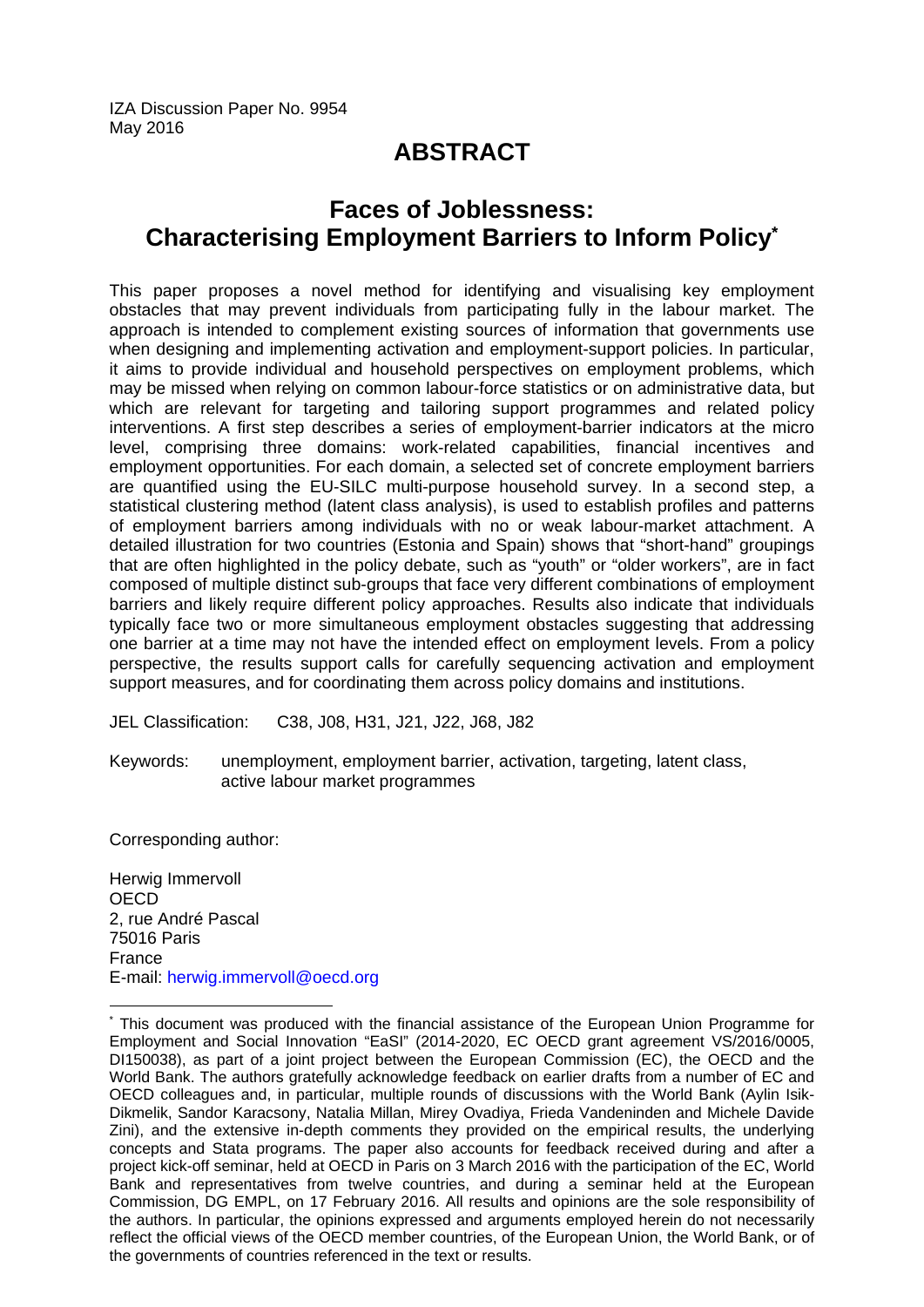# **TABLE OF CONTENTS**

| $\mathbf{1}$ .   |                                     | <b>INTRODUCTION</b>                                                                                                                                                                                                                                                     | 5                          |
|------------------|-------------------------------------|-------------------------------------------------------------------------------------------------------------------------------------------------------------------------------------------------------------------------------------------------------------------------|----------------------------|
| 2.               |                                     | JOBLESSNESS AND UNDEREMPLOYMENT: CAPTURING A BROAD SET OF POTENTIAL<br><b>LABOUR-MARKET DIFFICULTIES</b>                                                                                                                                                                |                            |
|                  | 2.1<br>2.2.<br>2.3.<br>2.3.<br>2.4. | Out-of-work individuals<br>Individuals in unstable employment<br>Individuals with restricted working hours<br>Others with near-zero or negative labour incomes (residual category)<br>Wrapping up: Incidence of different types of potential labour market difficulties | 10<br>12<br>12<br>14<br>14 |
| $3_{-}$          |                                     | INDICATORS OF EMPLOYMENT BARRIERS: CONCEPTS AND MEASUREMENT                                                                                                                                                                                                             | 18                         |
|                  | 3.1.<br>3.2.<br>3.3.                | Insufficient work-related capabilities<br>Weak incentives to look for or accept a 'good' job<br>Scarce employment opportunities                                                                                                                                         | 19<br>25<br>29             |
| $\overline{4}$ . |                                     | STATISTICAL PROFILES OF EMPLOYMENT BARRIERS                                                                                                                                                                                                                             | 30                         |
|                  | 4.1<br>4.2                          | Results for Estonia<br>Results for Spain                                                                                                                                                                                                                                | 32<br>38                   |
| 5.               |                                     | <b>CONCLUSIONS</b>                                                                                                                                                                                                                                                      | 44                         |
|                  |                                     | <b>REFERENCES</b>                                                                                                                                                                                                                                                       | 47                         |
|                  |                                     | ANNEX I: INTRODUCTION TO LATENT CLASS ANALYSIS                                                                                                                                                                                                                          | 50                         |
|                  |                                     | ANNEX II: MODEL SELECTION FOR ESTONIA AND SPAIN                                                                                                                                                                                                                         | 52                         |

# **Tables**

| Table 1.   | Working-age and reference populations by activity status                           | 9  |
|------------|------------------------------------------------------------------------------------|----|
| Table 2.   | Out of work: correspondence between information on work activity and labour income | 11 |
| Table 3.   | Out of work: incidence and group composition                                       | 11 |
| Table 4.   | Unstable jobs: incidence across countries                                          | 12 |
| Table 5.   | Restricted working hours: Incidence and reasons                                    | 13 |
| Table 6.   | Workers with negative, zero or near-zero labour incomes                            | 14 |
| Table 7.   | Share of individuals facing skills-related employment barriers                     | 20 |
| Table 8.   | Determinants of the work experience indicator                                      | 22 |
| Table 9.   | Work experience indicators: incidence in the target population                     | 22 |
| Table 10.  | Health-related employment barrier: incidence in the target population              | 23 |
| Table 11.  | Determinants of the work experience indicator                                      | 25 |
| Table 12.  | Scarce job opportunities: incidence in the target population                       | 30 |
| Table 13.  | Latent class estimates for Estonia                                                 | 32 |
| Table 14.  | Characterization of the latent groups in Estonia                                   | 37 |
| Table 15.  | Latent class estimates for Spain                                                   | 38 |
| Table 16.  | Characterization of the latent groups in Spain                                     | 43 |
| Table A.1. | Example of barriers faced by hypothetical individuals                              | 50 |
| Table A.2. | Hypothetical estimates of the latent class model                                   | 51 |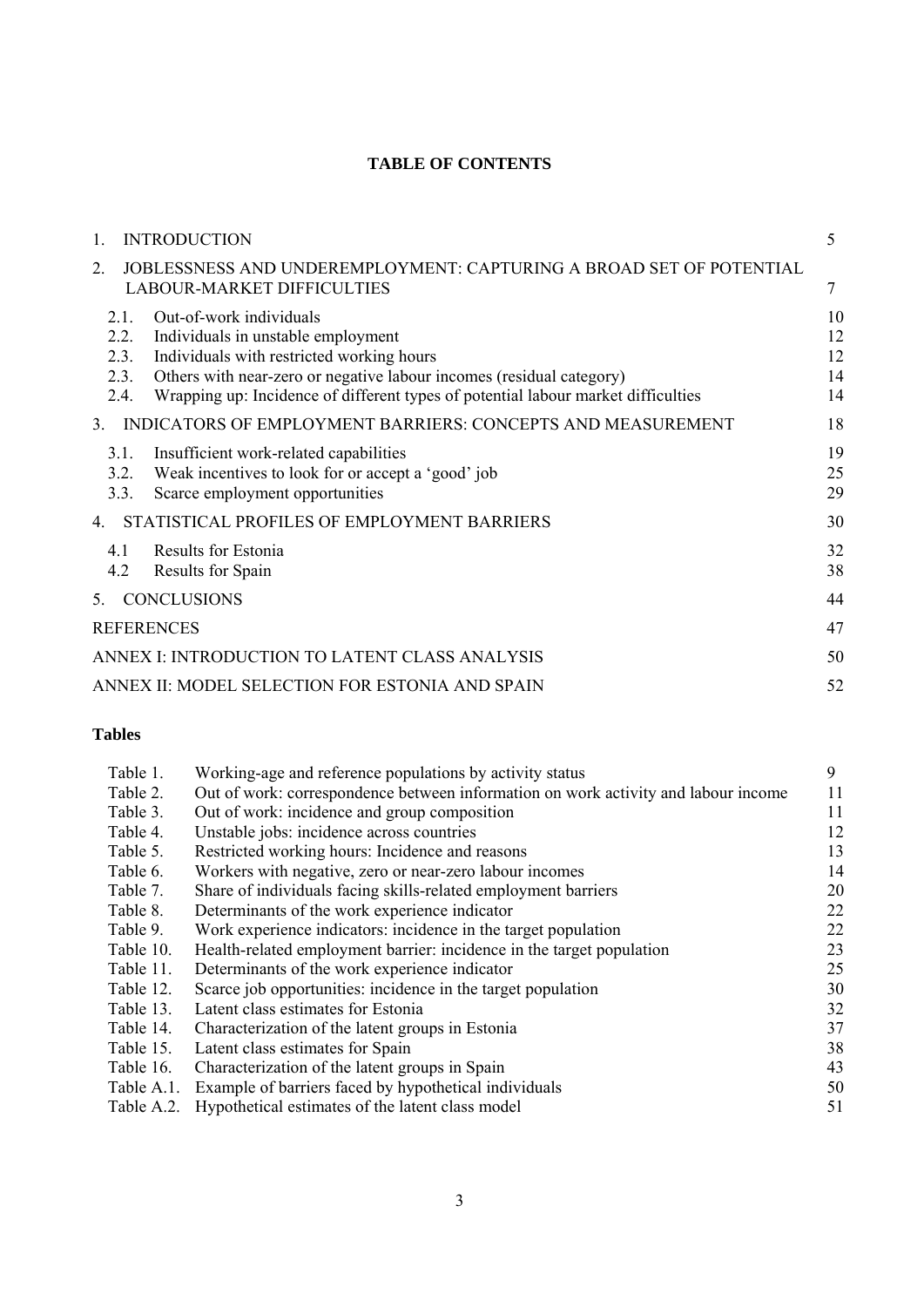# **Figures**

| Figure 1. | Individuals with potential labour market difficulties                            |    |
|-----------|----------------------------------------------------------------------------------|----|
| Figure 2. | Potential labour-market difficulties: Incidence and overlaps                     | 16 |
| Figure 3. | Potential labour market difficulties and 'good jobs' by country                  | 17 |
| Figure 4. | Employment Barrier – Conceptual framework                                        | 19 |
| Figure 5. | Share of individuals facing increasing numbers of employment barriers in Estonia | 36 |
| Figure 6. | Share of individuals facing increasing numbers of employment barriers in Estonia | 42 |
| Figure 7. | Selection of the optimal number of latent classes                                | 55 |

# **Boxes**

| Box 1. Main activity status: Exploiting all information available in EU-SILC | 10 |
|------------------------------------------------------------------------------|----|
| Selecting indicators and thresholds<br>Box 2.                                | 19 |
| Box 3. Measuring income from sources other than own employment               | 27 |
| Box 4. Measuring financial gain from own work effort                         | 29 |
| Box 5. Estonia, Group 1: barriers and characteristics                        | 33 |
| Box 6. Estonia, Group 2: barriers and characteristics                        | 33 |
| Box 7. Estonia, Group 3: barriers and characteristics                        | 34 |
| Box 8. Estonia, Group 4: barriers and characteristics                        | 34 |
| Box 9. Estonia, Group 5: barriers and characteristics                        | 35 |
| Box 10. Estonia, Group 6: barriers and characteristics                       | 35 |
| Box 11. Spain, Group 1: barriers and characteristics                         | 39 |
| Box 12. Spain, Group 2: barriers and characteristics                         | 39 |
| Box 13. Spain, Group 3: barriers and characteristics                         | 40 |
| Box 14. Spain, Group 4: barriers and characteristics                         | 40 |
| Box 15. Spain, Group 5: barriers and characteristics                         | 41 |
| Box 16. Spain, Group 6: barriers and characteristics                         | 41 |
| Box 17. Spain, Group 7: barriers and characteristics                         | 42 |
| Box 18. The Local Independence Assumption (LIA)                              | 53 |
|                                                                              |    |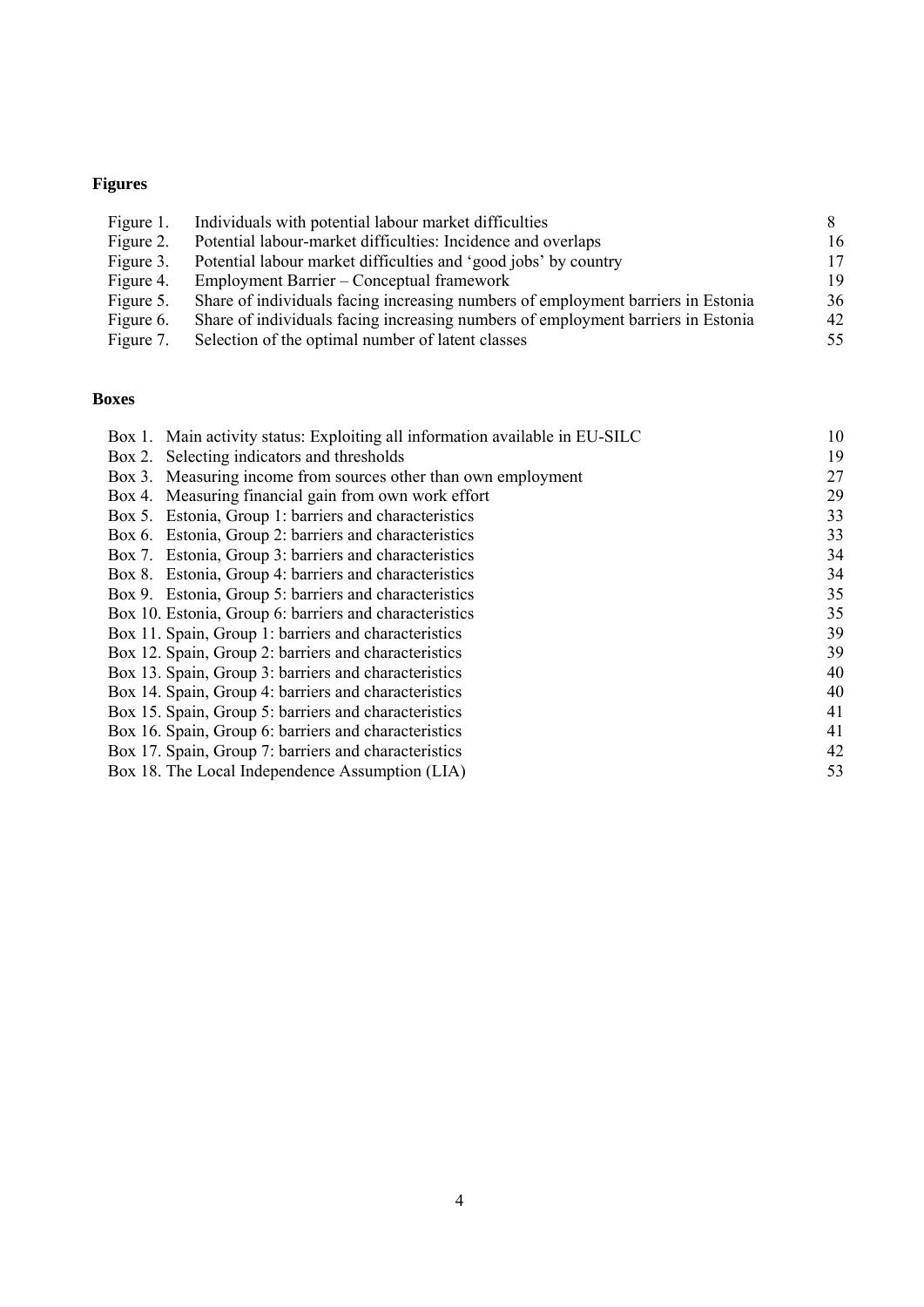# **FACES OF JOBLESSNESS: CHARACTERISING EMPLOYMENT BARRIERS TO INFORM POLICY**

Rodrigo Fernandez (OECD) Herwig Immervoll (OECD, IZA) Daniele Pacifico (OECD) Céline Thévenot (OECD)

# **1. INTRODUCTION**

The literature on activation and employment-support policies (AESPs), and on social protection systems more generally, commonly emphasises targeting and tailoring of policy interventions to individual circumstances as crucial factors for policy success (OECD, 2013a, 2013b, 2014a, 2015a; Immervoll and Scarpetta, 2012; Arias et al., 2014; World Bank, 2013; European Commission 2015; Eurofound, 2012). Yet, relatively little is known about what these individual circumstances look like or how they may translate into employment barriers that policies aim to address. The approach outlined in this paper aims to contribute to the debate of employment, activation and social inclusion policies through an improved understanding of the characteristics and labour-market barriers of out-of work and "low-work-intensity" individuals. The paper proposes and applies a simple statistical method for guiding the design and targeting of AESPs. It is intended as a step-by-step guide for researchers and practitioners who wish to apply and adapt it to different country contexts.

In the absence of comprehensive information on employment barriers, policy discussions frequently refer to broad groupings of individuals as a short-hand for the specific difficulties facing jobless individuals or those whose employment is, in some sense, precarious. "Youth", "older workers", "recipients of disability benefits", or "lone parents" are examples for proxy groupings that are frequently used in the policy debate. An implicit assumption is that these groupings are useful for describing different sets of employment barriers that may inform policy design and implementation. This may or may not be true; for instance being young is, in and of itself, not an employment barrier.

There has been little attempt to systematically assess the specific barriers of policy clients whom AESPs are intended to help. The lack of suitable "profiles" of individuals with no or weak labour-market attachment is particularly limiting in a comparative perspective. For instance, standard tabulations from commonly available international labour-market statistics provide two- or three-dimensional breakdowns of employment status that are valuable for many purposes. But, for a number of reasons, they are insufficient as basis for discussing gaps in existing AESPs, for shedding light on specific targeting or design issues, and for guiding the design of tailored policy interventions.

First, standard labour-market statistics provide information about correlates of employment barriers (e.g., age or the number of children), but not about employment barriers as such (e.g., limited work experience or care responsibilities). They also provide little to no information on the incidence of multiple *simultaneous* barriers, which can be a major challenge for policy effectiveness. Second, available comparative statistics typically adopt an individual perspective and lack data on the socio-economic household context which shapes individual employment opportunities and incentives. Third, to facilitate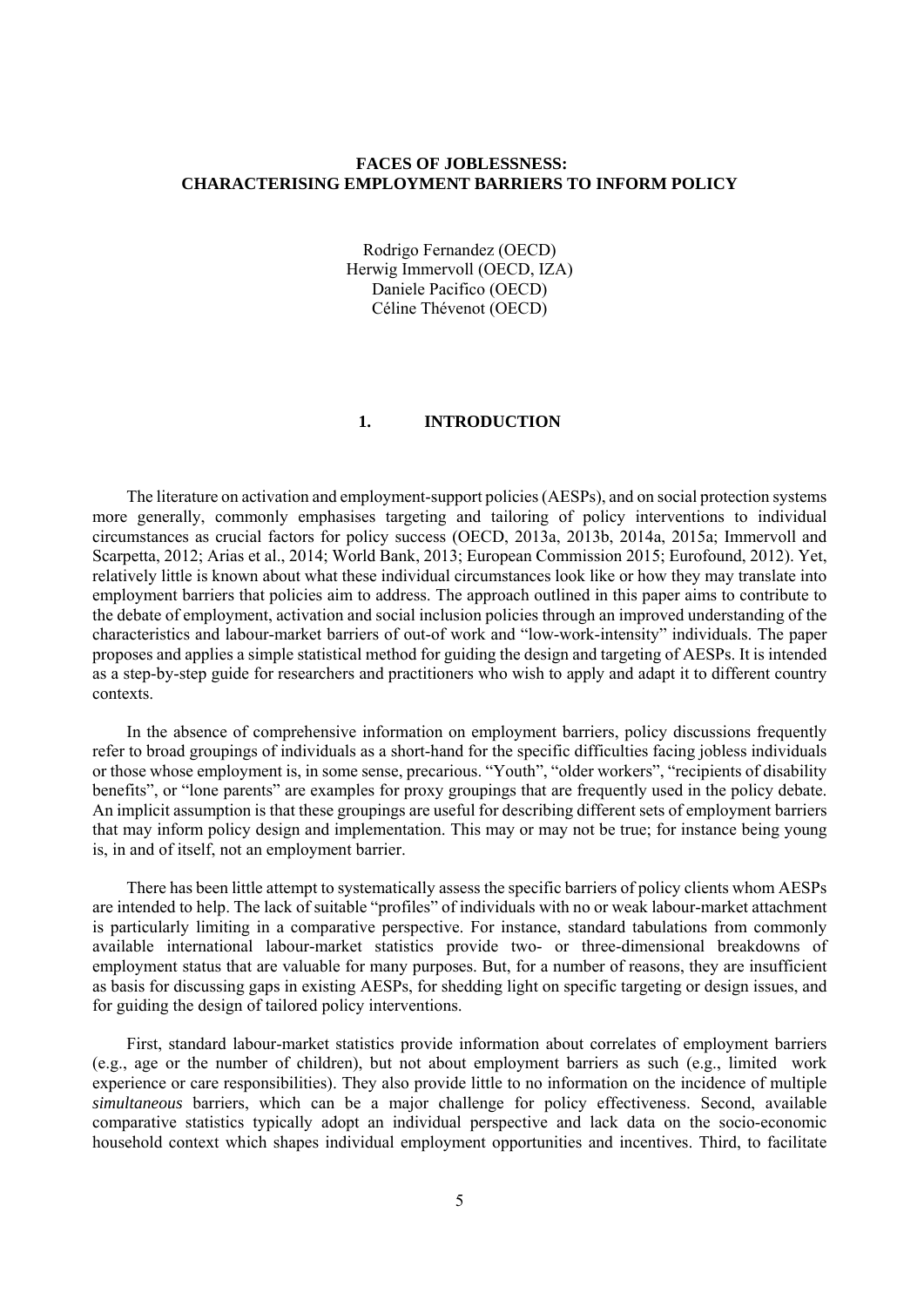comparability, standard labour-market statistics tend to use identical categories across countries. As a result, the format and content of available information may not be equally well-suited for documenting labourmarket challenges in different national contexts.

At the national level, several countries have developed powerful profiling tools that provide policy makers with customised and timely views on the circumstances of specific groups of policy clients (e.g., Bimrose and Barnes, 2011; Konle-Seidl, 2011). Results rely on administrative data which provide very rich information on the dimensions they cover. But they are often limited to specific sub-groups (such as the registered unemployed), while others with no or weak labour market attachment remain out of scope. As a result, profiling tools are geared towards refining employment-support and reintegration processes at the individual level, in the institution that develops and uses them (e.g., a public employment service, PES). They may be less useful at providing input into broader policy-design questions that require a "birds-eye" view on people's employment barriers irrespective of the institution they are (or are not) registered with. Examples of such broader policy-design questions are priorities for linking up services between relevant institutions, or identifying groups that could benefit from policy support but who are currently not easily reachable by institutions providing such support (e.g., because they are not registered as unemployed).

Based on the premise that AESPs seek to alleviate specific employment barriers, this paper advocates a bottom-up approach to policy analysis, starting from a careful and country-specific assessment of these barriers. We then use a statistical clustering method to separate the highly heterogeneous population of individuals with no or weak attachment into groups ("clusters") that are homogeneous with respect to the types of employment barriers that they face.

The resulting profiles of employment barriers are intended to facilitate discussions of the strengths and limitations of different policy interventions for concrete groups of policy clients. They can also be used to help inform decisions on whether to channel additional efforts towards specific priority groups. The approach is related to existing studies that describe characteristics of different groups of individuals with labour-market difficulties (European Commission, 2012; Ferré *et al.,* 2013; Immervoll, 2013; Sundaram *et al.*, 2014). Compared with those earlier exercises, the present study considers a broader set of labour-market problems and adopts an explicit conceptual framework that facilitates its use by practitioners and provides a reference for future methodological extensions and country-specific applications.

The paper first outlines three main domains of employment barriers that potentially drive poor labourmarket outcomes: *(i)* a lack of work-related capabilities, *(ii)* a lack of work incentives and *(iii)* a lack of employment opportunities. It then suggests a set of workable indicators in each domain that can be implemented for selected EU countries using EU-SILC data at the individual or family level. In a final step, we identify groups of individuals facing similar combinations of employment barriers. An illustration of the clustering approach using data for two countries (Estonia and Spain) suggests the following:<sup>1</sup>

- A **large number of different employment barrier profiles** characterize the population out of work or 'underemployed'.
- Proxy groupings that are commonly referred to in the policy debate, such as "youth", "NEETs", "older workers", etc., are not homogeneous but include **distinct sub-groups with very different**

<sup>1 .</sup> Results shed some light on the patterns of labour-market difficulties, employment barriers and policy priorities in seven selected EU countries. They are, however, meant to illustrate the proposed methodological approaches, rather than provide succinct policy conclusions. For in-depth analyses that consider countryspecific contexts and data quality in more detail, readers are referred to a series of forthcoming country studies undertaken by EC, OECD and World Bank as part of a joint project (see, e.g., http://www.oecd.org/social/faces-of-joblessness.htm).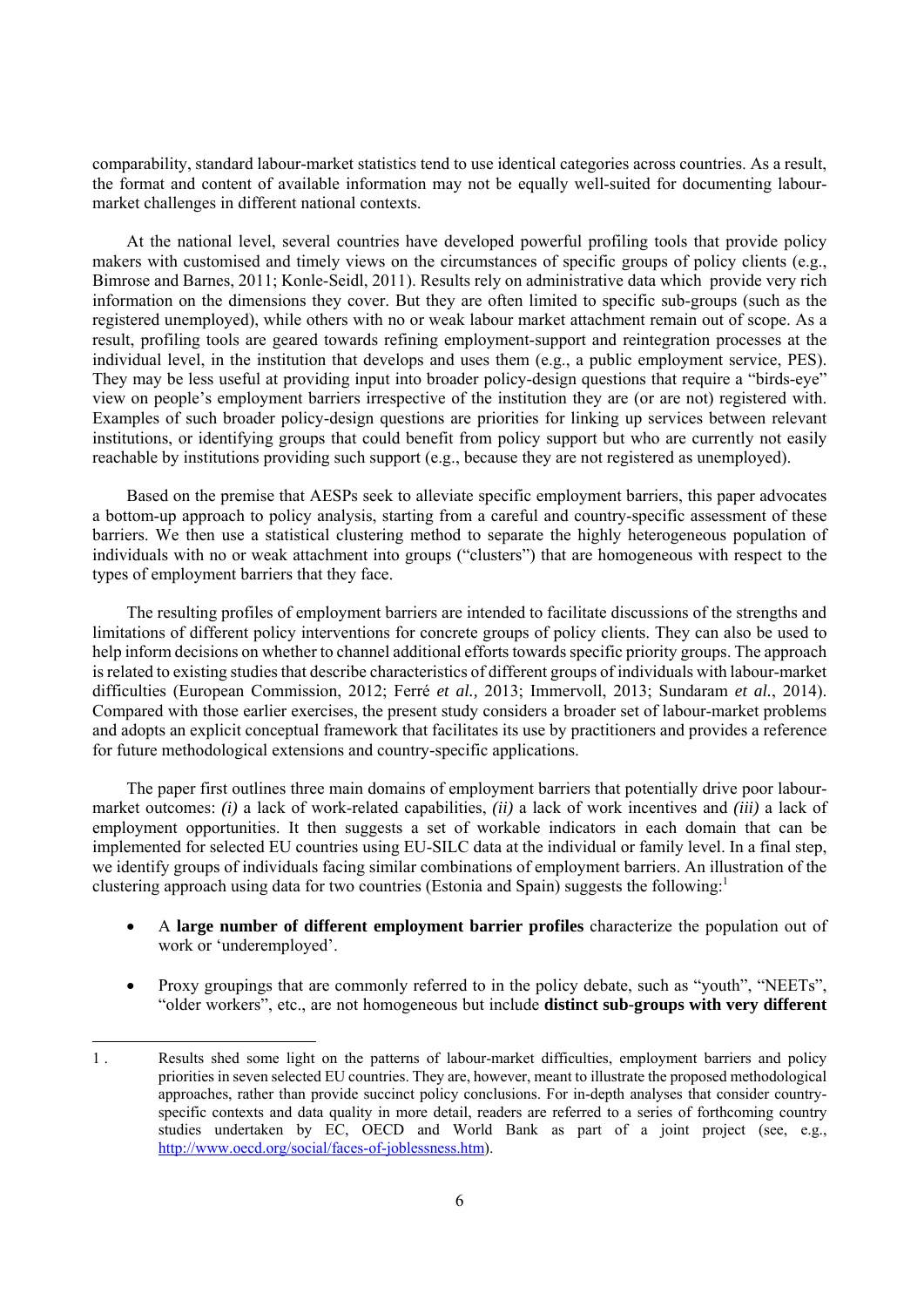**employment barrier profiles**. This finding highlights the need for a careful examination of these groups as a basis for suitably targeted and tailored AESPs.

 **Individuals** with labour market difficulties frequently **face multiple overlapping employment barriers**. Policy approaches that address only some of these obstacles may then not be enough to facilitate returns to employment as long as other barriers remain.

The rest of the paper is structured as follows. Section 2 identifies the sample of interest: individuals with potential labour-market difficulties. Section 3 proposes empirically feasible methods for deriving indicators of different labour market barriers using the information available in EU-SILC data. Section 4 presents the clustering exercise and discusses results. Section 5 outlines preliminary conclusions and considers possible next steps. A technical annex sets out the conceptual background and the statistical properties of the latent-class method used for the clustering exercise.

# **2. JOBLESSNESS AND UNDEREMPLOYMENT: CAPTURING A BROAD SET OF POTENTIAL LABOUR-MARKET DIFFICULTIES**

Individuals with labour market difficulties frequently move between non-employment and different states of "precarious" employment. As a result, limiting attention to only unemployed or other non-employed individuals may not capture the true extent of labour market difficulties or the need for policy intervention. In line with the typical scope of activation and employment support policies (AESPs), the target population of the analysis in this paper therefore includes working-age individuals who are entirely out of work (either actively searching for a job or inactive) or whose labour-market attachment is "weak" (Figure 1). "Weak" labour-market attachment can include individuals with unstable jobs working only sporadically, those working persistently with restricted working hours, and those with very low earnings (due to, for example, being partially unpaid, or working informally). The resulting **target population** is a sub-set of the reference population of working-age adults relevant for AESPs. This **reference population**, in turn, is defined as working-age individuals but excluding groups that are normally outside the scope of AESPs: full-time students and individuals in compulsory military service.

We do not attempt to distinguish between voluntary and involuntary joblessness or reduced work intensity. Individuals can of course choose to be out of work, or in part-time or part-year employment, voluntarily, and some surveys ask respondents whether they "want to work". However, those saying they do not want employment, or prefer to work part-time or part-year, may do so as a result of employment barriers they face, such as care obligations or weak financial incentives, and which policy could address. If extended voluntary labour-market inactivity or underemployment creates or exacerbate certain types of employment barriers, it may subsequently give rise to involuntary labour-market detachment or partial employment in later periods.<sup>2</sup> For these reasons, this paper is descriptive in its approach and takes no position on whether policy intervention is justified for specific groups. It identifies empirical combinations of employment

 $\overline{2}$ .

There are further measurement issues, for instance employment preferences may follow own work habits or those of an individual's reference group.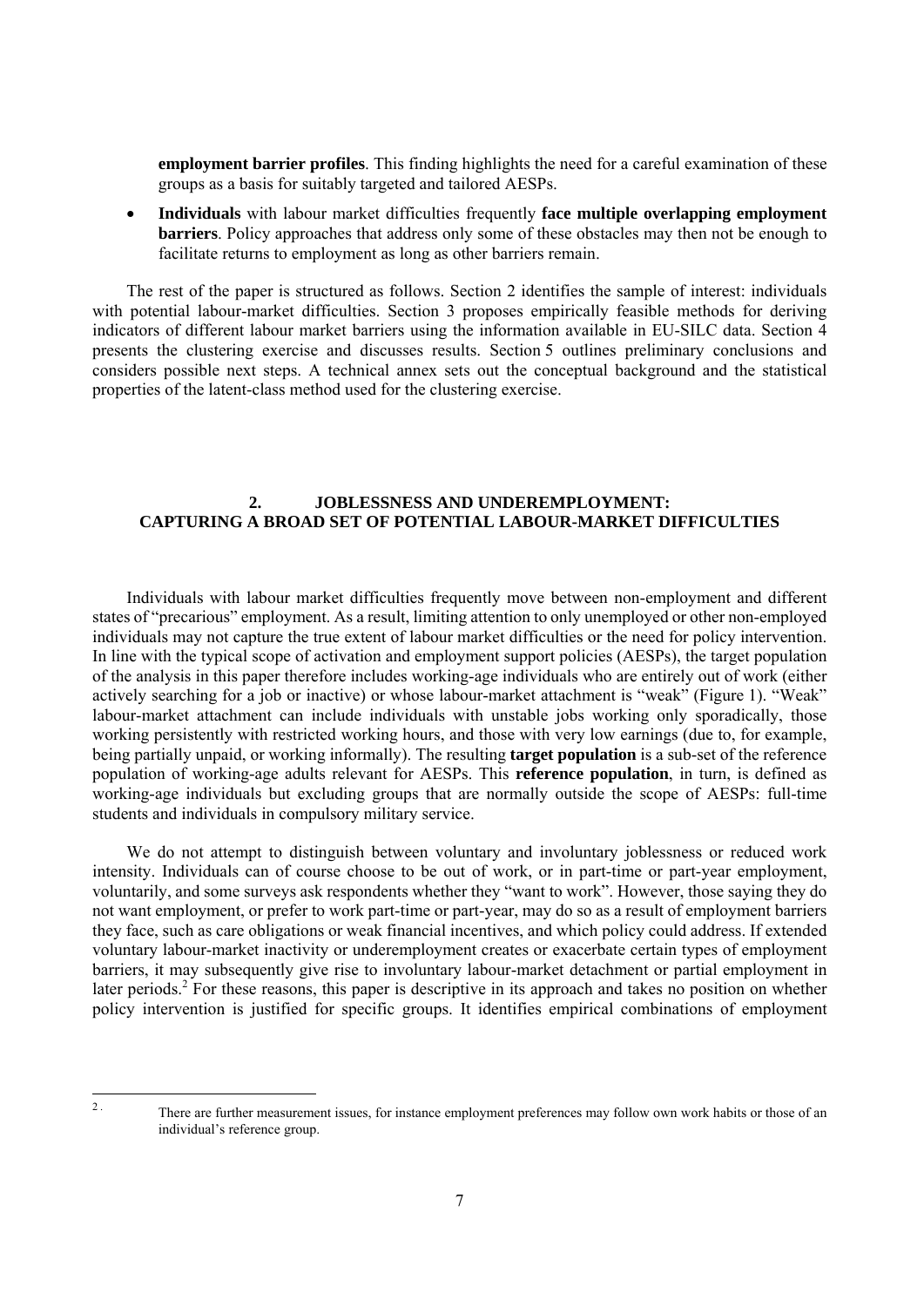barriers for a broad group of individuals with *potential* labour-market difficulties.<sup>3</sup> Based on the results, policymakers can decide which groups should and should not be targeted by AESPs.

Table 1 shows distributions of main activity status in the reference population for seven selected EU countries with very different labour-market situations and institutions. Information on activity status is derived using longitudinal information provided by EU-SILC data. Purpose, definitions and data sources differ from other common tabulations, such as those based on labour force survey "snapshots" relating to a specific point in time. In particular, cross-sectional EU-SILC data contain information on activity status for multiple points in time during a **reference period** of at least 12 months. This is useful for the purpose of the present paper, as it enables us to capture employment difficulties over an extended period. The categories shown in Figure 1 utilise all available information: typically 12 consecutive monthly observations corresponding to the calendar year (January-December of year T-1) plus one additional observation at the moment of the interview (in year T). Box 1 explains the procedure for identifying *main activity status* in more detail.



 $\overline{3}$ 

<sup>3 .</sup> Although this information is not considered when defining the target population in this paper, data on involuntary parttime employment is used as an input for deriving an indicator of limited employment opportunities (labour demand) in Section 3.3.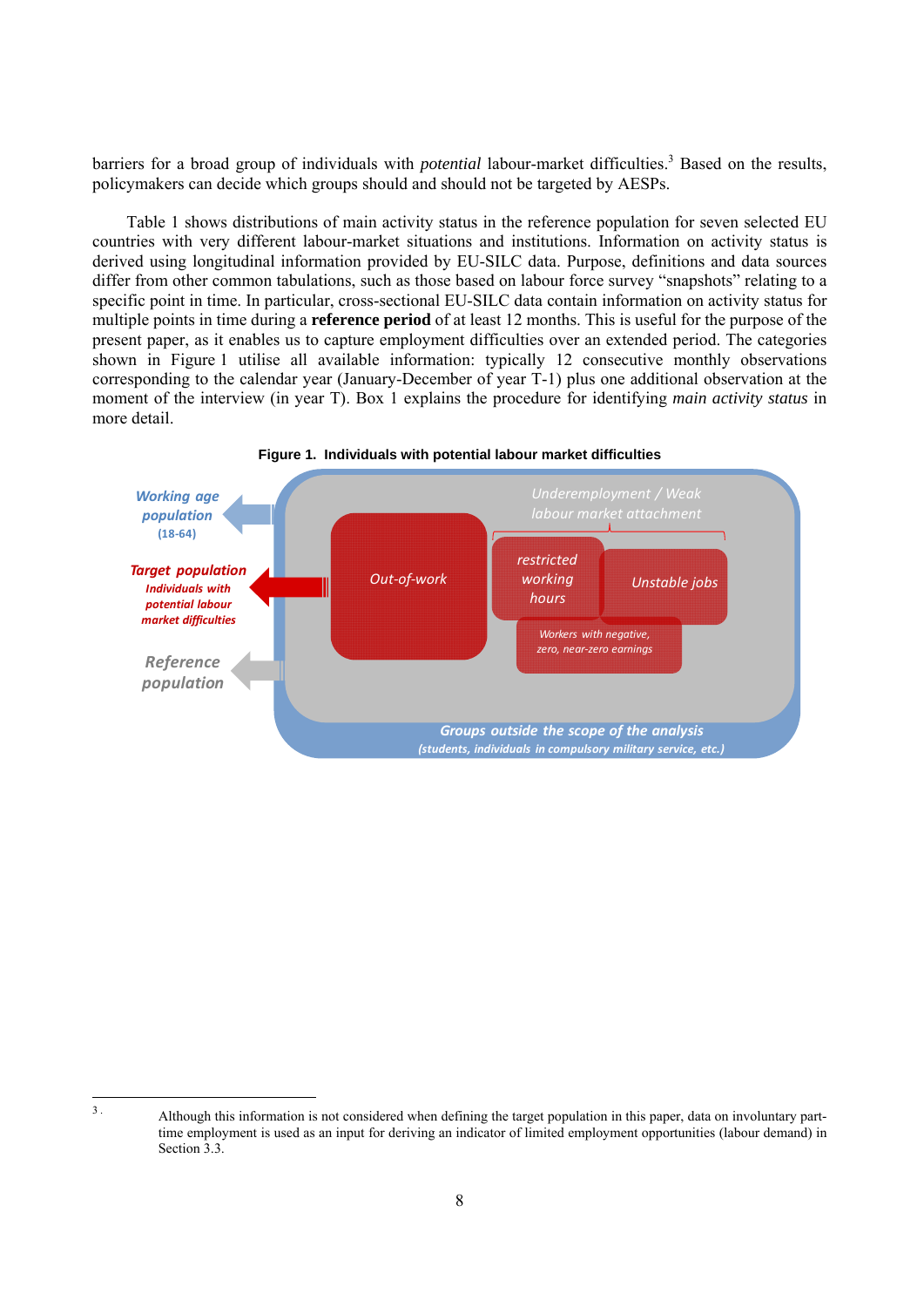# **Table 1. Working-age and reference populations by main activity status**

|                                  |                |              | Sample size                     |            |                |                |                |                              |
|----------------------------------|----------------|--------------|---------------------------------|------------|----------------|----------------|----------------|------------------------------|
|                                  | <b>ESP</b>     | <b>EST</b>   | <b>HUN</b>                      | <b>IRL</b> | <b>ITA</b>     | LTU            | <b>PRT</b>     | All countries                |
| Working-age population, of those | 19,722         | 9,245        | 16,695                          | 6,988      | 27,399         | 7,128          | 9,772          | 96,949                       |
| Reference population             | 18,070         | 8,334        | 15,260                          | 6,468      | 25,338         | 6,520          | 9,131          | 89,121                       |
|                                  |                |              | Share of working-age population |            |                |                |                |                              |
|                                  | <b>ESP</b>     | <b>EST</b>   | <b>HUN</b>                      | IRL $(1)$  | <b>ITA</b>     | <b>LTU</b>     | <b>PRT</b>     | All countries <sup>(2)</sup> |
| Working-age population, of those | 100            | 100          | 100                             | 100        | 100            | 100            | 100            | 100                          |
| Reference population, of those   | 93             | 92           | 91                              | 93         | 92             | 91             | 93             | 92                           |
| FT employee                      | 40             | 58           | 49                              | 36         | 39             | 56             | 51             | 41                           |
| PT employee                      | 8              | 5            | 2                               | 13         | 7              | 3              | 3              | 7                            |
| Self-employed                    | 9              | 6            | 6                               | 7          | 13             | 6              | $\overline{7}$ | 10                           |
| Unemployed                       | 22             | 7            | 10                              | 14         | 11             | 10             | 16             | 15                           |
| Retired                          | 3              | 4            | 11                              | 3          | 6              | 6              | $\overline{7}$ | 5                            |
| Unfit to work                    | 3              | 6            | 5                               | 5          | 2              | 6              | 2              | 3                            |
| Care duties                      | 8              | 6            | 3                               | 12         | 13             | $\overline{2}$ | 5              | 10                           |
| Other inactive                   | 1              | $\mathbf{1}$ | 4                               | 2          | $\overline{2}$ | $\overline{2}$ | 2              | 2                            |
| Full-time students               | $\overline{7}$ | 8            | 9                               | 9          | 8              | 9              | $\overline{7}$ | 8                            |
| Compulsory military service      | $\Omega$       | $\Omega$     | 0                               | 0          | 0              | $\Omega$       | 0              | 0                            |

In number of observations and as a share of the working-age (ages 18 to 64) sample, EU-SILC 2013

Notes: Shares computed with survey weights. "Working-age": 16-64 age range. Records with jointly-missing information on activity status, educational achievements and health conditions are excluded from the sample. To account for miscoded categories for some less frequent activity status in Ireland, a correction based on information at the moment of the interview was applied. "All countries": weighted average of individual country shares.

*Source*: Authors' calculations based on EU-SILC 2013.

The data presented in Table 1 refer to a year with particularly difficult labour-market situations and very high unemployment in crisis-hit countries. On average, the just under half of individuals are classified as employees, mainly working full time. Ireland has a relatively high share of part-time employees (13%, versus about 5% for all countries), whereas Italy has a large share of self-employed (13% versus 11% for all countries). In the aftermath of the financial and economic crisis, Spain shows a very large share of selfreported unemployment during the reference period (22%). Italy and Ireland have the highest shares of individuals who say they do not work because of care responsibilities (13% and 12%, respectively). The share of non-working individuals who are "permanently disabled or unfit to work" is relatively high in Estonia and Ireland (between 5% and 6%), while the incidence of retired individuals is especially high in Hungary (11%). Full-time students represent, on average, about the 8% of the population of working age. The share of individuals in compulsory military service is very small (less than 0.5% in all countries). The total sample size ranges from around 7 000 in Ireland to more than 27 000 in Italy.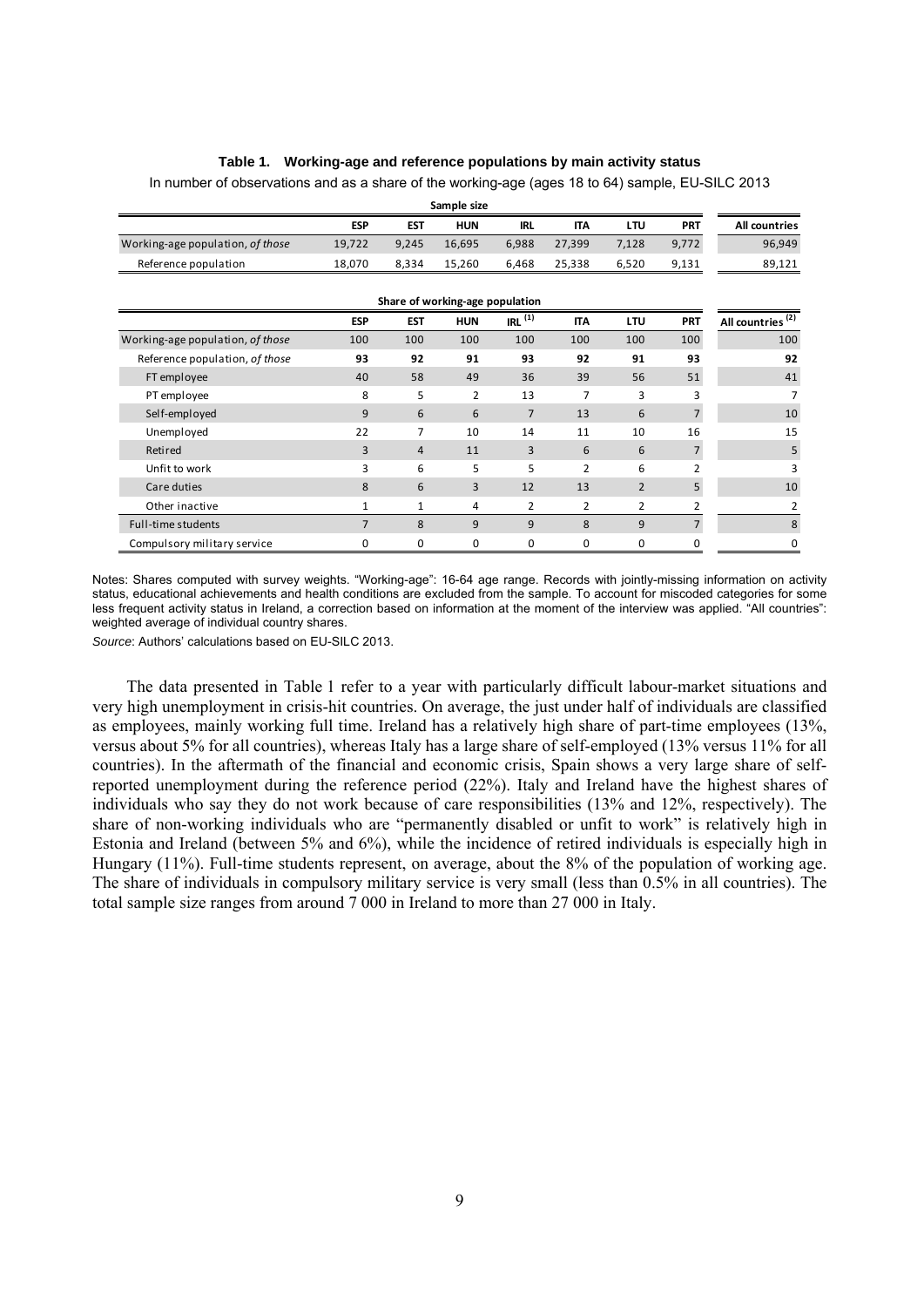

The EU-SILC guidelines define the main individual activity status as the prevailing status during the 12 months of the income reference period (variable *px050*), i.e. the status reported in more than 50% of the 12 activity observations for each individual. Similarly, the main activity status as used in this paper is defined as the status reported in more than 50% of the activity observations, but including also the activity status declared at the moment of the interview. Considering the 13th data point has the advantage of enriching the information on the main occupation during the whole observational period, limiting the number of ambiguous cases (e.g., due to an equal number of different activity status during the year) that would be otherwise coded as missing.

The information content of the 13th data point is greatest when the gap between the last month of the income reference year and the moment of the interview is relatively short. In this paper the additional data point is used only when the interviews take place in the first two quarters.

The table below shows that in five of the seven countries nearly all the interviews take place during the first half of the year. Interviews in Ireland and Italy were mostly conducted during the second half.

|                                                   | % of total country sample |              |            |     |            |             |            |
|---------------------------------------------------|---------------------------|--------------|------------|-----|------------|-------------|------------|
|                                                   | <b>ESP</b>                | <b>EST</b>   | <b>HUN</b> | IRL | <b>ITA</b> | LTU         | <b>PRT</b> |
| First quarter                                     | 11                        | 50           | $\Omega$   | 22  | $\Omega$   | 19          | 0          |
| Second quarter                                    | 80                        | 50           | 100        | 25  | 25         | 81          | 100        |
| Third quarter                                     | 8                         | $\mathbf{0}$ | $\Omega$   | 22  | 33         | $\mathbf 0$ | 0          |
| Fourth quarter                                    | $\Omega$                  | $\Omega$     | $\Omega$   | 32  | 42         | $\Omega$    |            |
| Total                                             | 100                       | 100          | 100        | 100 | 100        | 100         | 100        |
| Source: Author calculations based on EU-SILC 2013 |                           |              |            |     |            |             |            |

#### **Table - Timing of survey interviews in EU-SILC**

#### **2.1. Out-of-work individuals**

In addition to self-reported activity status, EU-SILC also includes detailed income information. Possible approaches for identifying the out-of-work population therefore include the following:

- Individuals whose main self-reported status is "out of work" in every month of the reference period.
- Individuals with no labour incomes during the reference period.

For a number of reasons, the two criteria do not necessarily overlap entirely. Some may consider their main activity status "not at work", even if they have received some labour incomes during the period (they may, for example, devote most of their time to care duties). Similarly, someone without labour incomes during the income reference period could consider herself as mainly working (e.g. a self-employed individual).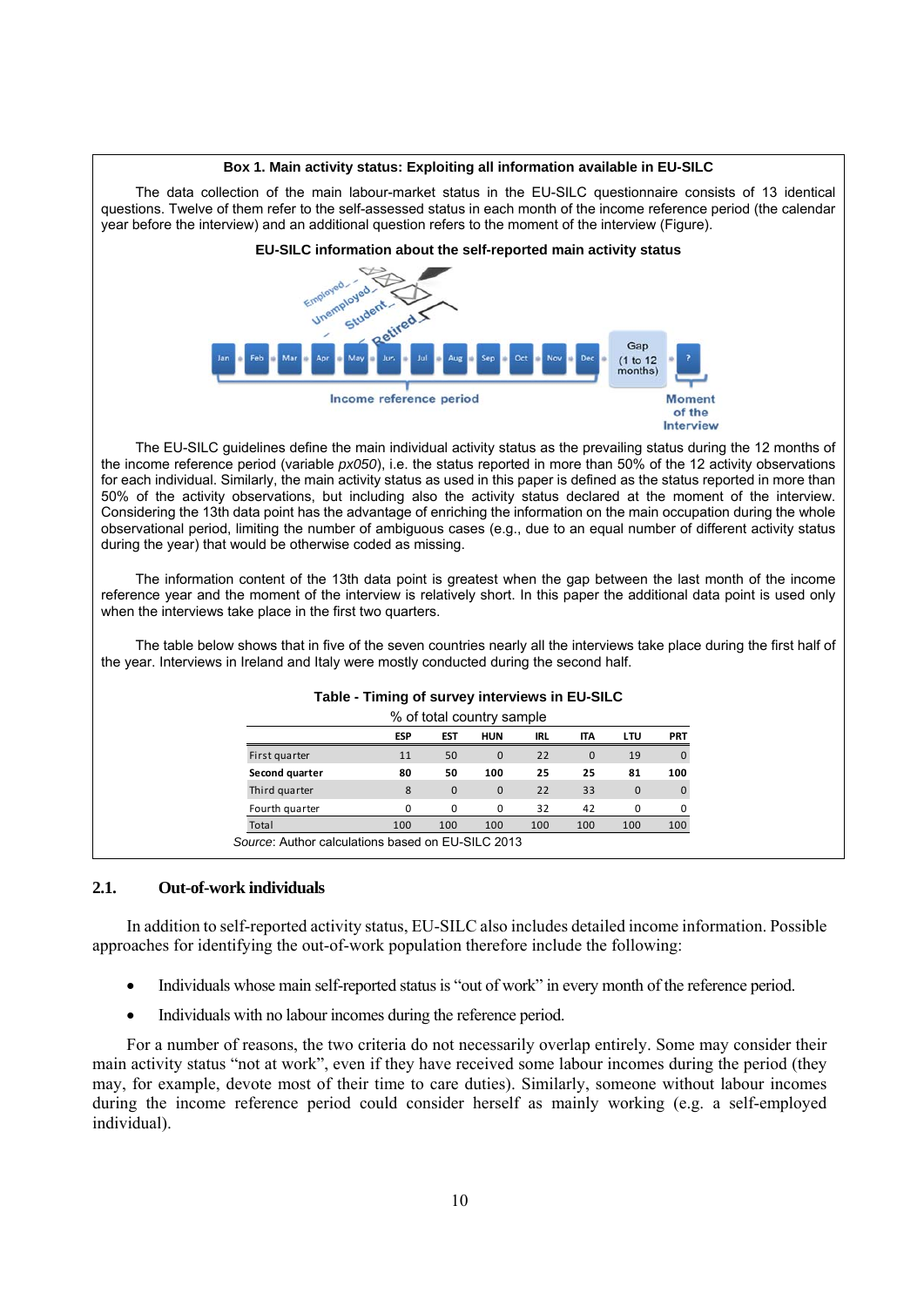Table 2 shows for the seven countries under analysis the contingency table for 'positive earnings' and 'market activity' during the reference period. As expected, the overlap is large, but not complete. On average, about 4% of the reference population in the seven countries report positive earnings but no work activity. In countries where this phenomenon is significant (mainly in Italy and Spain), the individuals concerned are mostly report unemployed or retired as their main activity status (they may have worked a small number of days/weeks in some months, some of them could have received delayed wage payments after their job ended). 2% of the reference population reporting no market incomes but a positive work activity; most of them are self-employed.<sup>4</sup>

| (ESP, EST, HUN, IRL, ITA, LTU, PRT) |                      |                     |       |
|-------------------------------------|----------------------|---------------------|-------|
|                                     | any work<br>activity | no work<br>activity | Total |
| any (positive) labour income        | 57                   | 4                   | 61    |
| no labour income                    |                      | 37                  | 39    |
| Total                               | 69                   | 31                  | 100   |

| Table 2. Out of work: correspondence between information on work activity and labour income |
|---------------------------------------------------------------------------------------------|
| % of reference population, total for seven countries                                        |

*Source*: Authors' calculations based on EU-SILC 2013.

In the rest of the paper, the "out-of-work" population is defined as individuals reporting no employment activity. Individuals declaring some employment activity but no labour incomes are considered to have "weak" labour-market attachment of one type or another, as discussed below. Table 3 shows the distribution of main activity status in the resulting out-of-work population, and the overall size of this group relative to the reference population. Implied activity rates range between 66% of the reference population in Ireland and 81% in Estonia.

The composition of the out-of-work population can be interpreted as a first indication of the potential role for different AESPs, and results suggest that these vary substantially across countries: In Lithuania, Portugal and Spain, unemployed jobseekers were the biggest category of individuals without any work activity during the (post-crisis) reference period. In Hungary, the number of (early) retired is almost twice the number of unemployed, whereas domestic tasks (Ireland, Italy) and health-related inactivity (Estonia) are the most sizeable categories in the remaining countries.

|                                                  | <b>ESP</b> | <b>EST</b>   | <b>HUN</b> | <b>IRL</b> | <b>ITA</b> | LTU | <b>PRT</b> | All |
|--------------------------------------------------|------------|--------------|------------|------------|------------|-----|------------|-----|
| out-of-work incidence, % of reference population | 30         | 19           | 30         | 34         | 32         | 23  | 30         | 31  |
| out-of-work composition, % of out-of-work        |            |              |            |            |            |     |            |     |
| Unemployed                                       | 52         | 23           | 22         | 36         | 27         | 32  | 45         | 37  |
| <b>Retired</b>                                   | 9          | 23           | 39         | 7          | 19         | 25  | 24         | 17  |
| Unfit to work                                    | 10         | 32           | 18         | 16         | 5          | 28  |            | 9   |
| Domestic tasks                                   | 26         | 21           | 11         | 37         | 44         | 10  | 18         | 33  |
| Other inactive                                   | 3          | $\mathbf{1}$ | 10         | 4          | 5          | 5   | 5          | 5   |
| Total                                            | 100        | 100          | 100        | 100        | 100        | 100 | 100        | 100 |

| Table 3. Out of work: incidence and group composition |  |
|-------------------------------------------------------|--|
|-------------------------------------------------------|--|

*Source*: Authors' calculations based on EU-SILC2013.

 $\overline{A}$ 

Individuals with positive market income but no work activity account for about 6% of the reference population in Italy and Spain – they mainly report being unemployed (38% in Italy, 68% in Spain), retired (23% in Italy, 15% in Spain) or performing domestic tasks (26% in Italy, 9% in Spain).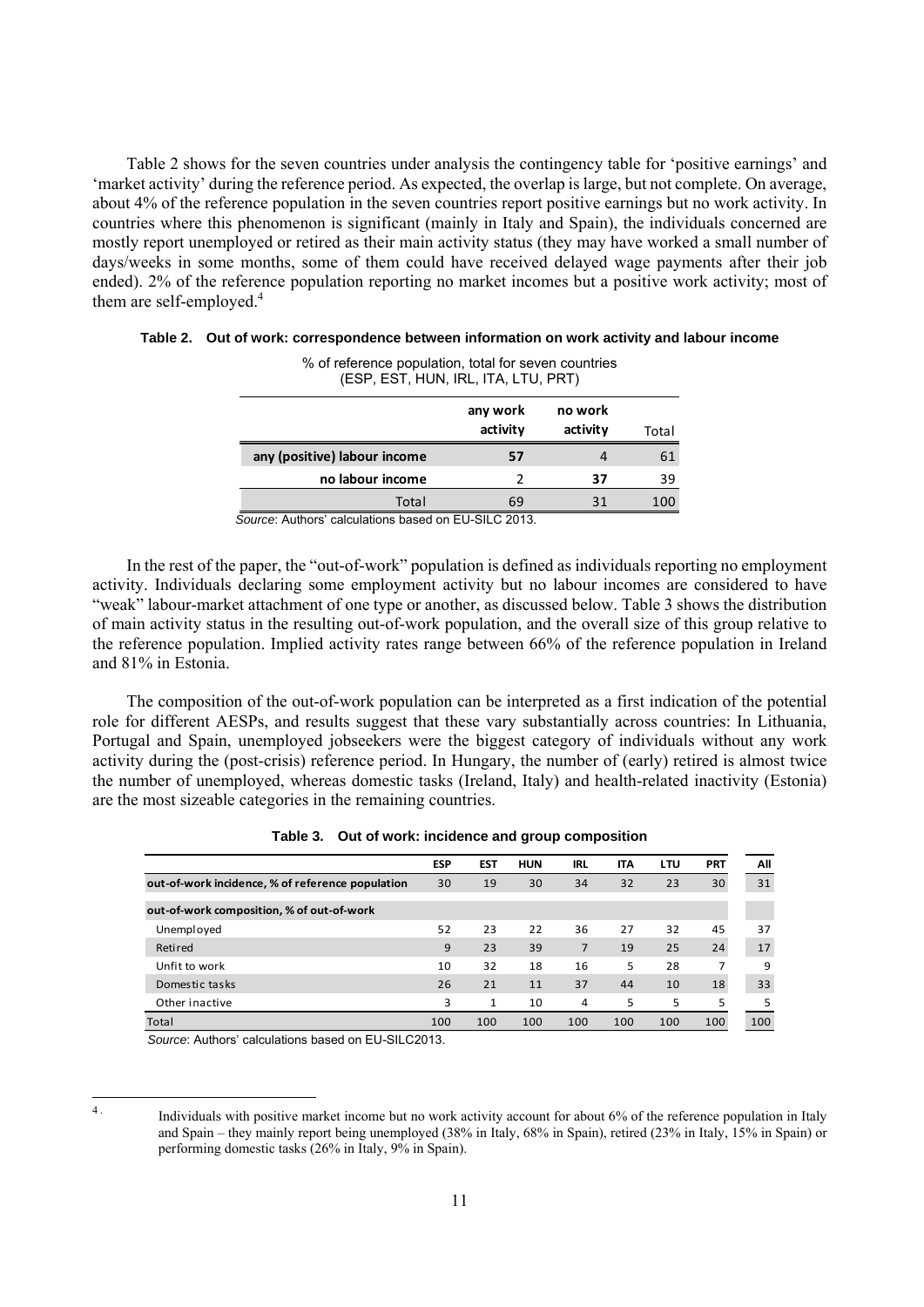# **2.2. Individuals in unstable employment**

A useful reference for identifying individuals with unstable jobs is Eurostat's methodology for deriving the Europe 2020 indicator "household work intensity". This indicator measures the number of full-time equivalent months that working-age household members worked during the income reference year, as a proportion of the total number of months that household members could potentially have worked. The indicator adopted in this paper follows the Eurostat methodology but it differs from the Europe 2020 indicator in two respects:

- In line with the reference population in this paper, it refers to months worked at the *individual* rather than the household level;
- It is calculated for the reference population (i.e., ages 18-64 excluding full-time students and individuals in military service), rather than the 18-60 group in the case of the Eurostat indicator.

The threshold to identify individuals with "unstable jobs" is equivalent to Eurostat's low-work-intensity measure: Above zero but no more than 45% of potential working time in the income reference year.<sup>5</sup> To reconcile information reported for the income reference period and at the moment of the interview (see Box 1) the following individuals are also considered in this group:

- Workers who report no employment or self-employment activity during the income reference period but who report being employed or self-employed at the moment of the interview;
- Workers with between 45% and 50% of work activity during the income reference period who do not report any work activity in either the last month of the income reference period *or* at the moment of the interview.

Table 4 shows the resulting shares of individuals with unstable jobs in the reference population. Spain and Ireland have the highest shares (10.7% and 9.3% respectively); shares in Italy and Portugal are lowest  $(5.0\%)$ .

**Table 4. Unstable jobs: incidence across countries** 

|            |            |     | % of reference population |     |     |            |     |
|------------|------------|-----|---------------------------|-----|-----|------------|-----|
| <b>ESP</b> | <b>EST</b> | HUN | IRL                       | IΤA | LTU | <b>PRT</b> | Αll |
| 10.7       | 7.8        | 6.9 | 9.3                       | 5.0 | 6.3 |            |     |

Note: The indicator is based on the self-reported calendar activities during the income reference period and takes into account a correction for non-response and the difference between full-time and part-time work activities. Individuals in this group report one of the following: a) work intensity in the interval 0.01-0.45 during the income reference period and no work activity at the moment of the interview; b) work intensity equal to 0 during the income reference period but a positive work activity at the moment of the interview; c) work intensity equal to 0.5 during the income reference period and any work activity in either the last month of the income reference period or at the moment of the interview.

*Source*: Authors' calculation based on EU-SILC 2013.

#### **2.3. Individuals with restricted working hours**

We characterize as workers with restricted working hours individuals who spent most or all of the reference period working *20 hours or less* a week for one of the following reasons: *illness or disability*, *housework or care duties*, *absence of other job opportunities, voluntary part-time, other reasons*. Individuals working 20 or less hours due to undergoing education or training or because the number of working hours is

 $5.$ 

The Eurostat thresholds are [0; 0.2] for "very low" and [0.2; 0.45] for "low" work intensity.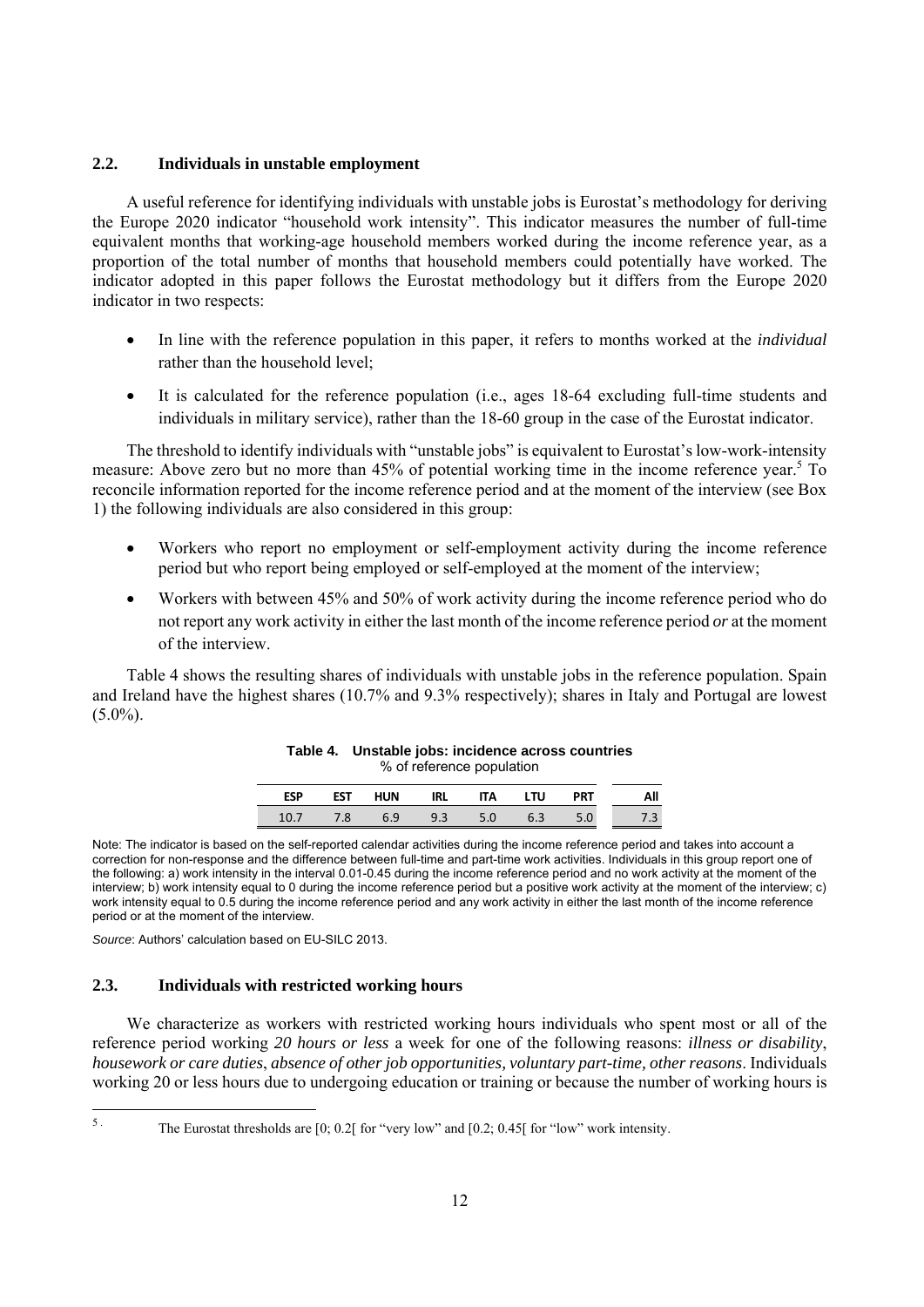considered already a full-time job are excluded as they are unlikely to have unused work capacity. The 20 hours threshold is approximately in-line with the 45% threshold that identifies the group with unstable jobs.<sup>6</sup>

An important limitation is that EU-SILC collects working-hours information only for the current job *at the moment of the interview*. The main activity status reported in each month of the income reference period distinguishes between full-time and part-time activities but without imposing an explicit threshold to distinguish between the two.<sup>7</sup> Considering these limitations, we include individuals in the "restricted working hours" category only if they are working 20 hours or less a week at the moment of the interview *and* if the spent at least 6 months of the income reference period working in part-time activities.<sup>8</sup>

Table 5 shows that individuals with restricted working hours represent a relevant share of the reference population in Ireland (8%) and to a lesser extent in Spain (3.3%) and Italy (2.5%). The most frequent reason for working with restricted working hours is what can be regarded as *involuntary* part-time work (i.e., individuals would prefer a full-time work but feel they are constrained by labour-demand factors). A range of other reasons, such as health problems or care responsibilities, do not easily correspond to a "voluntary" versus "involuntary" dichotomy, as they can relate to either preferences or labour-demand constraints. Care or other domestic responsibilities are quantitatively important in Italy, and health issues are an important driver of restricted working hours in Estonia and especially in Hungary.<sup>9</sup>

|                                                     | <b>ESP</b> | <b>EST</b> | <b>HUN</b> | <b>IRL</b> | IΤΑ | LTU | <b>PRT</b> |
|-----------------------------------------------------|------------|------------|------------|------------|-----|-----|------------|
| part-time work incidence, % of reference population | 3.3        | 1.7        | 1.1        | 8.2        | 2.5 | 1.9 | 1.9        |
| part-time work composition, % of part-timers        |            |            |            |            |     |     |            |
| Illness /disability                                 | 3          | 18         | 33         | 3          | 4   | 25  | 9          |
| Absence of other job opportunities (involuntary)    | 67         | 41         | 5          | 48         | 50  | 42  | 73         |
| Do not want to work more hours (voluntary)          | 4          | 26         | $\Omega$   | 14         | 13  | 11  | 3          |
| Housework or care duties                            | 13         | 16         | 20         | 19         | 26  | 7   | 6          |
| Other reasons                                       | 14         | $\Omega$   | 43         | 15         | 8   | 16  | 8          |
| Total                                               | 100        | 100        | 100        | 100        | 100 | 100 | 100        |

**Table 5 Restricted working hours: Incidence and reasons** 

Note: Labels are adapted based on EU-SILC interview guidelines. See text for details on definitions and limitations.

*Source*: Authors' calculations based on EU-SILC 2013.

### **2.3. Others with near-zero or negative labour incomes (residual category)**

Identifying joblessness or weak labour-market attachment on the basis of self-reported activity status can be subject to measurement/classification errors. As a result, some categories of individuals with potential

 $6.$ 6 . For a 40-hours working week in a full-time job, 45% of full-time would correspond to 18 hours a week. However, in EU-SILC, the distribution of working hours in the main job shows a high degree of bunching at 10, 15, 20 and 25 hours a week. For this reason, we chose to round to 20, the closest multiple of 5.

<sup>7 .</sup> According to EU-SILC guidelines, full-time / part-time status is self-assessed, as applying a unified threshold is not useful in view of variations in working hours between Member States, sector, collective agreement, etc.

<sup>&</sup>lt;sup>8</sup>. The implicit assumption is that the reason for working 20 hours or less applies also to the previous months as long as individuals have not changed their main activity status between the moment of the interview and the income reference period.

<sup>&</sup>lt;sup>9</sup>. In Hungary the share of individuals declaring "other reasons" as the main reason for working with restricted working hours is unusually high (43%) while the share of "involuntary" part-timers is unusually low (5%). This may depend on how the question was structured in the Hungarian questionnaire or on miscoding errors in the current EU-SILC release.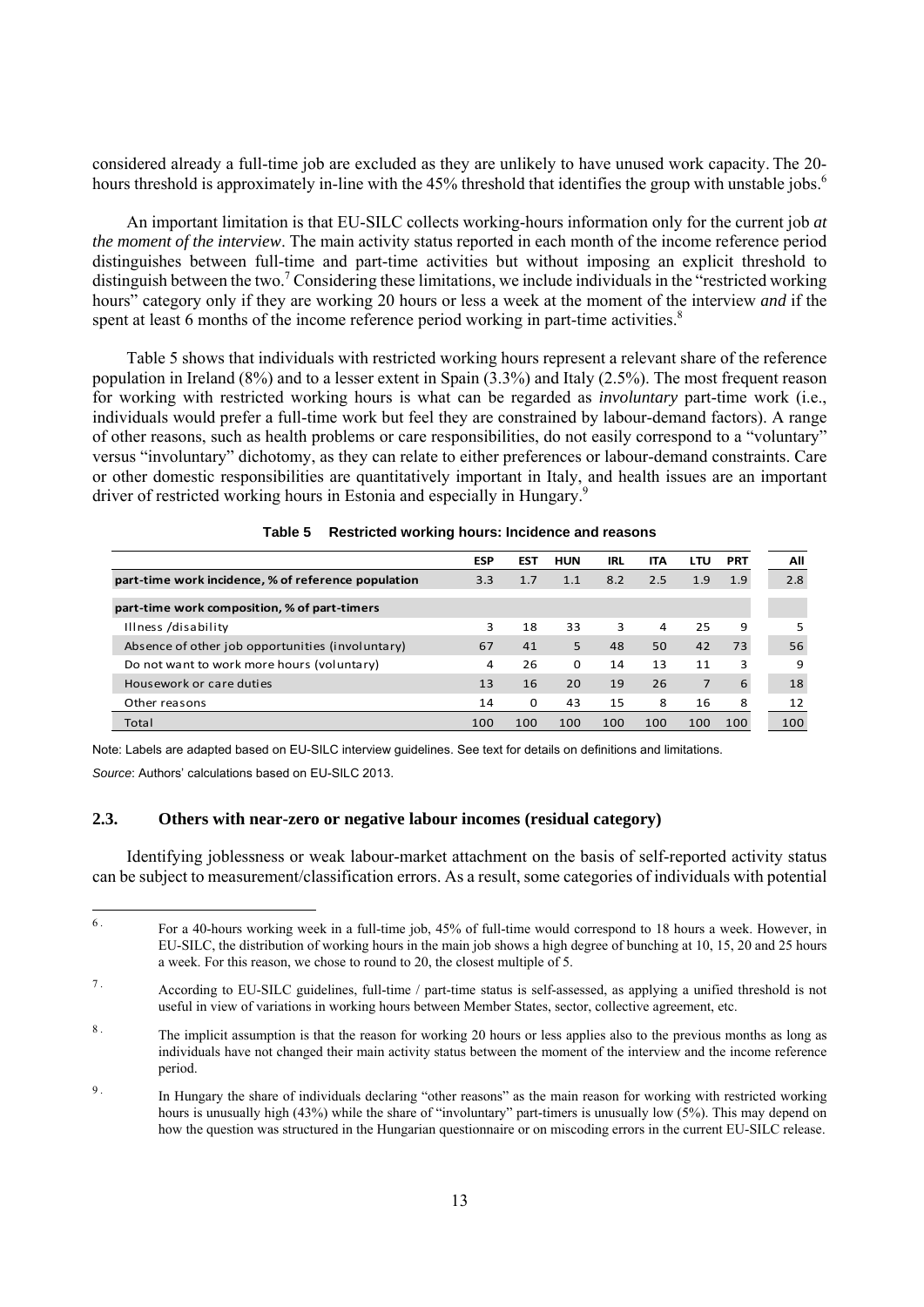labour-market difficulties may not be captured in categories described above. For instance, individuals declaring zero or near-zero earnings may define themselves as full-time workers for most of the year. In addition to possible classification error, these situations could signal potential labour market difficulties, such as underpayment and/or informal activities. In view of the considerable effort that went into ensuring good-quality income information in EU-SILC, individuals reporting some work activity but negative, zero or near-zero earnings over the same period are included in the target population.10

Table 6 shows the size of groups with negative, zero or near-zero earnings in the reference population. Portugal shows the highest share (3.4%), followed by Spain (2.0%). Additional tabulations (not reported) show that, when not already included in other groups of the target population, individuals in this group are largely from one of the following groups: full-time self-employed reporting negative or zero earnings, as well as full-time employees with extremely low earnings despite being employed during most of the year.<sup>11</sup>

#### **Table 6 Workers with near-zero or negative labour incomes**

% of reference population

|                                                      | <b>ESP</b> | <b>EST</b> | <b>HUN</b> | <b>IRL</b> | <b>ITA</b> | LTU | PRT | All |
|------------------------------------------------------|------------|------------|------------|------------|------------|-----|-----|-----|
| negative, zero or near zero income workers, of those | 2.0        | 1.1        | 0.6        | 2.0        | 0.4        | 3.3 | 3.4 | 1.3 |
| negative earnings                                    | 0.6        | 0.1        | 0.0        | 0.0        | 0.1        | 0.0 | 0.0 | 0.0 |
| zero earnings                                        | 0.5        | 0.7        | 0.2        | 1.6        | 0.0        | 2.1 | 3.0 | 3.0 |
| positive but near-zero earnings                      | 0.9        | 0.4        | 0.4        | 0.4        | 0.3        | 1.2 | 0.4 | 0.4 |

Note: Labour income is sum of the gross employee cash or near-cash earnings and gross cash income from self-employment. The median annual loss for workers reporting negative earnings is: €4 244 in Spain, €8 851 in Estonia, €35 in Hungary, €1,450 in Italy. The median annual loss for workers reporting negative earnings is: €4 244 in Spain, €8 851 in Estonia, €34 in Hungary and €1 450 in Italy. For the group with near-zero monthly earnings, annual earnings are divided by the number of months spent in paid work during the income reference year. The income thresholds of €120/month in PPP12 are: €116 for Spain, €93 for Estonia, €145 for Ireland, €126 for Italy, €101 for Portugal, €79 for Lithuania (reference = USD) and €67 for Hungary (reference = EU28).

Source: Authors' calculations based in EU-SILC2013.

#### **2.4. Wrapping up: Incidence of different types of potential labour market difficulties**

Figure 2 illustrates the sizes of different categories of individuals with potential labour market difficulties, and the extent of overlap between them. As explained at the beginning of Section 2, the label "potential labour-market difficulties", highlights the fact that not all individuals without a job or with weak labour-market attachment will consider themselves in difficulties. Across the seven countries, out-of-work individuals accounted for just under a third of the reference population and represent the majority of the target population for the remainder of this paper. But the categories of individuals with some form of low work intensity, considered together, are sizeable as well, summing to about one third of the out-of-work group (some 10% of the reference population). Those with negative, zero or near-zero earnings are a relatively small group that overlaps with the two other categories of low work intensity. Restricted hours and unstable employment frequently also occur in combination.

Figure 3 reports group sizes per country. Given the overlaps, any one-dimensional grouping depends on how one ranks the overlapping sub-groups in creating each of the categories. The results in Figure 3 are

 $10<sup>1</sup>$ 10 . For simplicity, we adopt a common (and arbitrary) low-earnings threshold for all countries: EUR 120 / month in purchasing power parities, which corresponds to approximately the 5<sup>th</sup> earnings percentile across the selected countries. The 120 EUR in PPP translates into monthly cash values of: EUR 116 in Spain, 93 in Estonia, 145 in Ireland, 126 in Italy, 101 in Portugal, 79 in Lithuania and 67 in Hungary. All values are well below applicable statutory minimum wages in countries where these exist. Other thresholds are possible (such as a given fraction of the minimum wage) but tests performed by the authors showed that these do not produce significantly different results in practice.

<sup>11 .</sup> The highest share of self-employed reporting near zero income (in Portugal) was around 80%.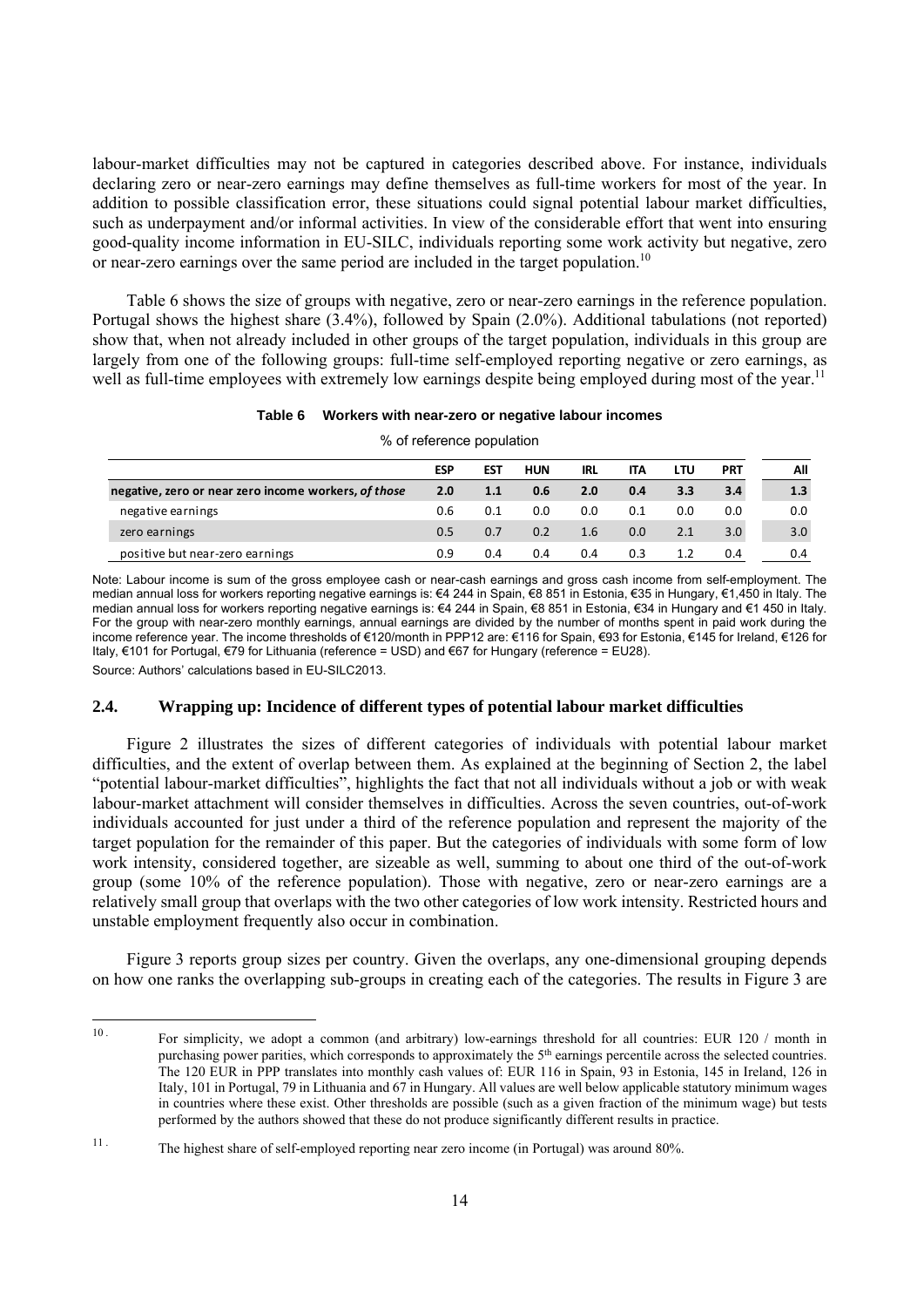based on the following ordering of individuals falling into more than one category: (1) out-of-work, (2) unstable jobs, (3) restricted working hours, (4) negative, zero and near-zero earnings.

The complement of these groups corresponds to workers with what might be loosely termed a 'good job' in terms of the characteristics considered here: employees and self-employed working mostly full-time and with significant earnings during most of the reference period. According to this measure, Estonia performs best across the selected countries, with the largest proportion of individuals without major labourmarket difficulties (71%). Estonia also has the lowest share of out-of-work population (19%) contrasting with the highest shares in Ireland (34%) and Italy (32%). Ireland and Spain have the highest proportions of groups in partial employment: Spain has the highest share of low-work intensity workers (11%), whereas Ireland has a relatively high share of individuals on restricted working hours (7%).

#### **Figure 2. Potential labour-market difficulties: Incidence and overlaps**



% of reference population, total for seven countries (ESP, EST, HUN, IRL, ITA, LTU, PRT)

*Source*: Authors' calculations based on EU-SILC 2013.

Near-zero earnings  $(1.3)$ 

 $(7.3)$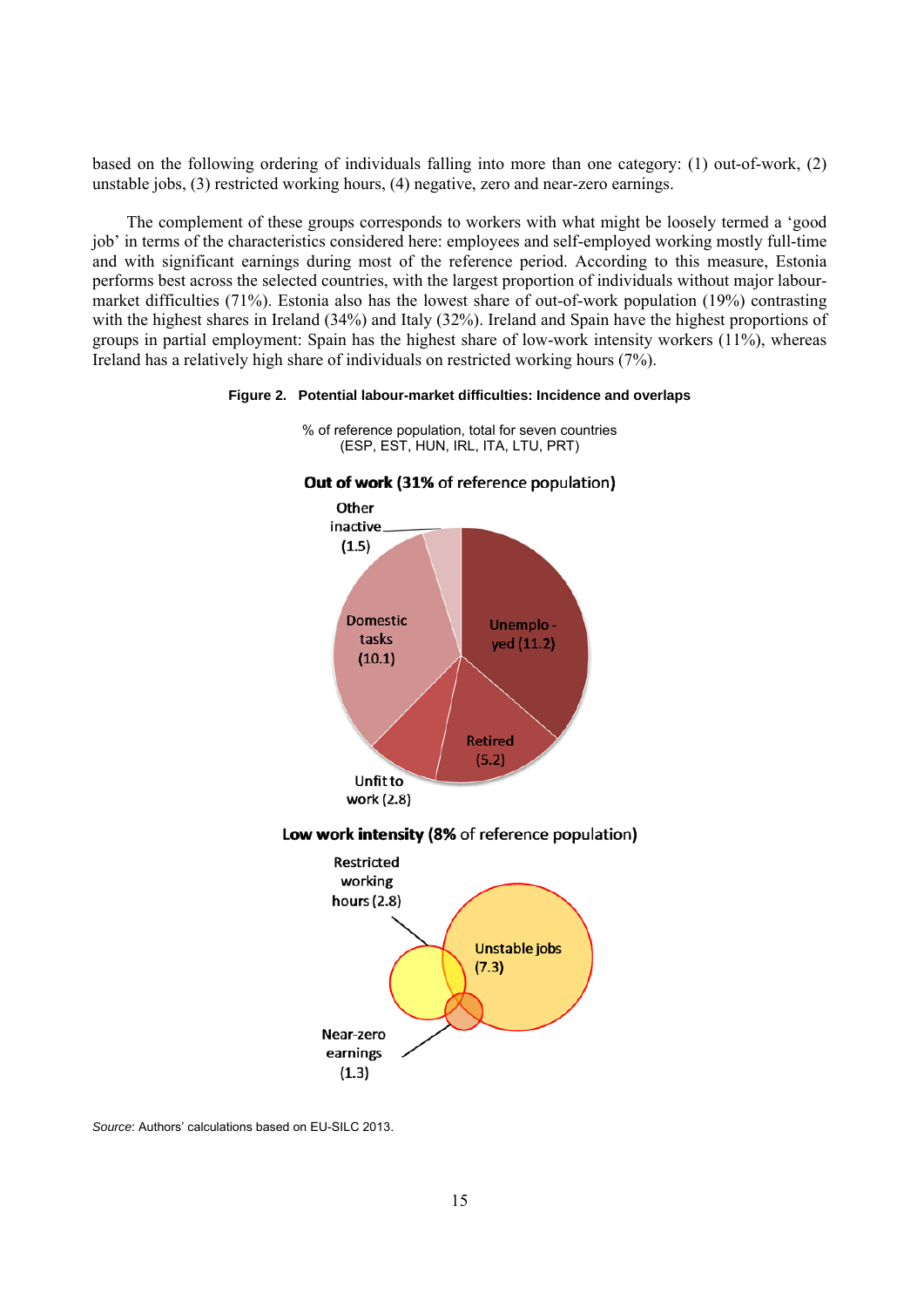

# **Figure 3. Individuals with potential labour market difficulties by country**

*Source*: Authors' calculations based on EU-SILC 2013.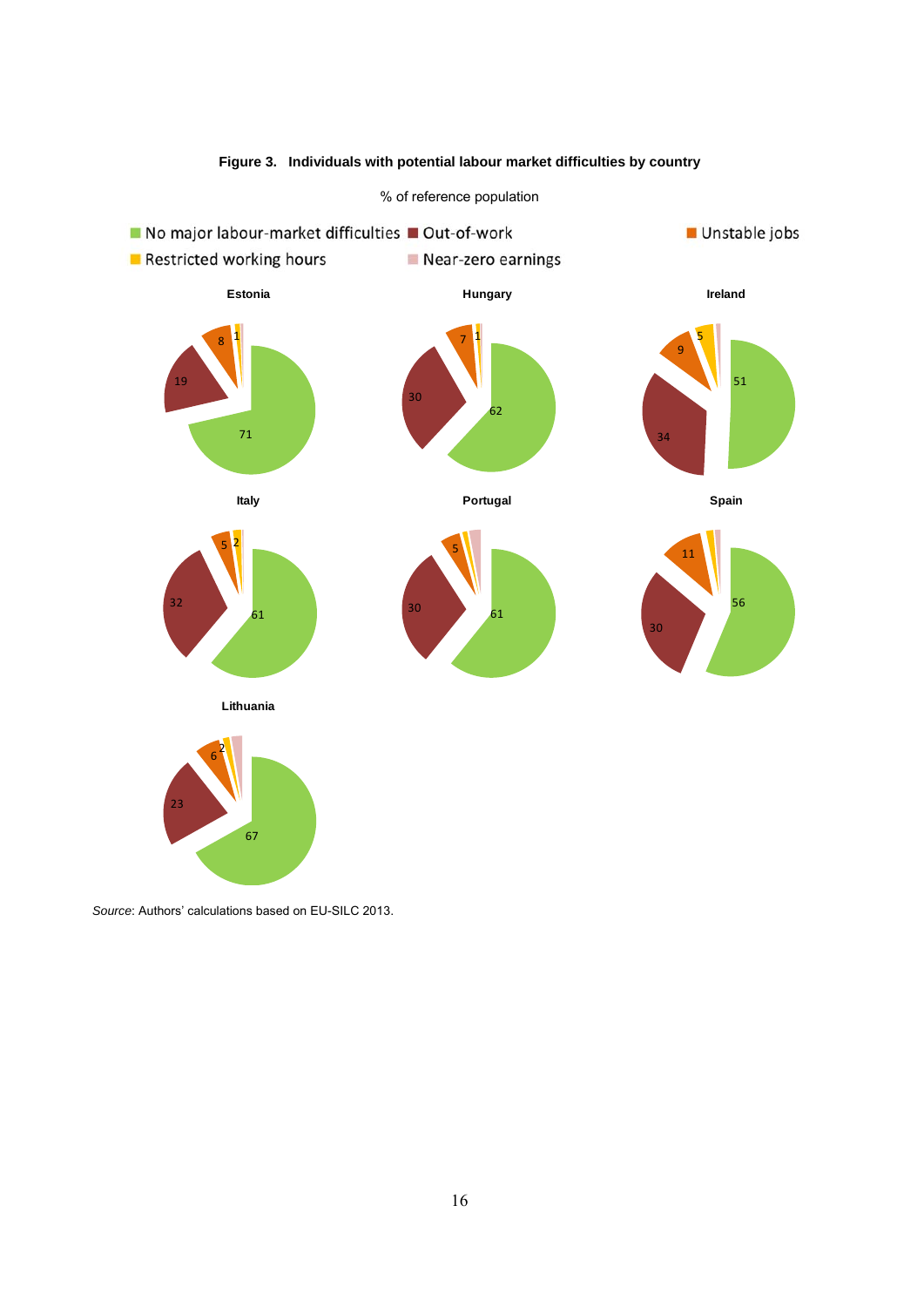#### **3. INDICATORS OF EMPLOYMENT BARRIERS: CONCEPTS AND MEASUREMENT**

Working age individuals with no or weak labour-market attachment may face a number of employment barriers that prevent them from fully engaging in labour market activities. A thorough understanding of these barriers is a pre-requisite for designing and implementing policy interventions in a way that is well-targeted and suitably adapted to the circumstances of different policy clients. To be as effective as possible, activation and employment-support measures should closely correspond to the specific drivers behind people's labourmarket difficulties.

As a first step in operationalising the concept of employment barriers for empirical work, this paper adopts the following three categories of barriers, as proposed by Immervoll and Scarpetta (2012) and used in OECD (2015b) and illustrated in Figure 4 below:

- Insufficient **work-related** *capabilities* comprise a broad range of different factors that may limit individuals' capacity for performing specific tasks. Examples are a lack of education, skills or work experience, care responsibilities, or health-related limitations.
- Weak *incentives* **to look for or accept a 'good' job**, e.g., because of low potential pay, relatively generous out-of-work benefits, or high standards independently of own work effort; and
- Scarce **employment** *opportunities*, e.g., a small number of vacancies in the relevant labour-market segment, friction in the labour market due to information asymmetries, skills mismatch, or discrimination in the workplace.

Barriers in any of these categories can result in no or weak labour-market attachment, but each barrier generally calls for different policy approaches. For instance, weak job-search incentives, poor access to job offers (e.g. lack of information about vacancies, lack of capacity to effectively apply for a vacancy etc.), or obsolete skills, may be amenable to being tackled through activation, job-search assistance and training measures. Other barriers, such as depressed labour demand in a given region, health limitations or care responsibilities, require different approaches and may also signal a need for structural reforms that go beyond the scope of AESPs (e.g., reducing non-wage labour costs, encouraging firms to adapt work environments or introduce work flexibility, or social policy reforms that strengthening institutions for child and elderly care or make health services more accessible). If multiple barriers exist simultaneously, successful interventions are likely to require an appropriate combination, coordination and sequencing of policy measures.

The remainder of this section uses EU-SILC data to derive a set of empirical indicators in each category of employment barrier outlined above. These should be understood as illustrations rather than an attempt at a comprehensive list of all indicators that are useful or can be derived using this or other available data sources. In each category, the proposed indicators are a basis for discussion that should be refined further for in-depth country-specific analyses. (For instance, richer indicators of people's work-related skills might be derived using information on people's present or past occupation, and information on people's job-search activity could be used to identify additional employment barriers in the "incentives" category.) Throughout the section, we refer to data limitations, their implications, and possible ways to address them in the context of this paper. Methodological choices that cut across several or all of the proposed indicators are discussed in Box 2.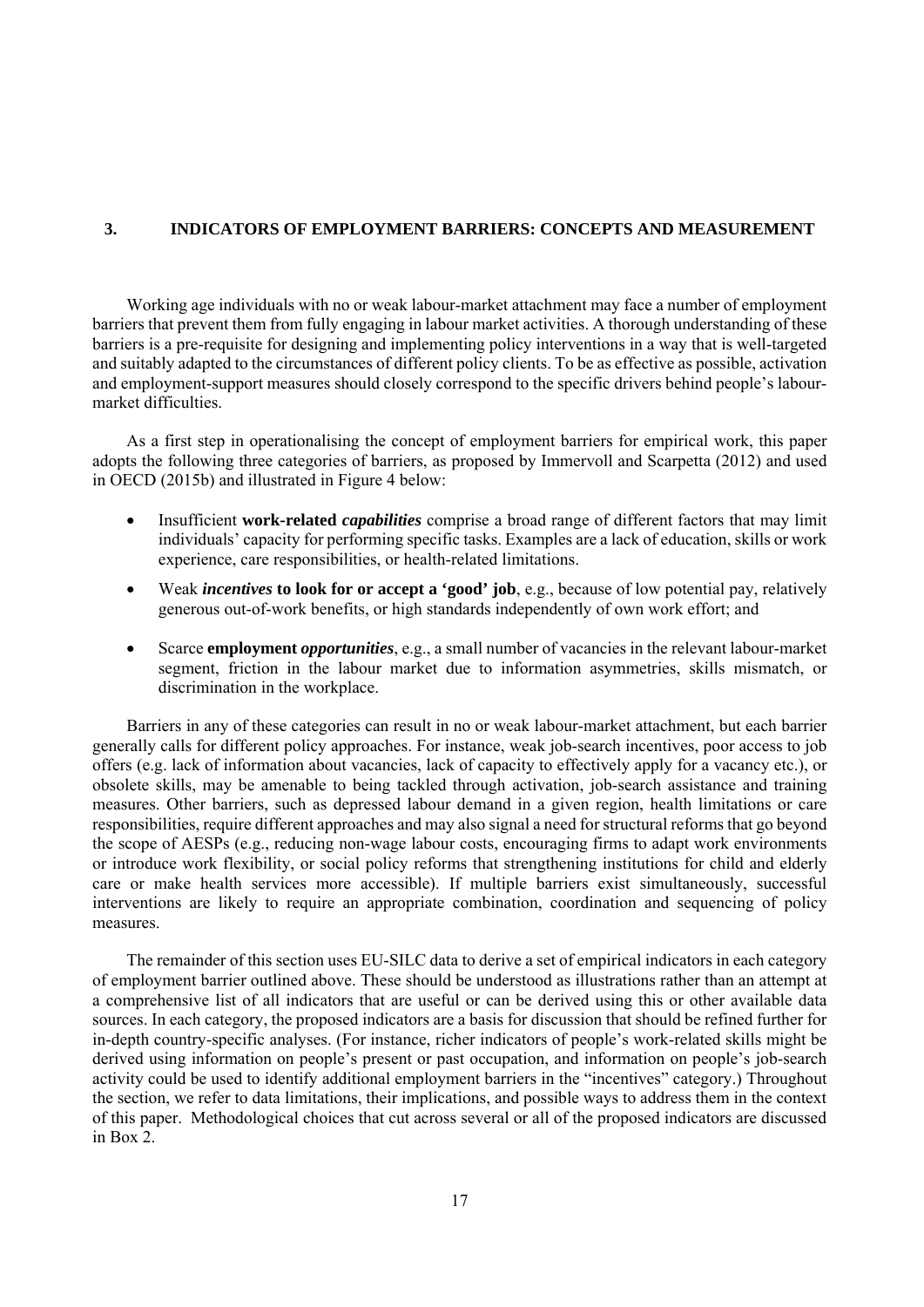

#### **Figure 4. Employment Barriers – Conceptual framework**

*Source:* adapted from Immervoll and Scarpetta (2012).

#### **Box 2. Selecting indicators and thresholds**

Employment-barrier indicators can have various purposes. In this paper, a primary consideration is whether they provide a suitable input for identifying target groups for AESPs. Binary indicators have a number of advantages for the statistical clustering approach (Latent Class Analysis, LCA) as employed in Section 4. They greatly simplify the statistical model for the LCA. A dichotomy of "barrier" versus "no barrier" also facilitates the interpretation of the resulting groupings.

The construction of binary (or any ordinal) indicator involves establishing thresholds for the relevant categories. As the choice of thresholds is essentially arbitrary, it is desirable to make it as transparent and consistent across indicators as possible. In this paper, continuous variables are generally discretized into binary "barrier" versus ""no barrier" indicators using thresholds that are defined as fixed proportions of the median in the reference population. The approach is, for instance, equivalent to the Eurostat and the OECD approaches for segmenting populations into "income poor" and "not income poor".

In some cases, depending on the underlying distribution of the continuous variable, the discretization of the indicator based on the fixed proportions from the median may not work in practice, as it can produce a very low (or very high) share of individuals facing the barrier. This can happen when the underlying continuous variable is bounded into a small interval, e.g. a probability or a share in the interval 0-1, or when the variable is highly concentrated around specific values (e.g. the mean). In these cases other ad-hoc thresholds are discussed in the respective indicator section.

# **3.1. Insufficient work-related capabilities**

Individuals who would like to work may be unable to provide the type or quantity of labour that is demanded by employers. The resulting mismatch reduces their chances of finding a job, and their productivity while in employment. This section considers the following types of potential capability barriers: skills and education, work experience, health limitations and care responsibilities.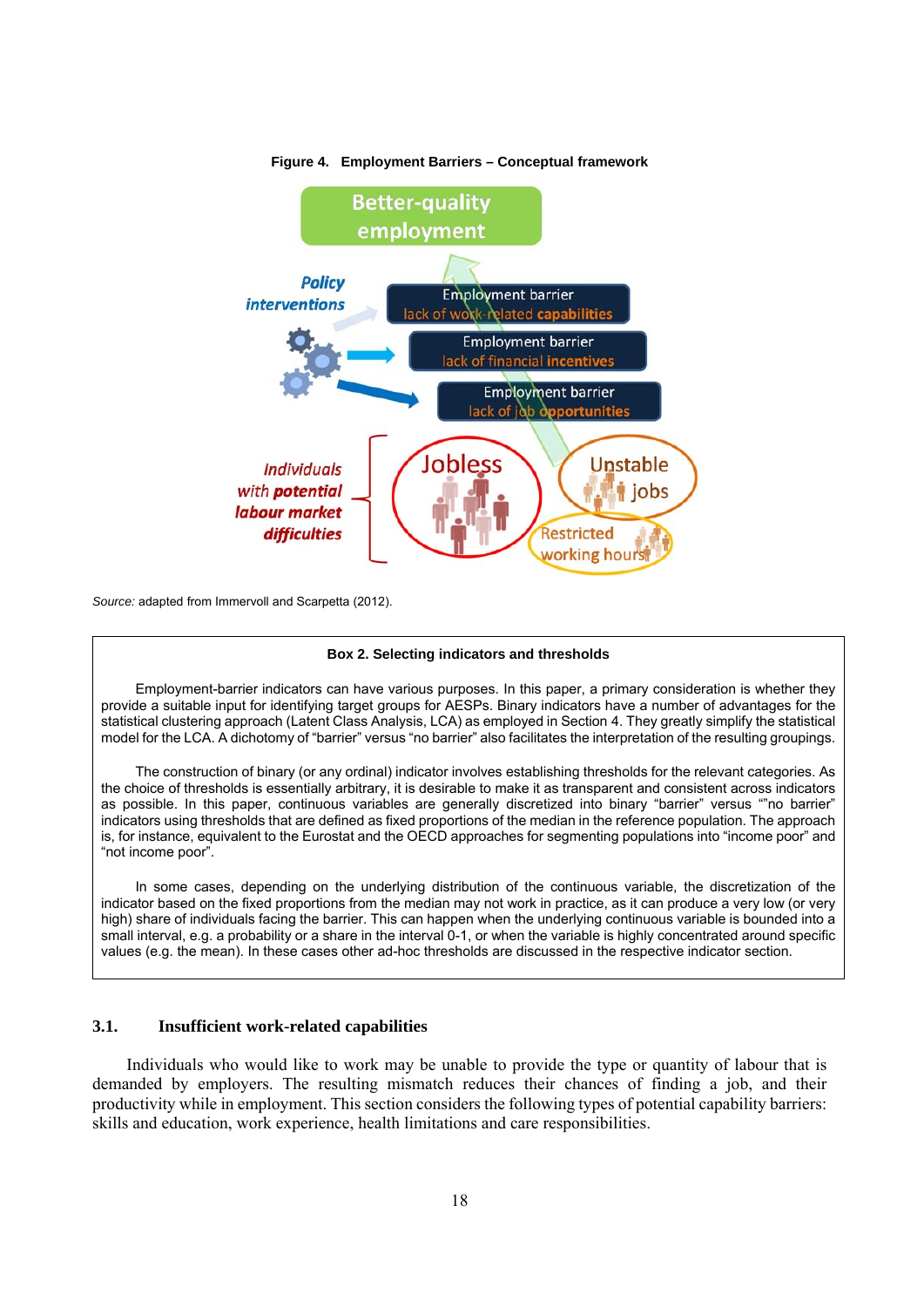#### *Skills and education*

The role of low skills and low education as drivers of poor employment outcomes has been extensively documented. The type of skills acquired, and proficiency in these skills, affect both the probability of finding a job and levels of pay when in work (OECD, 2014b). Skilled workers outperform low-skilled peers in terms of wages, employment stability and upward mobility in income (OECD, 2015b; OECD, forthcoming). Individuals with inadequate skill levels face higher risks of labour-market marginalisation and longer unemployment spells, and they are more likely to depend on social benefits as a main source of income (OECD, 2012a).

Skills encompass a wide range of dimensions. Education attainment – certified skills acquired in initial education – is one of them. Although a great deal of skill acquisition happens on the job (along with some skill obsolescence), educational attainment remains strongly linked with productivity and labour market outcomes (OECD 2014b). Adults with higher education levels are more likely to develop better general, numerical and problem-solving skills that translate into better labour-market outcomes.

An ideal indicator of skills-related employment barriers would capture both work-related skills and educational attainment. However, while this information is available in specialised surveys, notably the OECD Adult Skills Survey (PIAAC), information in EU-SILC is limited to the highest attained level of education and the type occupation (according to ISCO standards).

The highest educational attainment constitutes the preferred "skills" indicator in the context of this paper. We classify individuals who have achieved less than upper secondary education (according to ISCED 2011 standards) as having low skills, and those with complete upper secondary and above as having medium to high skills. Individuals in the low-skills category are hence considered as facing a skills-related employment barrier.<sup>12</sup>

Table 7 shows population shares for "low skills" in the target population. They range from only 19 percent in Estonia, to 76 percent in Portugal. This very wide range highlights the importance of country context when interpreting results, and the potential adaptation of indicator content that may be needed for country-specific analyses: Individuals with upper secondary education may be considered "medium skilled" in Portugal and Spain but can be expected to be firmly in the "low skilled" category in Estonia.

| % of target population                                                    |    |    |    |    |    |  |    |    |  |  |
|---------------------------------------------------------------------------|----|----|----|----|----|--|----|----|--|--|
| <b>ESP</b><br><b>EST</b><br><b>HUN</b><br><b>PRT</b><br>LTU<br>IRL<br>ITA |    |    |    |    |    |  |    |    |  |  |
| <b>Education: "low"</b>                                                   | 61 | 19 | 31 | 37 | 55 |  | 76 | 56 |  |  |
|                                                                           |    |    |    |    |    |  |    |    |  |  |

Source: Authors' calculations based on EU-SILC 2013.

#### *Work experience*

Work experience constitutes both human and social capital (Becker, 1993; and Lin, 2001), enhances and maintains work-related skills, and plays an important role in explaining different labour market outcomes among individuals with the same educational attainment (OECD 2014b). Both technical and social (or 'soft')

 $12.$ 12 . Occupation could be a useful additional proxy of skills level. EU-SILC contains occupation information for all individuals with current or previous work experience. Following the ILO guidelines (ILO, 2010) the ten ISCO-08 major groups of occupations could be organized into four skills levels ranging from elementary occupations ("low" skills) to managers and senior officials ("high" skills). Exploring this option further is left to future work.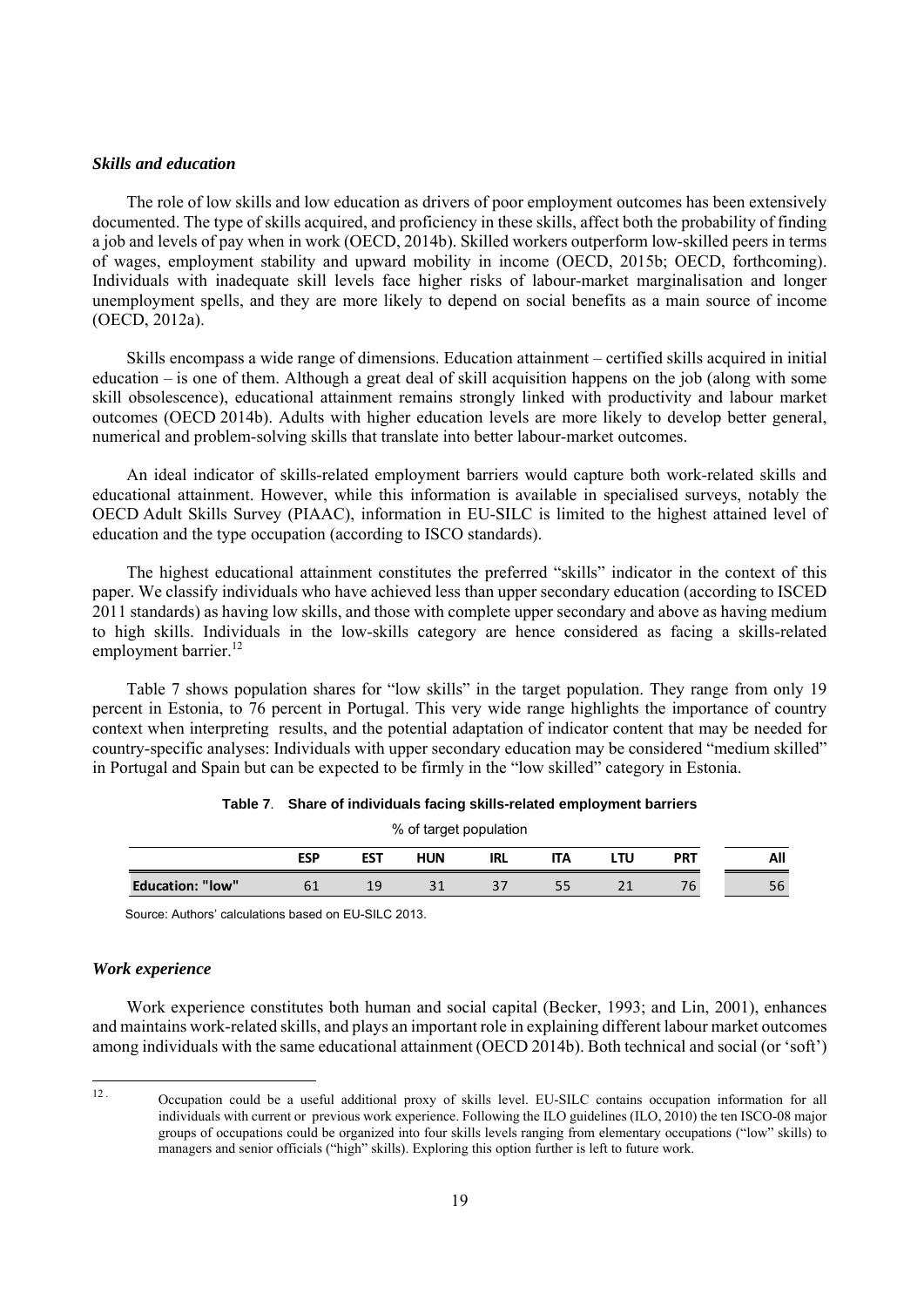skills, such as ability to work with others or to meet deadlines, are typically developed and enhanced on the job. For employers, work experience can serve as a valuable signal for unobservable skills or traits. With more work experience, individuals typically also extend their work-related social networks, which can be instrumental in maintaining employment, achieving career progression and securing re-employment after job loss (Marsden and Gorman, 2001; Fernandez et al., 2000; Mouw, 2003; Mc Donald, 2011; Contini, 2010).

Effects of work experience on employment outcomes can be expected to be cumulative to some extent. But due to a depreciation of skills and social capital, recent work experience will generally be a more important driver than experience acquired in the more distant past. A reasonable requirement for an indicator of experience-related employment barriers is therefore that it should capture both total and recent work experience. Multiple or lengthy career interruptions may also erode the value of total experience. An ability to account for career breaks might therefore be a second desirable property of a work-experience indicator, in order to distinguish between individuals with the same total experience but different patterns of gaps in their careers.

The information available in EU SILC raises several challenges in this context. The survey provides data on: (1) the number of years spent in paid work, (2) the year when the highest level of education was attained and (3) the activity status during each month over the survey reference period. None of this information in isolation fully captures the potential employment barriers outlined above. For instance, the number of years spent in paid work does not provide the desirable distinction between more and less recent career breaks. Graduation year lacks information about any type of career breaks, whereas the monthly activity status provides information about recent work experience the reference period but possibly misses very recent career breaks (between the end of the reference year and the time of the interview).

Accounting for all relevant in one single indicator is challenging, and we therefore propose two distinct indicators as follows. The first seeks to captures the overall stock of work experience relative to the potential work experience since graduation, while a second indicator relates to work experience accumulated more recently:

- *Relative total* work experience is given by the *ratio* of total reported work experience and the *potential* total work experience that would have been achieved in absence of any career break since graduation. Since potential total work experience is not observable precisely, we proxy it as the difference between age and the typical graduation age for his or her highest completed education level. The indicator can take one of *three* values. It is set to 1 for individuals who have never worked; to 2 for those with some positive actual work experience and a ratio between actual and potential work experience *below 60%,* and to 3 for the remaining of the individuals.
- *Recent* work experience is constructed from the number of months spent in work during the reference period (the past 12-18 months, depending on the time of interview, see Box 1). The indicator identifies the individuals with some weak labour market attachment as defined in Section 2, i.e. individuals with unstable jobs, restricted working hours or very-low earnings. By definition, these individuals have some work experience during the reference period, while the outof-work population has no work experience during the reference period.

Table 8 shows the cross tabulation of the two indicators. As expected, "recent" work experience and "relative" work experience are correlated. However, they do not capture the same situations. Calculated over the target population of all seven countries, the share of individuals with low relative work experience who have some recent work experience is about 9%, whereas those with no recent work experience but who have worked in the past are quite evenly distributed across the different categories of relative work experience: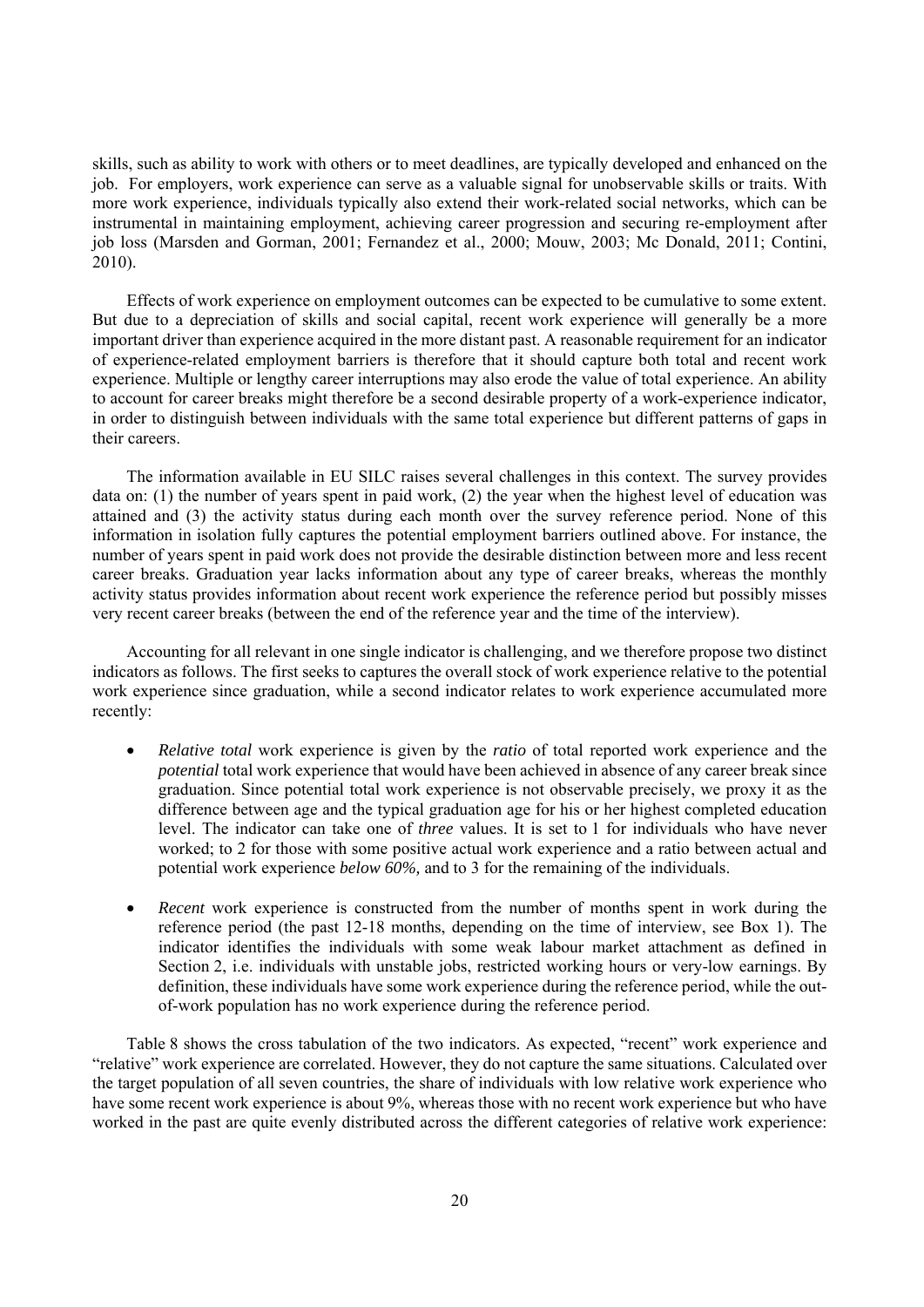24% of individuals with no recent work experience have low total work experience whereas 31% are in the "medium" to "high" category.

|                               | <b>Relative work experience</b> |       |                       |       |  |  |  |  |  |  |
|-------------------------------|---------------------------------|-------|-----------------------|-------|--|--|--|--|--|--|
|                               | Have never<br>worked            | "Low" | "Medium"<br>to "high" | Total |  |  |  |  |  |  |
| <b>Recent work experience</b> |                                 | 9     | 16                    | 25    |  |  |  |  |  |  |
| No recent work experience     | 20                              | 24    | 31                    | 75    |  |  |  |  |  |  |
| <b>Total</b>                  | 20                              | 32    |                       | 100   |  |  |  |  |  |  |

### **Table 8. Work experience indicators are correlated but capture different situations**

% of target population, total for seven countries (ESP, EST, HUN, IRL, ITA, LTU, PRT)

*Source*: Authors' calculations based on EU-SILC 2013.

Table 9 shows breakdowns by country. Italy has the highest share of individuals that do not have any work experience at all (30%) while Estonia, Hungary and Lithuania show the lowest shares (9-10%).

|  | Table 9. Work experience indicators: incidence in the target population |
|--|-------------------------------------------------------------------------|
|--|-------------------------------------------------------------------------|

|                           | <b>ESP</b> | <b>EST</b> | <b>HUN</b> | <b>IRL</b> | <b>ITA</b> | LTU      | <b>PRT</b> | All |
|---------------------------|------------|------------|------------|------------|------------|----------|------------|-----|
| Relative work experience  |            |            |            |            |            |          |            |     |
| None (has never worked)   | 14         | 9          | 9          | 13         | 30         | 10       | 11         | 20  |
| "Low"                     | 37         | 32         | $\cdots$   | 32         | 29         | $\cdots$ | 23         | 32  |
| No recent work experience | 68         | 67         | 78         | 70         | 82         | 68       | 77         | 75  |
|                           |            |            |            |            |            |          |            |     |

*Note*: Data for Hungary and Lithuania do not provide information on the number of years spent in paid work. For these two countries an alternative indicator could, instead, be based on a binary variable capturing whether the individual has ever worked.

*Source*: Authors' calculations based on EU-SILC 2013.

#### *Health limitations*

Self-reported sickness or disability affect large parts of the working population in EU and OECD countries. There are different views on the extent to which an observed rise in reported health problems (notably mental health issues) reflects an objective increase, or whether it is due to greater awareness or better diagnostics. Irrespective of the drivers behind observed trends, employment among individuals with a disability is relatively low in many EU and OECD countries (e.g., just over 40% in the average OECD country, compared with 75% for people without disability; OECD, 2010). In a large number of countries, including those with relatively low unemployment rates, disability benefits are at least as common a form of out-of-work support as unemployment benefits (OECD SOCR database). In quantitative terms, the situation of people suffering (partial) disabilities is a particularly important driver of overall labour-market performance and living conditions.

The relationship between health and work is complex, involving a two-way causal link, with effects running not only from health to work, but also from work to health. Various dimensions of work such as employment and working conditions, including employment status, working hours, job decision latitude, job demand and job strains) have an impact on physical and mental health (Barnay, 2015, Devaux and Sassi, 2015). Poor health and health-related behaviours that increase people's risk of developing chronic diseases may also cause adverse labour market outcomes. Chronic diseases and lifestyle risk factors have an impact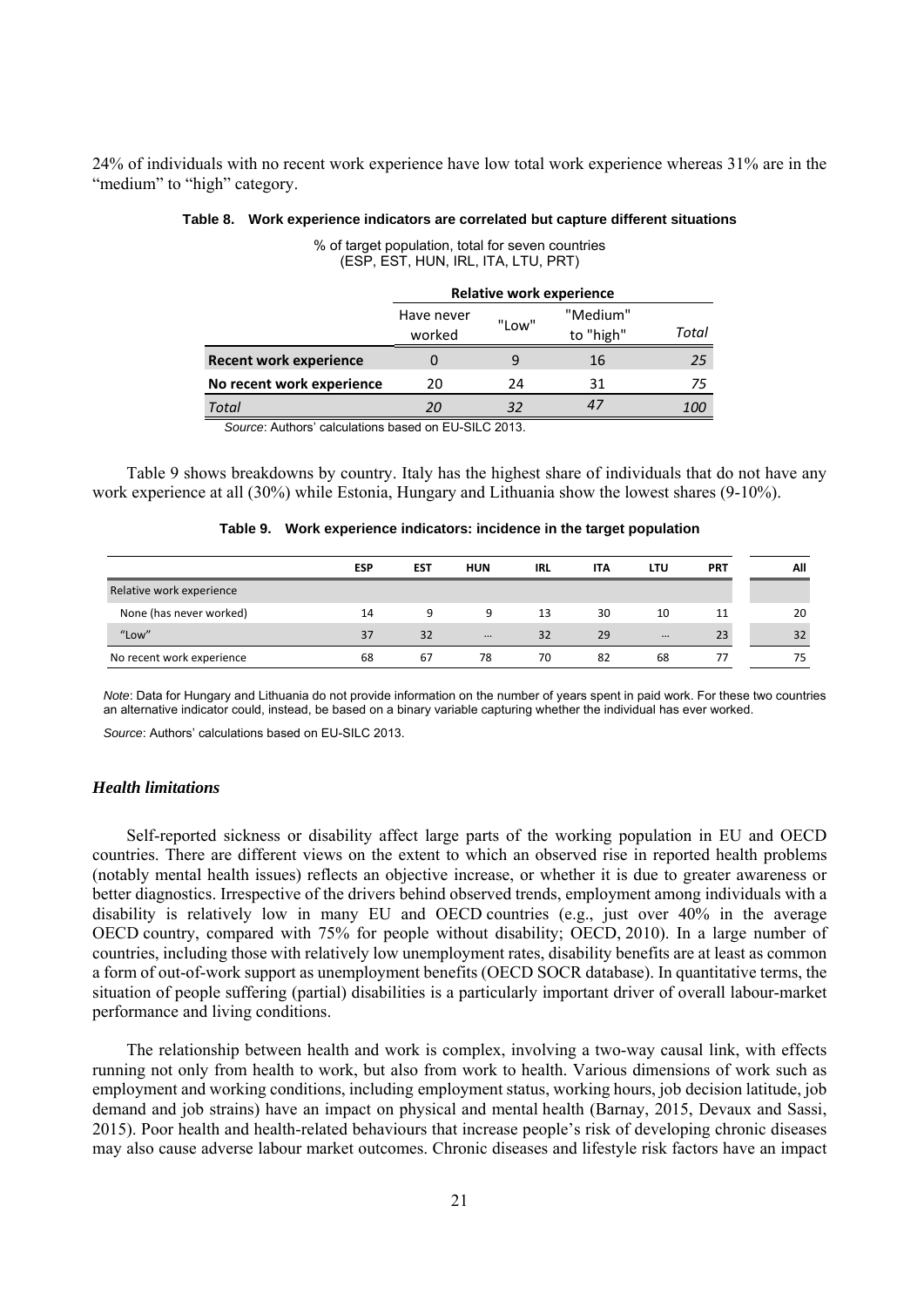on labour market engagement in terms of employment opportunities, wages, productivity, sick leave, early retirement and receipt of disability benefits (Devaux and Sassi, 2015).

An ideal indicator of health-related employment barriers should describe individuals' physical and mental abilities to, and capacity for, work. EU-SILC contains three directly relevant variables: self-perceived health status; chronic health conditions (e.g., relating to a long-standing illness); and activity limitations due to physical and mental health conditions (self-perceived long-standing limitations in usual activities due to health issues). These variables are likely to address quite different aspects of poor health and an analysis of the relationship between health and labour market outcomes may therefore be sensitive to the measure that is adopted.

In this paper, health-related employment barriers are operationalised using the EU-SILC variable on limitations in usual activities due to long-lasting physical or mental health conditions.<sup>13</sup> Specifically, following Knudsen *et al.* (2010), individuals who report *some* or *severe* limitations in usual activities are characterized as having a reduced work capacity due to health issues, while individuals reporting being "not limited" in this regard are presumed to face no relevant employment barriers.<sup>14</sup>

Table 10 shows the resulting incidence of health-related employment barriers in the target populations of the seven countries. Large shares of the target populations in Estonia (44%), Hungary (37%) and Lithuania (35%) report some or severe limitations in their daily activities. Health barriers appear to be less frequent in the three Southern European countries and in Ireland.

#### **Table 10. Health-related employment barrier: incidence in the target population**

|                                    | ESP       | EST | HUN | irl        | ''' |    | <b>PRT</b>                    | All                                  |
|------------------------------------|-----------|-----|-----|------------|-----|----|-------------------------------|--------------------------------------|
| Health: Some or "high" limitations | n r<br>25 | 44  | ، ب | <u>_ _</u> |     | -- | $\overline{\phantom{a}}$<br>ت | $\overline{\phantom{0}}$<br><u>.</u> |

*Source*: Authors' calculations based on EU-SILC 2013.

#### *Care responsibilities*

Care responsibilities can be primary drivers of individuals' inability to participate in the labour market, particularly among women. Unpaid work, including childcare or care for incapacitated family members, is time consuming and reduces the amount of time that can be spent in paid work (OECD, 2011). High-intensity care-giving, in particular, is associated with low labour supply among family carers (OECD, 2012b).

An informative indicator of care-related employment barriers can be constructed using EU-SILC data on *i)* the family members who face some *unmet care need*, such as young children, incapacitated family members or elderly relatives, and *ii)* the availability of alternative care arrangements (use of formal care services and availability of *potential care-givers* other than the person whose employment barrier is being evaluated). Combining the two types of information, it is possible to quantify the extent of unmet care needs that each adult household member may be responsible for. A general limitation of such an indicator is that care responsibilities are considered only within a household: Any care responsibilities for family members residing in other households (e.g., an elderly mother living

<sup>13</sup> The variable "chronic morbidity" is not suitable for measuring an employment barrier: Following the EU-SILC guidelines an individual with, say, hay fever would be classified in this category.

<sup>14</sup> Similar to the skills/education indicator, the most suitable threshold may again differ depending on the country context. For instance, in some countries individuals reporting "some" limitations may not be considered restricted in their work capacity.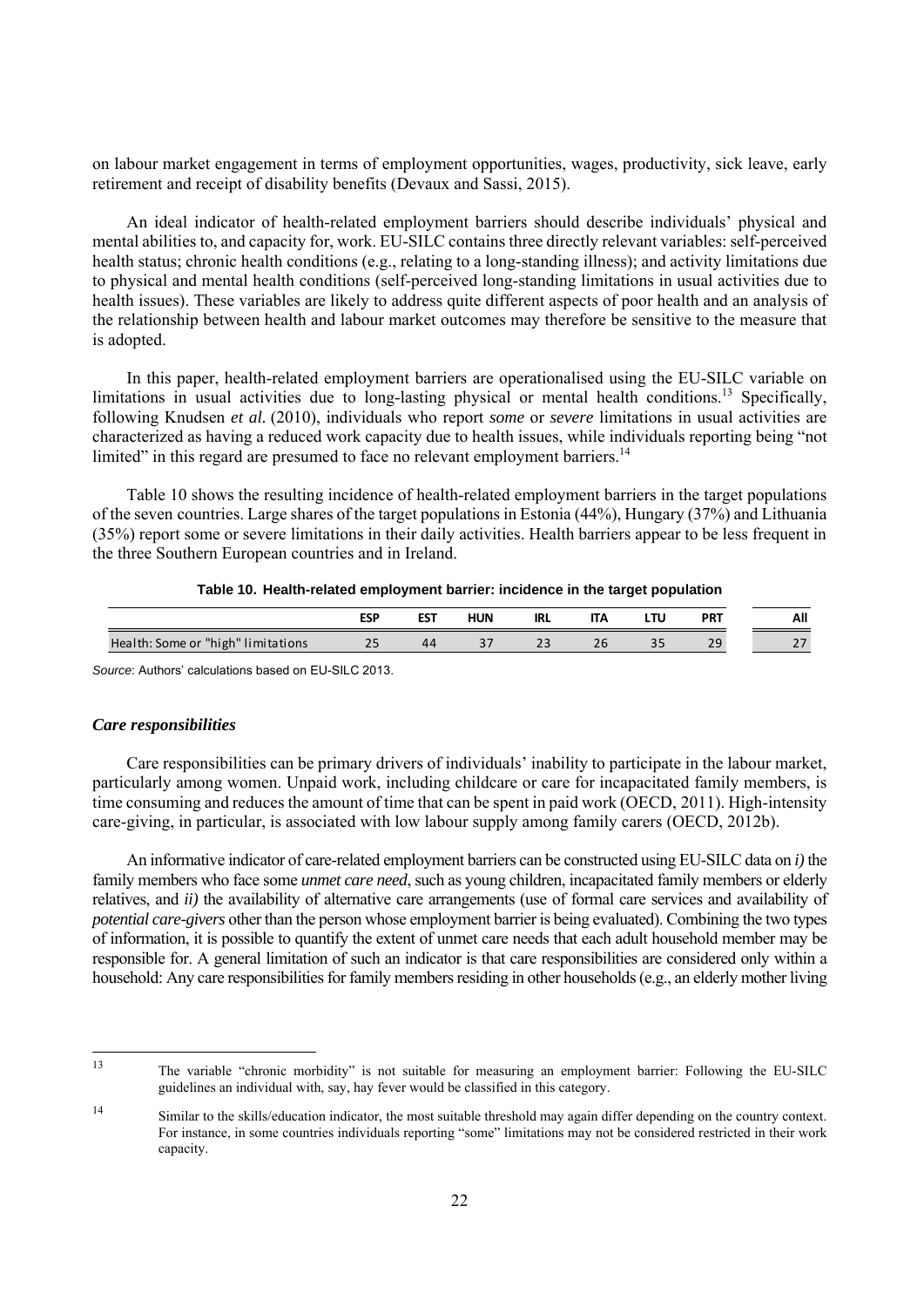alone) are therefore missed. In this sense, the proposed EU-SILC based indicator might usefully be considered a lower bound for the true extend of care-related employment barriers.

Specifically, the steps for deriving an indicator for care responsibilities can be summarised as follows:

- 1. Identify the family members who potentially require care from other family members.
- 2. Identify potential care-givers in the household.
- 3. Identify the household members that are most likely to face care-related employment barriers, by assigning unmet care needs to each potential care giver.

The identification of individuals who could *potentially* require care from other family members distinguishes between children and elderly / incapacitated adults:

- For **children,** the EU-SILC information on the weekly hours of non-parental childcare allows identifying the children who, most likely, face some unmet child care needs. Specifically, following the Eurostat indicator for measuring progresses towards the Barcelona targets, a young child (below 13 years) receiving 30 or less hours of non-parental childcare a week necessitates additional childcare.
- For elderly or incapacitated **adult family members**, EU-SILC data do not provide information on the number of hours of care provided by professional or other informal carers. One of the most relevant variables is the level of limitations in usual activities due to health issues, which, in combination with age and information on the main activity status, can help identify family members who are likely to require care. Specifically, working-age family members are likely to need care if: 1) they report *severe*  long-lasting limitations in activities due to health problems and, 2) report a permanent disability as the main reason of inactivity. Similarly, elderly family members are classified as requiring care if condition (1) holds and if they report to be inactive during each month of SILC reference period.

**Potential care-givers** are individuals with a potentially-significant capacity to provide care to other household members. They are adults aged 18-75 with no severe health-related limitations and observed in one of the following main activities during the SILC reference period: part-time work, unemployment, retirement, domestic responsibilities and other types of inactivity excluding a permanent disability. Individuals reporting full-time activities, i.e., full-time workers, full-time students and individuals in compulsory military service, are expected to have no or little residual capacity to provide care to other household members and are not considered potential care-givers.

Family members with unmet care needs are assumed to represent a significant care-related employment barrier for a potential care-giver if the following conditions apply:

- 1. There is *only one* potential care-giver in the household.
- 2. There is more than one potential care-giver, but only one of them reports to be inactive or working parttime *because of care responsibilities*.

The idea behind the identification of care-related employment barriers as outlined above is that the presence of a *plurality* of potential care-givers within the same household automatically reduces the related employment barrier for the other potential care-givers. For instance, if there are two family members who are staying at home to look after a young child, who can share responsibilities, their resulting employment barriers would be less binding. When several potential care-givers are available in the household, we use information on self-reported care responsibilities to discriminate who faces a significant barrier; in this case only individuals who report being actually engaged in full-time care duties face a significant care-related employment barrier.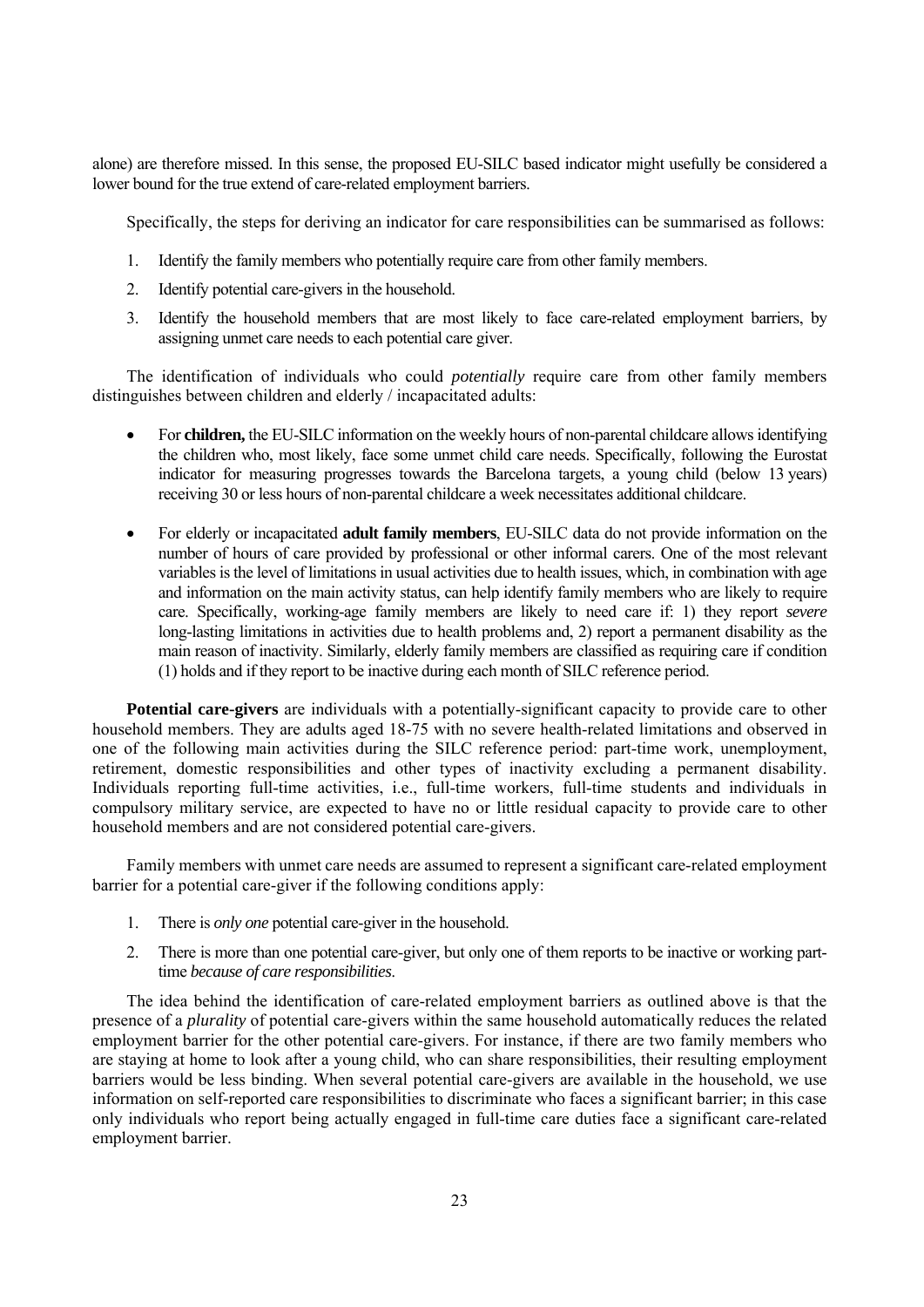To combine the two types of care barriers, we construct a dichotomous variable that takes the value 1 if an individual faces *at least one* care-related employment barrier and 0 otherwise. Table 11 shows the share of individuals in the target population facing significant care barriers and the related breakdown into the two sub indicators.

|                                                                        | <b>ESP</b> | <b>EST</b> | <b>HUN</b> | IRL | <b>ITA</b> | LTU | <b>PRT</b> |
|------------------------------------------------------------------------|------------|------------|------------|-----|------------|-----|------------|
| Significant care responsibilities incidence,<br>% of target population | 15         | 21         | 15         | 25  | 16         | 13  | 8          |
| Significant care responsibilities composition in %                     |            |            |            |     |            |     |            |
| Care responsibilities, children                                        | 83         | 84         | 74         | 88  | 81         | 72  | 54         |
| Care responsibilities, incapacitated family                            | 15         | 14         | 23         | 9   | 18         | 24  | 44         |
| Both                                                                   | C          | 2          | 3          | 3   |            | 4   |            |
| Total                                                                  | 100        | 100        | 100        | 100 | 100        | 100 | 100        |

*Source*: Authors' calculations based on EU-SILC 2013.

#### **3.2. Weak incentives to look for or accept a 'good' job**

Weak work incentives can arise when income gain from taking up a job or working more is limited. because net wages are low or because generous out-of-work benefits are withdrawn as people start to work (this driver of employment behaviour is referred to as "substitution effect" in standard micro-economic economic models). In addition, people may decide to limit their work effort because they have access to other income sources and can therefore "afford more leisure" (economic models refer to this as the "income effect"). Even though results are not available for all OECD countries, there exists a relatively broad consensus among labour economists on the responsiveness of people's employment decisions to financial work incentives, such as the net income gain of working one hour more or of working at all. Among the main findings are the following (see, e.g., the overview in Immervoll, 2012 and the references therein):

- The substitution effect is a more powerful driver of employment behaviour on average, but the income effect can be relevant for some groups (e.g., spouses of well-paid principal earners).
- Financial incentives affect overall labour supply mainly through their influence on labour force participation (i.e., the decision on whether or not to work, the so-called "extensive margin" of labour supply decisions), while changes in the number of hours worked (the "intensive margin") are quantitatively less important.
- Low-income groups and lone parents react more strongly to financial incentives; and
- Labour supply is more responsive (or "elastic") for women than for men.
- These results are important when considering the potential economic cost of reforming out-of-work support programs. They also provide essential guidance for targeting make-work-pay policies (e.g., for a given amount spent on in-work benefits, targeting these resources on women and low-income groups, especially when children are present, is likely to create the biggest payoff in terms of stronger employment and higher earnings).

Despite these stylised results emerging from the international evidence, it is notable that there are widespread differences across countries. One important reason for large country differences is that financial incentives may have limited effects on observed employment outcomes if other barriers prevent people from adjusting their labour-market status or working hours. For instance, when involuntary unemployment is high during a downturn, many individuals who want to work cannot find a job, or they cannot work as many hours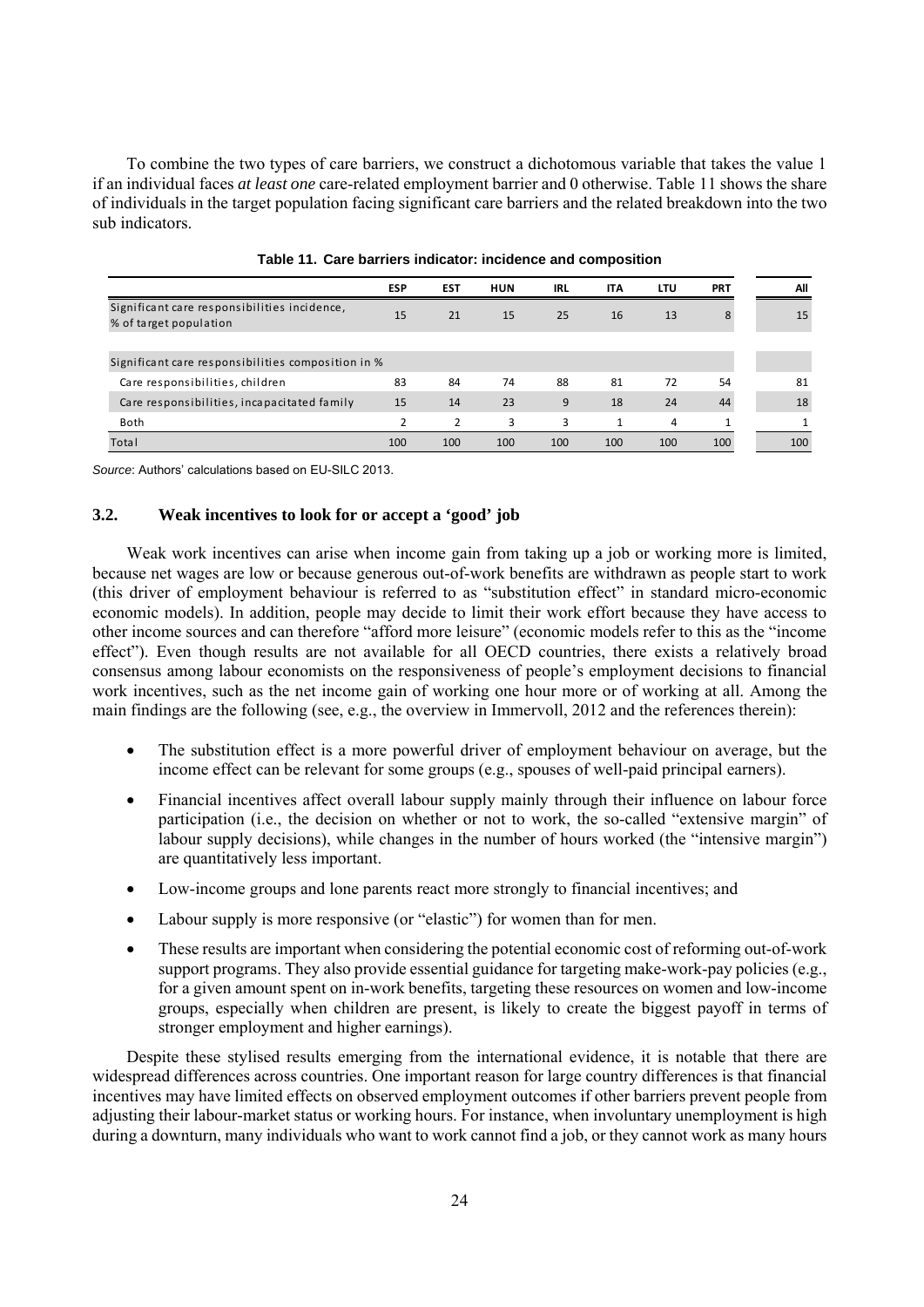as they would like. Frictions in the labour market (e.g., due to poorly functioning public employment services) can have similar effects.

Although work incentives are sometimes a principal focus of the activation policy discourse, these considerations point to the importance of analysing possible work-incentives issues alongside other employment barriers.

#### *Work disincentives: Income available independently of own work effort*

A proxy for the "income effect" can be derived straightforwardly from the EU-SILC variable 'gross household income' (which includes pre-tax income from labour and capital plus government transfers) *minus* own income that depends on the person's own work efforts (*i.e*., employment income and earningsreplacement benefits, such as unemployment benefits, of the person of interest) and *minus* a share, depending on the number of adults in the household, of social transfers awarded at household level (for instance, social assistance or rent allowances). We derive this indicator in equivalised terms to account for differences in household size. The indicator is then discretised into two categories following the procedure discussed in Box 3.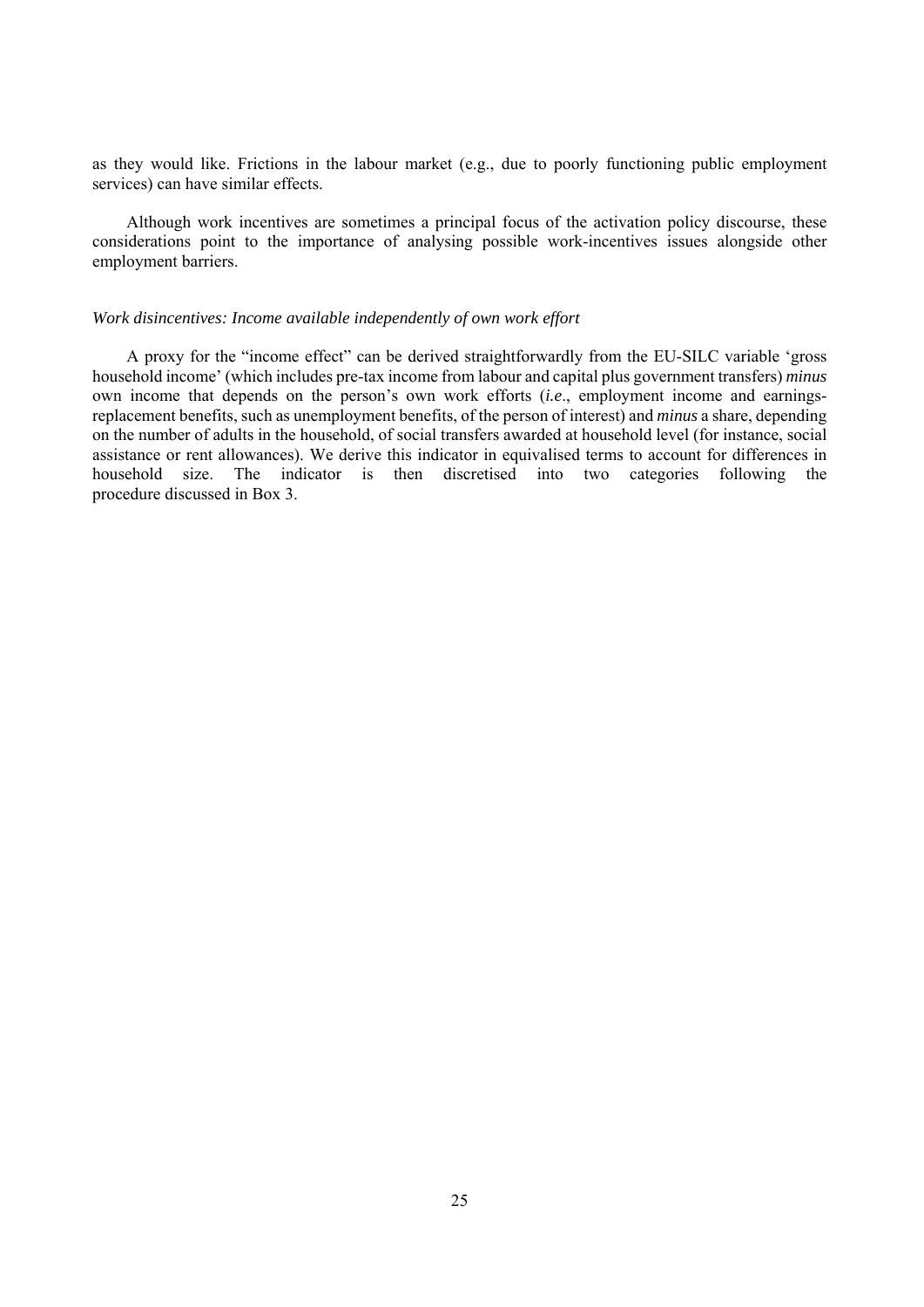#### **Box 3. Measuring income from sources other than own employment**

A consistent measure for incomes from sources other than own employment can be derived straightforwardly by subtracting all income components that *are* linked to own employment from total gross household income. Incomes that depend on own employment are:

- Earnings: employee cash or near cash income, employer's monetary contribution for the company car and cash benefits from self-employment.
- Own individual earnings-replacement benefits: unemployment, survivor, sickness and disability benefits, education-related allowances, and early-retirement pensions.1
- The individual's share of earnings-replacement benefits that are paid at the household level, measured as the sum of these benefits divided by the number of adults in the household.

The specific choice of income components classified as "incomes from sources other than own employment" depend on country-specific policy settings and, in particular, may differ between types of benefits that cannot be distinguished in harmonized EU-SILC data provided by Eurostat. Country-specific versions of SILC or other household surveys may be better suited for identifying relevant benefit categories more precisely.

The resulting measure is divided by the "modified OECD" equivalence scale and discretized into 2 categories using a threshold of 1.6 times the median value in the reference population: Individuals with a value above this threshold are those with "high" incomes from sources other than own employment. The table below shows results by country.

#### **Determinants of financial work disincentives (income effect)**

|                                                                             | <b>ESP</b> | <b>EST</b> | HUN  | IRL   | <b>ITA</b> | LTU  | <b>PRT</b> | <b>ALL</b> |
|-----------------------------------------------------------------------------|------------|------------|------|-------|------------|------|------------|------------|
| "High" income from sources other than own employment,                       |            |            |      |       |            |      |            |            |
| % of target population                                                      | 23         | 23         | 19   | 21    | 24         | 19   | 20         | 23         |
| Income available independently of own work effort $(\epsilon/\gamma e a r)$ | 24503      | 11776      | 8284 | 36874 | 32169      | 8508 | 17692      | 26586      |
| Income dependent on own work effort $(\epsilon/\gamma e a r)$               | 8675       | 4072       | 3581 | 13465 | 13980      | 2314 | 7028       | 10659      |
|                                                                             |            |            |      |       |            |      |            |            |
| Reminder of the target population, %                                        | 77         | 77         | 81   | 79    | 76         | 81   | 80         | 77         |
| Income available independently of own work effort $(E/\text{year})$         | 6125       | 2835       | 2641 | 8284  | 8896       | 1896 | 4167       | 6842       |
| Income dependent on own work effort ( $\epsilon$ /year)                     | 7038       | 2848       | 2545 | 12681 | 8117       | 2299 | 4229       | 7053       |

All income measures are shown in equivalised terms

Note: Results expressed in EUR 2013, income measures correspond to average values. *Source*: Authors' calculations based on EU-SILC 2013.

1. We assume that old-age pensions received after the statutory retirement age not dependent on own current employment, i.e., a pensioner can take up employment without losing his or her pension entitlement.

#### *Work disincentives: Limited income gain from own work effort*

There are well-established indicators of the financial work disincentives resulting from the operation of the tax-benefit system, i.e., the combined effects of the taxation of in-work incomes and the withdrawal of benefits. Participation Tax Rates (PTR) and Marginal Effective Tax Rates (METR) measure which part of any additional earnings is "taxed away" as individuals take up employment (PTRs) or increase their earnings (METRs).

PTRs and METRs could be computed for specific labour-market and family situations using tax-benefit models. The OECD's tax-benefit models are available for all or most OECD and EU countries. As modelhousehold calculations, they are however not well-suited for determining tax burdens and benefit entitlements for a representative set of households as included in EU-SILC or other household surveys.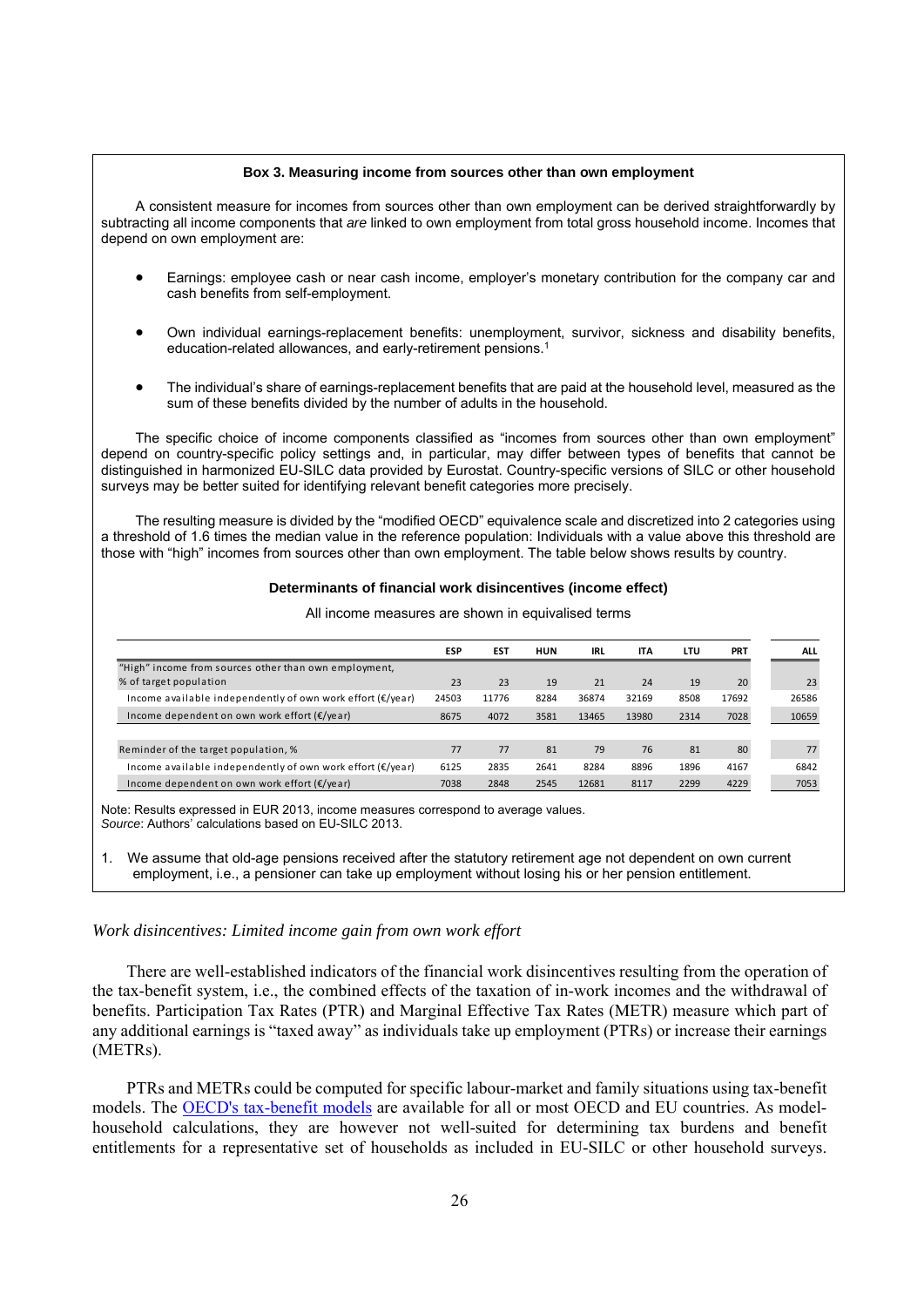Alternatively, the cross-country fiscal microsimulation model EUROMOD, which uses EU-SILC as input data, could be used (Immervoll et al., 1999; Sutherland, 2001; Sutherland and Figari, 2013). However, matching EUROMOD results to the most recent wave of SILC is not always possible. In particular, at the time of writing, the latest EUROMOD input data refer to 2012, whereas this paper employs EU-SILC 2013.

In view of these limitations, an alternative, and simpler, option is to construct an approximate indicator of the PTR based on the extent of benefit reductions that an individual is likely to experience when taking up full-time employment. The focus on PTRs is in line with the empirical finding that the extensive margin of labour supply is quantitatively more important than the intensive margin. The restriction to the effects of benefits also appears reasonable since benefits are typically found to be a much more powerful driver of PTRs than the taxation of in-work earnings, especially for group of interest in this paper: individuals at the margin of the labour market with lower earnings potential.

To proxy the PTR resulting from the withdrawal of benefits as an individual takes up employment, we use the ratio of the amount of earnings-replacement benefits received at the individual level in the numerator, and own potential (shadow) wage. The resulting variable is discretised into a binary "disincentive" indicator that takes value 1 for ratios equal or higher than 60% (i.e., 60% or more of potential in-work earnings are "taxed away" as the individual takes up employment). Box 4 outlines the steps used to construct the indicator.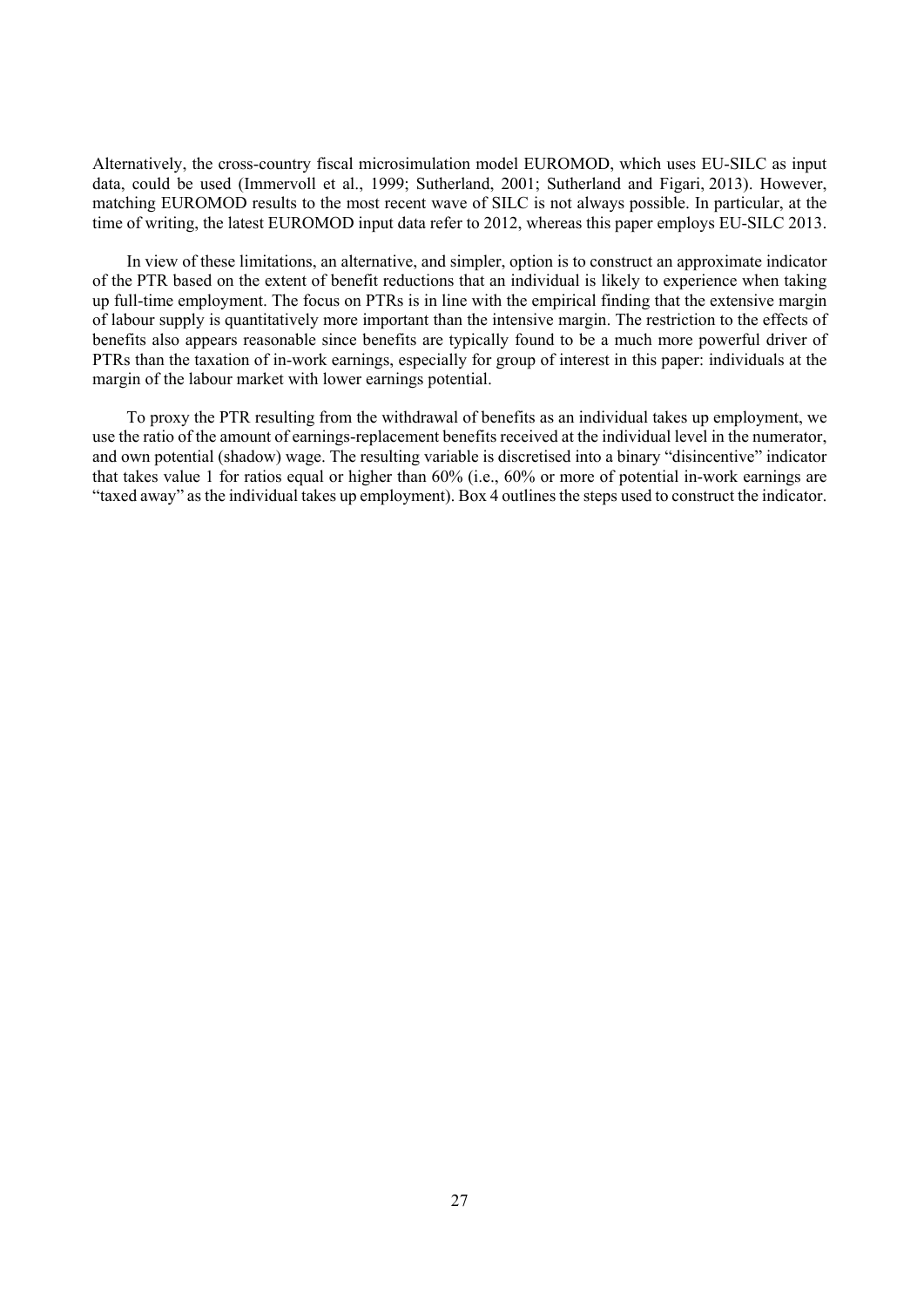#### **Box 4. Measuring financial gain from own work effort**

Earning-replacement benefits are a main determinant of financial work disincentives at low wage levels. Since they are typically lost upon entering employment, an indicator of financial gain from the own work effort is the ratio of earningsreplacement benefits and own shadow labour income.

The amount of cash-benefits received at the individual level is constructed as the sum of individual earning-replacement benefits plus the individual's part in any earnings-replacement benefits received at household level (see Box 3 for a listing of benefits counted in these categories).

Shadow labour incomes are estimated using a Mincer-type earnings equation employing the Heckman (1974) procedure to correct for endogenous sample selection. The covariates that enter the (log-) earnings equation are the same in all countries except for the regional effects, which are substituted with the degree of urbanization in countries without regional information (Estonia, Ireland, Portugal and Lithuania): education, age, age squared, gender, health limitations and regions / degree of urbanization. The participation equation uses a number of additional variables for identification: family structure (household type), composition (number of children) and household incomes that are independent of the respective individual's labour supply.

The estimated parameters are used to derive estimates of shadow labour incomes. The amount of earnings-replacement benefits is then compared with the estimated shadow labour incomes to identify the individuals with a low financial gain from own work activities: individuals whose earnings-replacement benefits represent at least 60% of the shadow labour incomes are considered facing financial disincentives.

The table below shows estimated potential earnings and earnings-replacement benefits for those with "high" earnings replacement benefits (60% of potential earnings or above) and for the remainder of the target population across the seven countries.

|                                                                 | <b>ESP</b> | <b>EST</b> | <b>HUN</b> | <b>IRL</b> | <b>ITA</b> | LTU  | <b>PRT</b> | <b>ALL</b> |
|-----------------------------------------------------------------|------------|------------|------------|------------|------------|------|------------|------------|
| "High" earnings replacement benefits, % of<br>target population | 11         | 6          | 14         | 11         | 10         | 6    | 11         | 11         |
| Amount of cash benefits $(E/$ year)                             | 21023      | 6461       | 5154       | 29921      | 28024      | 5707 | 16284      | 22003      |
| Shadow labour income $(E/$ year)                                | 19777      | 8134       | 6376       | 33444      | 28471      | 5924 | 15974      | 21891      |
|                                                                 |            |            |            |            |            |      |            |            |
| Reminder of the target population, %                            | 89         | 94         | 86         | 89         | 90         | 94   | 89         | 89         |
| Amount of cash benefits $(E/$ year)                             | 2306       | 1522       | 1067       | 6573       | 1797       | 1042 | 1840       | 2107       |
| Shadow labour income $(E/year)$                                 | 17062      | 8883       | 5970       | 34472      | 22971      | 6577 | 12372      | 18900      |
| Source: Authors' calculations based on EU-SILC 2013.            |            |            |            |            |            |      |            |            |

#### **Determinants of financial work disincentives (substitution effect)**

#### **3.3. Scarce employment opportunities**

A lack of employment opportunities in general relates to demand-related constraints in the respective labour market segment. While a number of indicators of labour demand exist at the aggregate or semiaggregate level, capturing the scarcity of job opportunities at the micro-level can be challenging. Essentially, it is necessary to describe the availability of vacancies in labour-market segments that are relevant for each individual given their skills set, location, etc.

In the present paper, this is operationalised by estimating a risk of demand-side constraints in labourmarket segments described by age, gender and education. When regional breakdowns are not available (notably in small countries where the EU-SILC sample consists of only one region), the degree of urbanisation is used instead to capture geographical differences within the country. Scores of demand-side constraints are derived using EU-SILC data on variables relating to labour-market tightness: long-lasting unemployment (corresponding to the 12 months of the income reference period *and* the moment of the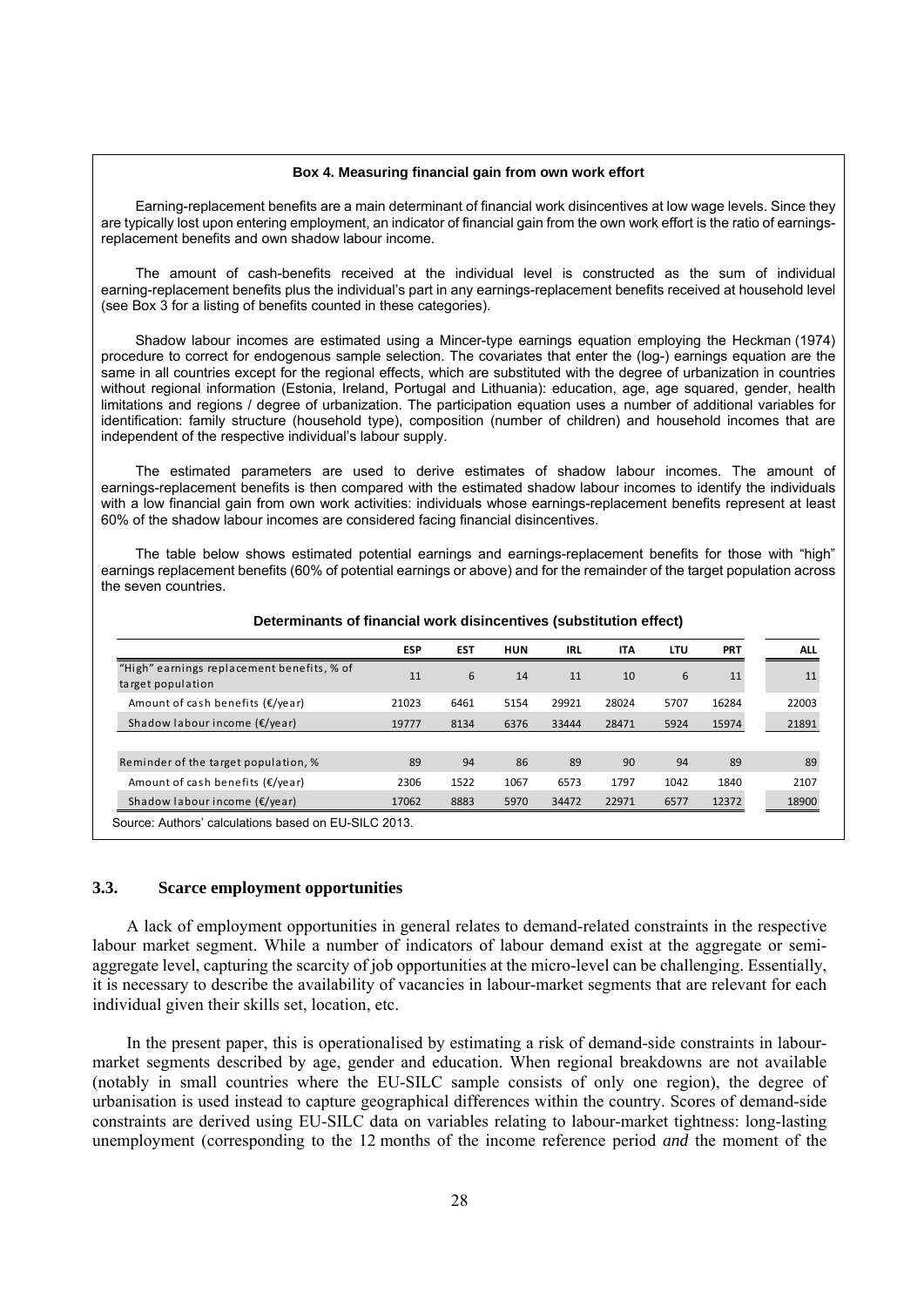interview)<sup>15</sup> or persistent *involuntary* part-time activity. In order to better isolate demand-side constraints, we only include those long-term unemployed who also report active job search and being available to take up employment. $16$ 

The probability of facing labour market constrains is estimated by means of a simple regression model for the entire reference population. The estimated parameters are then used to predict the risk of being demand constrained (i.e., long-term unemployed or working part-time involuntarily) for each individual in the reference population, given their characteristics and circumstances. The estimated risk depends on the empirically observed relation between covariates included in the regression model and the variable describing labour-market tightness.

Based on the estimates, individuals are grouped into two risk categories following the general approach described in Box 2: those with a risk higher than 1.6 times the median in the reference population are considered facing "scarce job opportunities".

Table 12 shows the incidence of the scarce job opportunities in the seven countries. The shares are highest in Spain and Ireland, two of the countries that were severely affected by the economic crisis (shares of 51% and 47% of the target population respectively).

#### **Table 12. Scarce job opportunities: incidence in the target population**

Shares of individuals with a high risk of long-term unemployment or involuntary part-time employment

|                                 | ECD<br>ᇅ    | <b>CCT</b><br>ᇋ | <b>HUN</b> | IRL | $\overline{1}$ | - 1 | PRT | All                 |
|---------------------------------|-------------|-----------------|------------|-----|----------------|-----|-----|---------------------|
| 'labour demand: "low"<br>Hiring | <u>- - </u> |                 |            | т.  | 73             | --  | JU  | $\sim$ $\sim$<br>45 |

*Source*: Authors' calculations based on EU-SILC 2013

# **4. STATISTICAL PROFILES OF EMPLOYMENT BARRIERS**

This section describes the results of a statistical method for *segmenting* the target population (jobless and underemployed) into groups that are meaningful for designing, tailoring and targeting activation and employment support policies (AESPs). Building on the employment-barrier indicators developed in the previous section, the objective is to obtain groups (or 'classes') of individuals with combinations of employment barriers that are as similar as possible *within* groups, and as different as possible *between*  groups.

The objectives of analysing employment barriers in this way are different from a traditional regression analysis. Regression models would, e.g., show how each barrier in isolation affects the risk of facing potential

 $15$ 15. Long-term unemployment, as opposed to unemployment of any duration is taken into account because short-term unemployment could also occur due to a natural and temporary situation (e.g. between 2 jobs) and not to a structural weakness on the demand side.

<sup>16 .</sup> EU-SILC employment status information for the reference year is not fully in line with the ILO definition of unemployment, but survey respondents are asked to report job search activity and availability for employment at the time of the interview.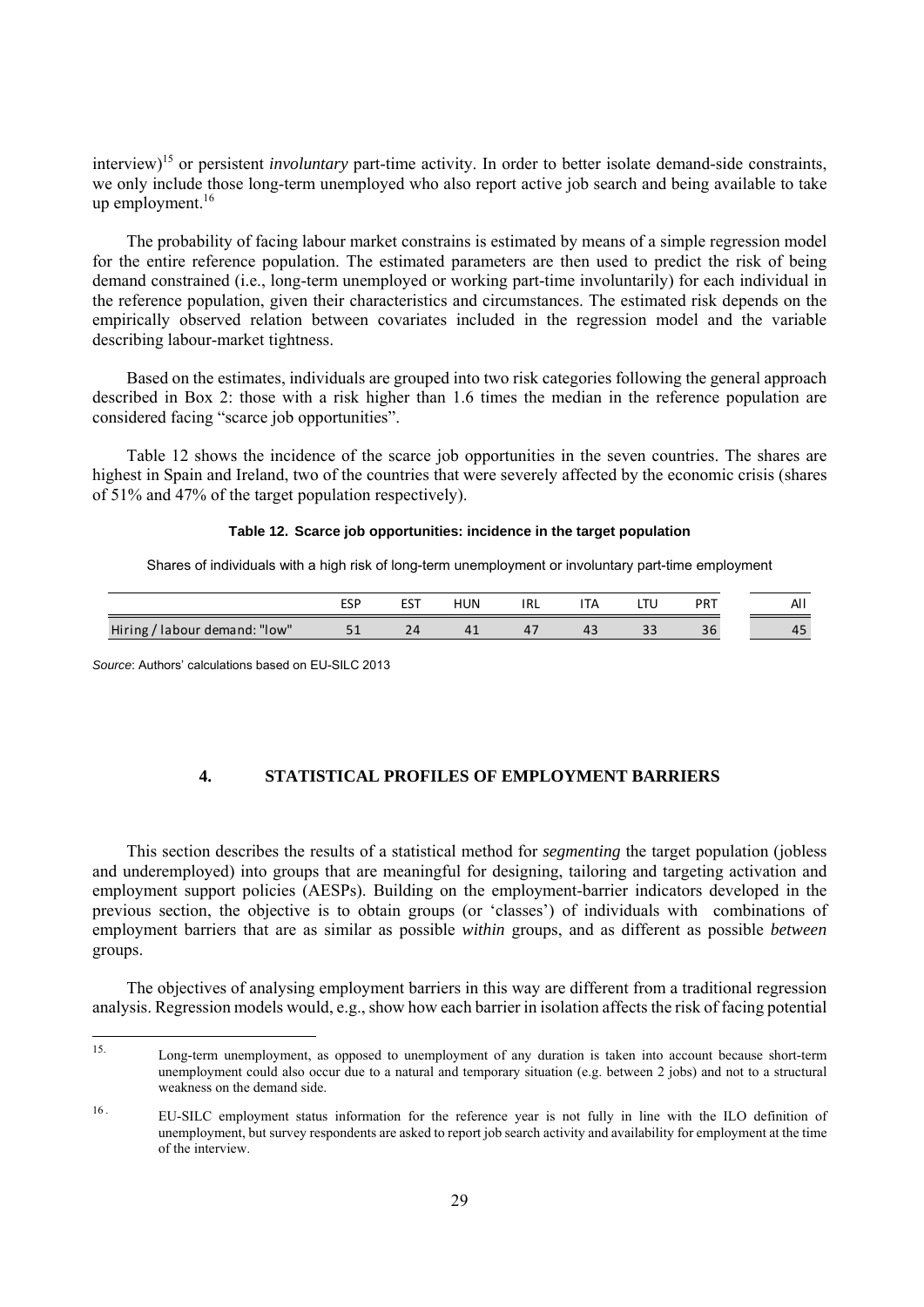labour market difficulties *while holding all other barriers constant*. By contrast, the proposed approach focuses on the interrelations between employment barriers and how they *jointly* determine observed labourmarket outcomes. The focus on joint patterns of employment barriers is relevant as the success of AESPs typically depends on their ability to address real-world combinations of different labour-market obstacles.

The segmentation approach focuses explicitly on employment barriers, rather than on other characteristics that are commonly used when breaking down labour-market statistics (e.g. gender and age). As highlighted in the introduction, the reason is that sub-groups that policy debates commonly consider at risk of labour-market marginalization (e.g. 'youth', 'old workers', 'women'), are in fact highly heterogeneous in terms of their employment obstacles. Tailoring policies to only the most prominent real or assumed barriers facing these groups may therefore not be sufficient for increasing their employment chances.

The statistical segmentation method presented in this paper is *Latent Class Analysis* (LCA). This method exploits the interrelations of an array of indicators through a fully-specified (i.e. parametric) statistical model for organizing the target population into homogeneous groups. In the present framework, the indicators represent employment barriers and the statistical algorithm therefore identifies population subgroups sharing similar barriers to employment, e.g. "low skills *and* limited labour demand" for group 1; "low work experience *and* low financial work incentives" for group 2, etc.

LCA has three main advantages relative to other common segmentation (or 'clustering') methods:

- 1. Formal statistical tests guide the selection of the optimal number of groups and other model's features;
- 2. LCA does not allocate individuals into specific groups in a deterministic way but, instead, provides *probabilities* of group membership, thus reducing possible classification errors in any post-estimation analysis;
- 3. LCA deals easily with common data-related issues such as missing data and complex survey designs.

Sub-sections 4.1 and 4.2 below illustrate the approach using data for **Estonia** and **Spain**. In each case, a first part presents the main barrier profiles characterising each resulting group and provides descriptive statistics using a set of individual and family characteristics (e.g. age and gender). This is followed by a discussion of the extent of policy-relevant overlaps between employment barriers (incidence of multiple simultaneous barriers), including an assessment of the main combinations of barriers using simple Venndiagram representations.

Two annexes provide further technical details that may be useful for practitioners and others interested in replicating the approach or adapting it to specific analytical needs, data or policy contexts. Annex I outlines the main concepts underlying LCA using a text-book example applied to the context of the employment barriers. Annex II details a step-by-step guide to the model selection process using Estonia and Spain as case studies. To summarize, the model selection process starts with the definition of a *baseline*  model that is repeatedly estimated with an *increasing number of latent classes*. The *baseline* model includes the set of indicators derived in Section 3 and takes the form of a *standard* latent class model.<sup>17</sup> The choice of the *optimal* number of classes is primarily based on goodness-of-fit and error-classification statistics and on misspecification tests.

<sup>17.</sup> A *standard* latent class model means that no additional information enters the model's (log-) likelihood function (in the form of *active* covariates) and that the likelihood function is derived under the so-called Local Independence Assumption (LIA). See Annex II for details.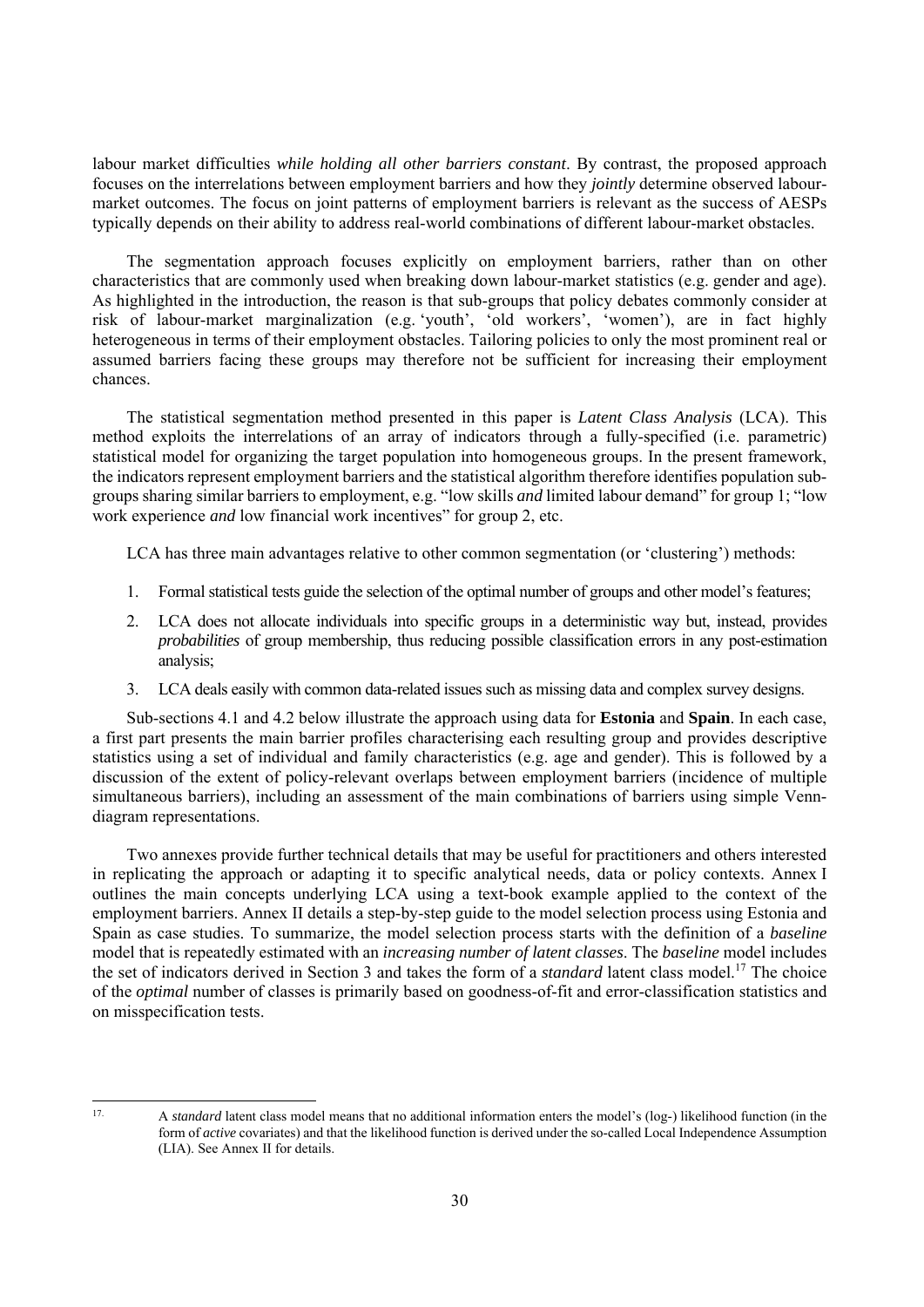#### **4.1 Results for Estonia**

Using the 2013 SILC data for Estonia, the model selection process outlined above leads to a model with **6 latent classes** (groups). Table 13 shows the estimated parameters, i.e. the *share* of individuals facing the employment barriers in each latent group and the related *group size* in the target population (first row). Groups are ordered by size; colour shadings are used to highlight barriers with higher (dark blue) and lower (light blue) frequencies in each group.

| Class name                                        |    | Group 1 Group 2 Group 3 Group 4 Group 5 Group 6    |          |    |    |    | <b>Target</b> |
|---------------------------------------------------|----|----------------------------------------------------|----------|----|----|----|---------------|
| Class size (% of target population)               | 26 | 25                                                 | 21       | 14 |    | 6  | Population    |
|                                                   |    |                                                    |          |    |    |    |               |
| <b>INDICATOR</b>                                  |    | Share of individuals facing each barrier, by class |          |    |    |    |               |
| 1 - Low skills                                    |    | 22                                                 | 18       | 44 | 17 |    | 19            |
| Care responsabilities<br>$2 -$                    | 13 | 6                                                  |          | 14 | 82 | 99 | 21            |
| 3 - Health limitations                            | 32 | 66                                                 | 66       | 32 |    |    | 44            |
| 4 - No recent work experience (WE)                | 24 | 84                                                 | 99       | 63 | 80 | 52 | 67            |
| Have never worked in the past<br>$\overline{5}$ - |    |                                                    | $\Omega$ | 51 | 17 | O  | 9             |
| Positive but low overall relative WE              |    | 60                                                 | 10       | 48 | 75 | 11 | 32            |
| 6 - High non-labour Income                        | 25 |                                                    | 19       | 25 | 41 | 85 | 24            |
| High earnings replacement (benefits)              |    | <sup>0</sup>                                       | 10       | 4  |    | 31 | 6             |
| 8 - Low job opportunities (limited hirings)       | 33 | 33                                                 |          | 35 | 11 |    | 24            |

|  |  |  | Table 13. Latent class estimates for Estonia |
|--|--|--|----------------------------------------------|
|--|--|--|----------------------------------------------|

*Notes*: Section 3 describes the indicators and applicable thresholds. Class sizes refer to the target population as defined in Section 2. Colour shadings identify categories with high (dark blue) and lower (light blue) frequencies. Complementary categories (e.g. 'high' skills) are omitted. Additional information on model selection and model specification is provided in Annex II. *Source*: Authors' calculations based on EU-SILC 2013

The following paragraphs describe each group in detail. At the end of each paragraph a box reports a Venn diagram showing extent and degree of overlap of the main barriers characterising the group, as well as a list of selected individual and household characteristics with a high probability of occurrence. Together, this information can help in attaching labels ("*faces*") to group members. Table 14 at the end of this subsection reports a more complete list of individual and household characteristics.

**Group 1** (**26%** of the target population): The main barriers characterizing this group are: scarce job opportunities (33% of group members), health limitations (32%), the possibility to draw on other incomes independently of own work efforts (25%) and no recent work experience (24%). Many individuals in this group are "close" to the labour market (Table 14): 30% are employed with restricted working hours, 25% are short-term unemployed, and 97% have considerable past work experience. Most have also at least an upper-secondary degree (only 7% below) and, although 32% of group members report health limitations, only 8% reports *severe* limitations. The incidence of multiple simultaneous barriers is limited in this group (Figure 5 further below). Individuals with two simultaneous barriers represent about 27% and those with three or more account for less than 16%. Among those with multiple barriers, the most common combination is low job opportunities and no recent employment activity (Box 5).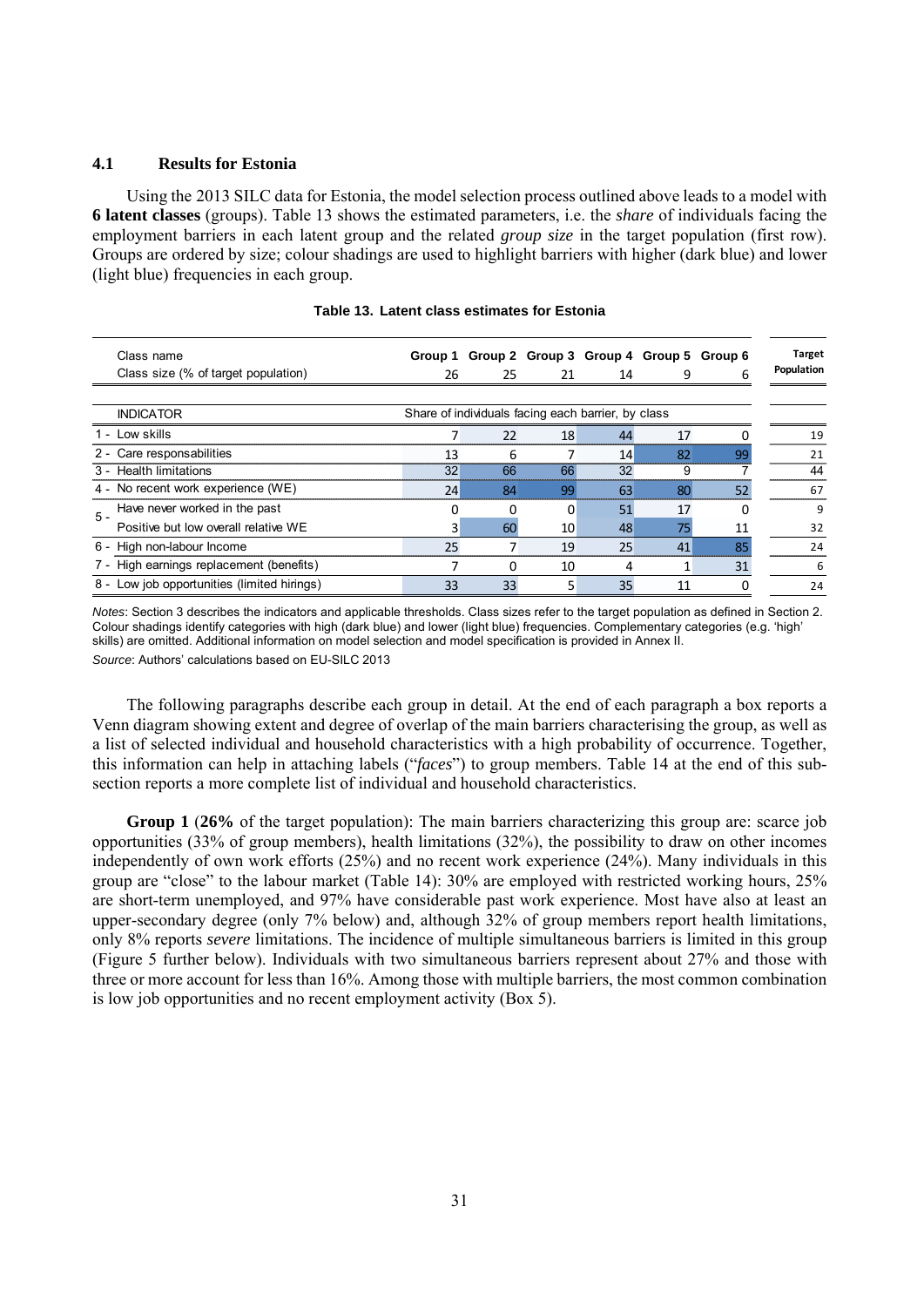



*Notes:* 

*"*Main barriers": Surface areas of shapes in the diagram are proportional to the number of group members facing the related barrier ("Venn Diagrams"). The outer square represents the group size (100%). The shaded squared figure represents the most frequent barrier. To facilitate the graphical representation of multiple barriers, the two work-experience indicators ("recent" and "overall" work experience) are combined and shown as one element rather than two. The label attached to the work-experience element highlights the more frequent of the two ("low work experience" if both are equally frequent).

"Selected characteristics": Characteristics that distinguish this group from other groups, i.e., categories that have a high probability of occurring in the group. Table 14 reports individual and household characteristics in more detail. \* Income quintiles are calculated for the entire national population.

Source: Authors' calculations based on EU-SILC 2013.

**Group 2** (**25%** of the target population): A majority in this group face health issues (66%) combined with no recent work experience (84%). Many of them also have no or limited overall past work experience (61%). 33% are classified in the "scarce job opportunities" category, and 22% have low education. Many group members report to be unfit to work (48%), with 23% facing *severe* health limitations (Table 14). This group has the biggest share of individuals at risk of poverty (61%), most of them are men (64%) aged under 55. In this group, about 46% face 2 simultaneous employment obstacles and a significant 36% face 3 or more simultaneous barriers (Figure 5). The main overlap is between health and low work experience (recent or low overall work experience); these two major barriers often cumulate also with low skills and labour-demand constraints.





Notes and sources: See Box 5.

**Group 3** (**21%** of the target population): This group is also characterised by health issues and a lack of recent work experience. But, in contrast to Group 2, fewer individuals (19%) report *severe* health issues and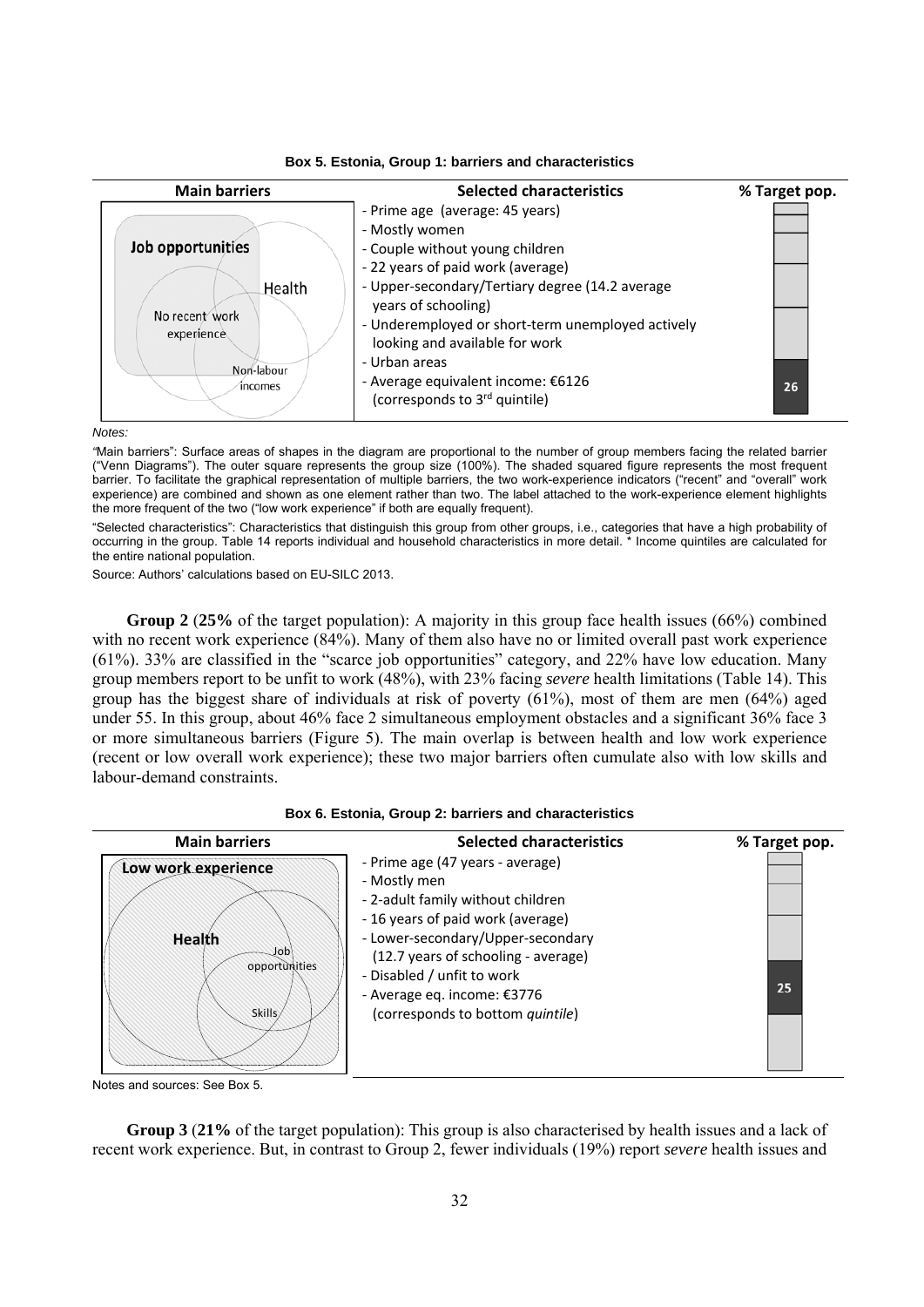group members have more overall work experience (Indicator 5 – Table 13). Many group members are older and have already retired from the labour market in recent years (Table 14). As one might expect in the case of retirees, many of them face possible work-incentive issues (indicators 6 and 7) as a result of out-of-work benefits they may receive. Nevertheless, about 40% of the individuals in this group are at risk of poverty. In this group, 82% have two or more barriers and about 34% have three or more barriers (Figure 5). Excluding the generalized lack of recent work experience characterizing all the individuals in this group, the second most common barrier, health limitations, often cumulates with low skills or low work incentives (Box 7).



#### **Box 7. Estonia, Group 3: barriers and characteristics**

Notes and sources: See Box 5.

**Group 4** (**14%** of the target population): Individuals in this group are characterised by limited work experiences, with half of them having no work experience *at all*. Many of them report low educational attainment (44%) and/or are likely to face labour-demand issues (35%). Other barriers are important as well (health issues, incentive issues due to high non-labour income). Results in Table 14 show that a large majority are youth (77%) and many of them are unemployed (40%), unfit to work (21%) or inactive fulfilling domestic tasks (19%). Figure 5 shows that these group members deal with several simultaneous barriers: 46% have at least 3 barriers and about 20% have four or more barriers. At the top of the low overall work experience characterizing all the individuals in this group, low skills often cumulates with low job opportunities and, to a less extent, to health limitations (Box 8).

|  |  |  |  |  | Box 8. Estonia, Group 4: barriers and characteristics |
|--|--|--|--|--|-------------------------------------------------------|
|--|--|--|--|--|-------------------------------------------------------|

| <b>Main barriers</b>                                                   | <b>Selected characteristics</b>                                                                                                                                                                                                                                                                | % Target pop. |
|------------------------------------------------------------------------|------------------------------------------------------------------------------------------------------------------------------------------------------------------------------------------------------------------------------------------------------------------------------------------------|---------------|
| Low work experience<br>dot<br><b>Skills</b><br>opportunities<br>Health | - Youth (27 years - average)<br>- 2+ adult household<br>- Three years of paid work (average)<br>- Lower-secondary/Upper-secondary degree<br>(12.2 years of schooling - average)<br>- Unemployed or inactive<br>- Average equivalent income: €5438<br>(corresponds to 2 <sup>nd</sup> quintile) | 14            |

Notes and sources: See Box 5.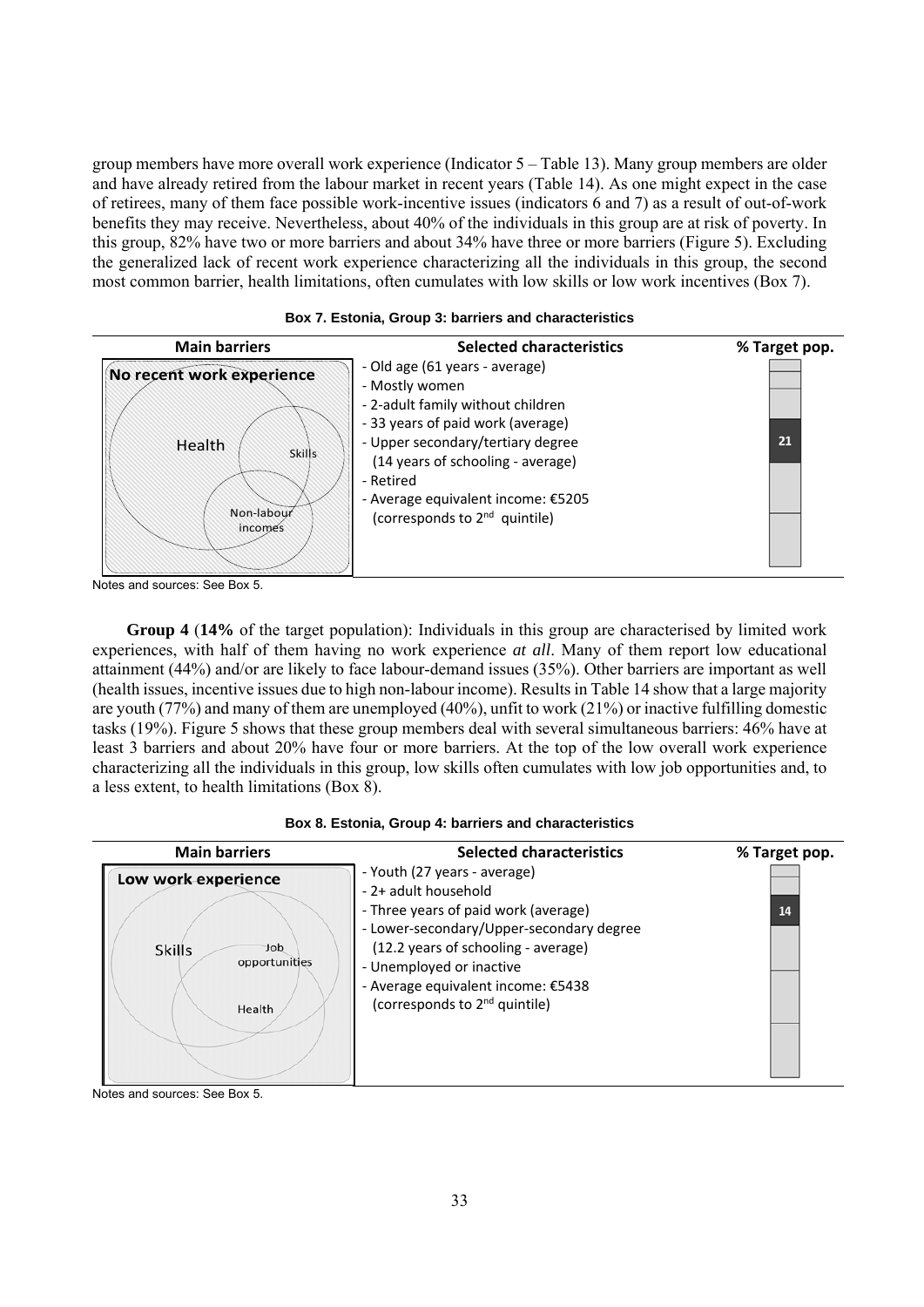**Group 5** (**9%** of the target population): Most individuals in this group have care responsibilities (82%) and low overall work experience (92%). About 41% can draw on other incomes independently from the own employment effort (e.g., earnings of a spouse) and 63% do not have a recent employment record. This group consists entirely of women with children. This group has the second highest average number of simultaneous barriers per individual (Figure 5) but the second lowest poverty rate.

| <b>Main barriers</b>                                                     | <b>Selected characteristics</b>                                                                                                                                                                                                                                                                                                                        | % Target pop. |
|--------------------------------------------------------------------------|--------------------------------------------------------------------------------------------------------------------------------------------------------------------------------------------------------------------------------------------------------------------------------------------------------------------------------------------------------|---------------|
| Low work experience<br>Care<br>responsabilities<br>Non-labour<br>incomes | - Youth or prime age (32 years - average)<br>- Mostly women<br>- Couple with children<br>- Six years of paid work (average)<br>- Upper secondary / Tertiary degree<br>(13.5 years of schooling - average)<br>- Housework and care responsibilities<br>- Rural areas<br>- Average equivalent income: €6700<br>(corresponds to 3 <sup>rd</sup> quintile) |               |

#### **Box 9. Estonia, Group 5: barriers and characteristics**

Notes and sources: See Box 5.

**Group 6** (**6%** of the target population): Care responsibilities are again by far the most frequent employment obstacle facing individuals in this group (99%). However, unlike in Group 5, a vast majority have significant work experience. Financial disincentives can represent a serious issue for them, as 85% can draw on other incomes that are independent of their own employment effort and 31% receive significant earnings replacement benefits. As for Group 5, this group consists mainly of women with children with a very low risk of poverty (only 3%). This group has the highest average number of simultaneous barriers per individuals. On the top of care responsibilities, most of the individuals in this group face simultaneously both work-incentive obstacles and have also no recent work experience (Box 10).

#### **Box 10. Estonia, Group 6: barriers and characteristics**

| <b>Main barriers</b>                                                                                              | <b>Main characteristics</b>                                                                                                                                                                                                                                                                         | % Target pop. |
|-------------------------------------------------------------------------------------------------------------------|-----------------------------------------------------------------------------------------------------------------------------------------------------------------------------------------------------------------------------------------------------------------------------------------------------|---------------|
| <b>Care responsabilities</b><br>Non-labour<br>No recent work<br>incomes<br>experience<br>Earnings<br>replacements | - Youth and prime age (32 years - average)<br>- Mostly women<br>- Couple with children<br>- Nine years of paid work (average)<br>- Tertiary degree (17 years of schooling - average)<br>- Care responsibilities<br>- Urban areas<br>- Average eq. income: $£12503$<br>(corresponds to top quintile) |               |

Notes and sources: See Box 5.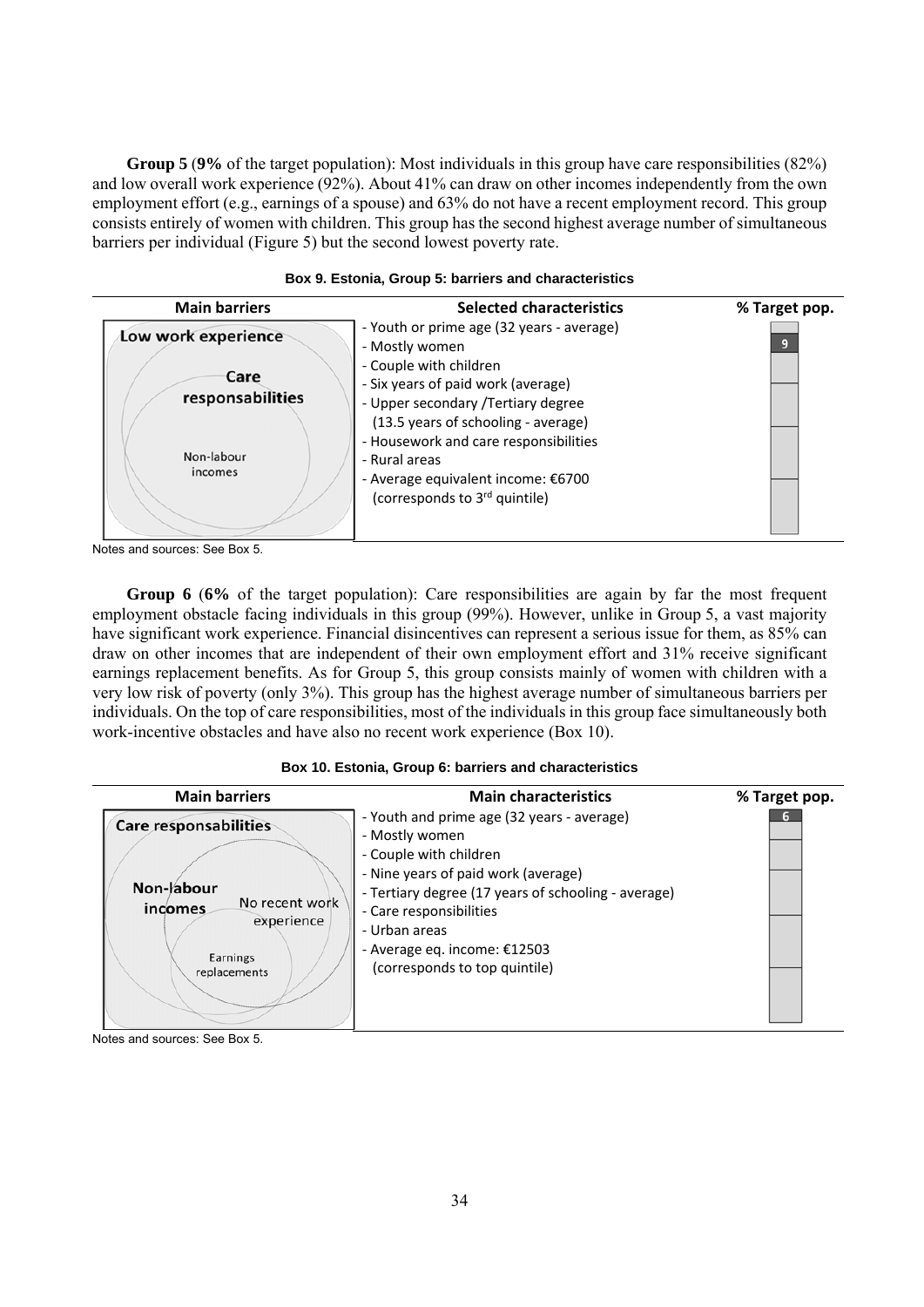

# **Figure 5. Estonia: Shares of individuals facing multiple employment barriers**

In descending order of shares facing at least 3 barriers

Note: Group sizes are reported on the horizontal axis. In counting the number of simultaneous barriers, the two work experience indicators are merged into a single indicator of overall lack of work experience (see Box 5).

Source: Authors' calculations based on EU-SILC 2013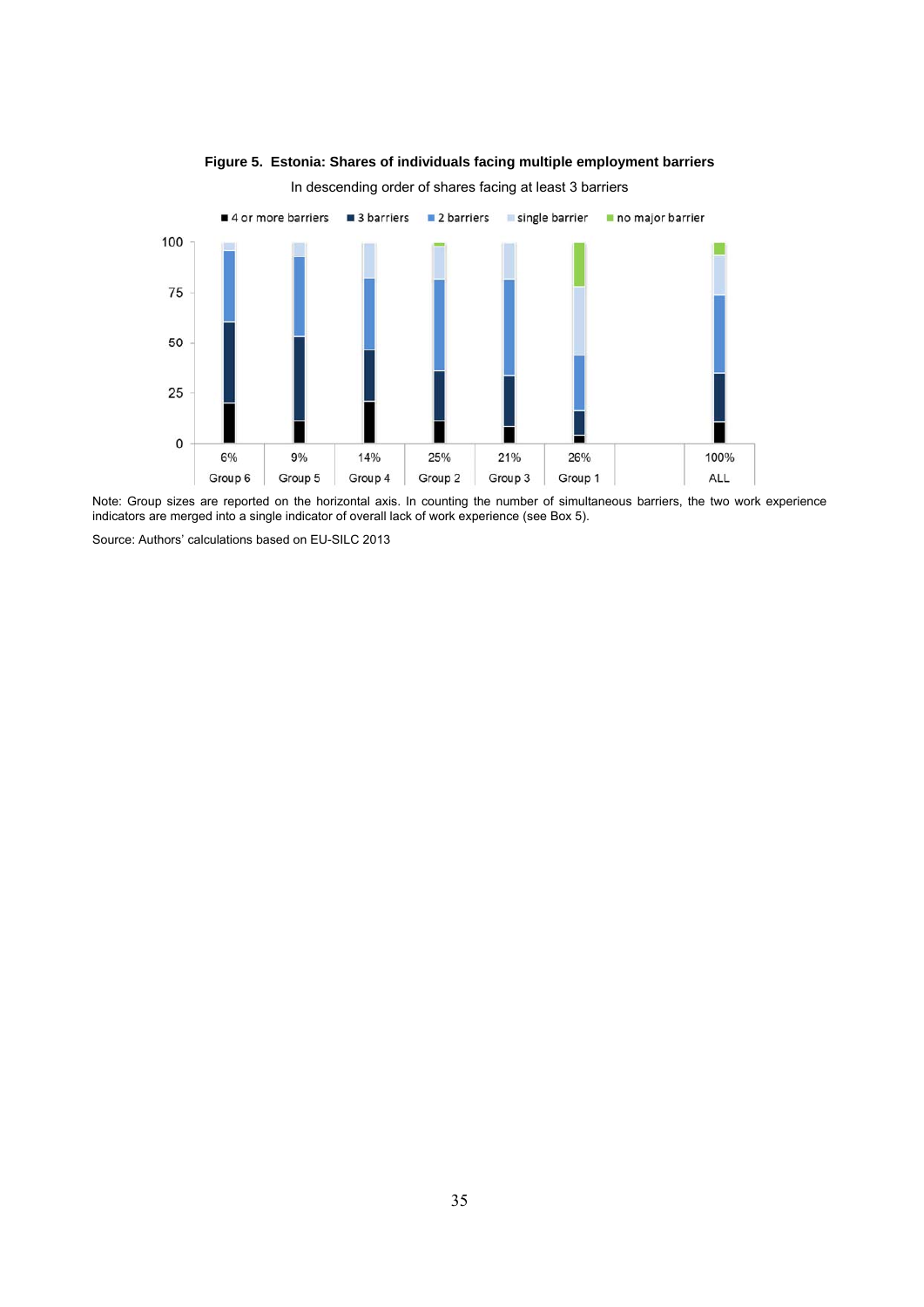#### **Table 14. Characterization of the latent groups in Estonia**

|                                                             |                |                |                 | Group 1 Group 2 Group 3 Group 4 Group 5 Group 6 |      |                | <b>Target</b><br>Population |
|-------------------------------------------------------------|----------------|----------------|-----------------|-------------------------------------------------|------|----------------|-----------------------------|
| Live with young children $\left(\leftarrow 12\right)$ * (%) | 34             | 18             | $6 \overline{}$ | 35                                              | 100  | 100            | 34                          |
| Number of adults (%)                                        |                |                |                 |                                                 |      |                |                             |
| 1 adult                                                     | 17             | 25             | 24              | 13                                              | 7    | 1              | 18                          |
| 2 adults                                                    | 58             | 53             | 55              | 46                                              | 73   | 88             | 57                          |
| 2+ adults                                                   | 25             | 22             | 21              | 42                                              | 20   | 11             | 25                          |
| Women* (%)                                                  | 61             | 36             | 61              | 48                                              | 100  | 99             | 59                          |
| Age group* (%)                                              |                |                |                 |                                                 |      |                |                             |
| Youth (18-29)                                               | 15             | 0              | 1               | 77                                              | 36   | 32             | 20                          |
| Old age (60-64)                                             | 27             | 16             | 98              | $\mathbf{1}$                                    | 1    | 0              | 32                          |
| Average age                                                 | 45             | 47             | 61              | 27                                              | 32   | 32             | 44                          |
| Average years of paid work experience <sup>†</sup>          | 22             | 16             | 33              | 3                                               | 6    | 9              | 20                          |
| Highest educational attainment (ISCED)                      |                |                |                 |                                                 |      |                |                             |
| Upper secondary                                             | 59             | 64             | 54              | 49                                              | 59   | 26             | 56                          |
| Tertiary                                                    | 35             | 14             | 27              | 7                                               | 24   | 74             | 25                          |
| Average years of schooling <sup>T</sup>                     | 14             | 13             | 14              | 12                                              | 14   | 17             | 14                          |
| Migrant (%)                                                 | 20             | 16             | 31              | 5                                               | 6    | 4              | 17                          |
| Severe health limitations (%)                               | $\overline{8}$ | 23             | 19              | 15                                              | 1    | $\overline{1}$ | 14                          |
| Main activity status (%)                                    |                |                |                 |                                                 |      |                |                             |
| Employed                                                    | 30             | 3              | 0               | 8                                               | 2    | 5              | 10                          |
| ST Unemployed (<=12 months)                                 | 25             | 12             | 2               | 20                                              | 10   | 3              | 14                          |
| LT Unemployed (>12 months)                                  | 12             | 21             | 4               | 19                                              | 9    | 0              | 13                          |
| Retired                                                     | $\overline{7}$ | 5 <sup>1</sup> | 64              | 0                                               | 0    | 0              | 17                          |
| Unfit to work                                               | 10             | 48             | 28              | 21                                              | 2    | 0              | 23                          |
| Domestic tasks                                              | 13             | 11             | 2               | 19                                              | 75   | 92             | 21                          |
| Other inactive                                              | 3              | 1              | 0               | 12                                              | 1    | 0              | 3                           |
| Actively looking and available for work (% out of work)     | 49             | 30             | 7               | 45                                              | 19   | 5              | 26                          |
| Live in rural area (%)                                      | 36             | 51             | 46              | 49                                              | 55   | 35             | 45                          |
| At risk of poverty (%)                                      | 31             | 61             | 38              | 38                                              | 28   | 3              | 39                          |
| Income distribution                                         |                |                |                 |                                                 |      |                |                             |
| 1st quintile (Bottom 20%)                                   | 32             | 63             | 40              | 39                                              | 28   | 3              | 41                          |
| 2nd quintile                                                | 23             | 21             | 28              | 22                                              | 20   | 5              | 22                          |
| 3rd quintile                                                | 18             | 10             | 16              | 19                                              | 22   | 12             | 16                          |
| 4th quintile                                                | 17             | 5              | 11              | 12                                              | 17   | 27             | 12                          |
| 5th quintile (Top 20%)                                      | 10             | 1              | 5               | 8                                               | 13   | 53             | 9                           |
| Average eq. disposable hh. income (€/year)                  | 6126           | 3776           | 5205            | 5438                                            | 6700 | 12503          | 5661                        |
| Average number of barriers per individual                   | 1.4            | 2.3            | 2.2             | 2.5                                             | 2.6  | 2.8            | 2.1                         |

Percentage of individuals with selected characteristics, by group

*Notes*: Colour shadings identify categories with high (darker) frequencies. Average numbers of barriers per individual are computed after grouping the two work-experience indicators (recent and low work experience), into a single "low work experience" indicator. Income quintiles refer to the entire population. Poverty risks are calculated following Eurostat methodology.

\* "active covariate", i.e. variables that enter directly the probability of group membership during the estimation of the latent class model, as explained in Annex II.

† average across observations with strictly positive values.

*Source*: Authors' calculations based on EU-SILC 2013.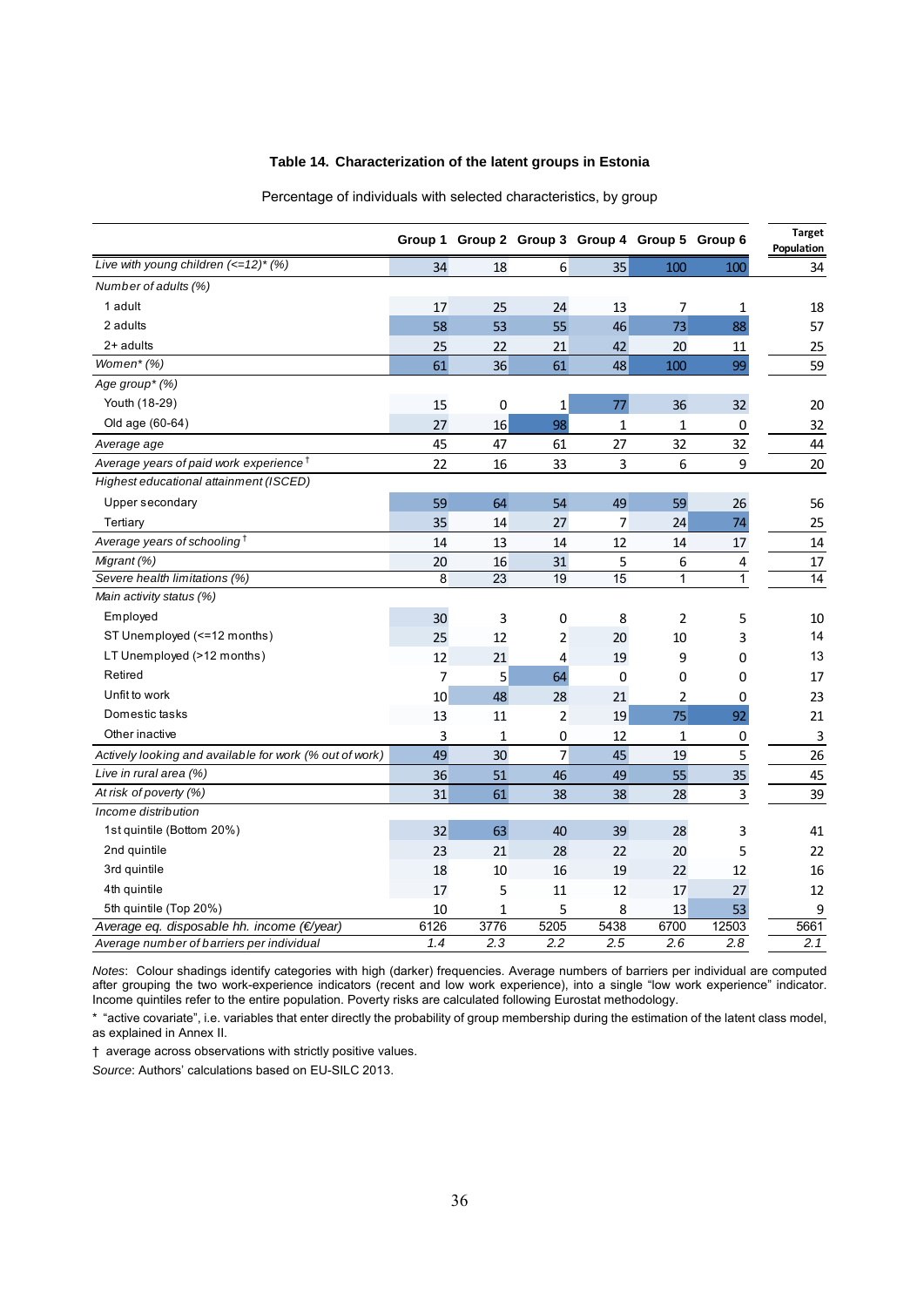#### **4.2 Results for Spain**

Using Spanish SILC data for 2013, the model selection process resulted in a **7-class solution**. 18 Table 15 presents results for Spain following the same format as used in Table 13 for Estonia above. The following paragraphs describe each group in further detail, based on categories that stand out in terms of their incidence.

|       | Class name                                  | Group 1 |    |    | Group 2 Group 3 Group 4 Group 5 Group 6            |    |    | Group 7 | <b>Target</b> |
|-------|---------------------------------------------|---------|----|----|----------------------------------------------------|----|----|---------|---------------|
|       | Class size (% of target population)         | 39      | 24 | 14 |                                                    | 6  |    | 4       | Population    |
|       | <b>INDICATOR</b>                            |         |    |    | Share of individuals facing each barrier, by class |    |    |         |               |
|       | - Low skills                                | 74      | 50 | 74 | 67                                                 | 24 | 50 |         | 61            |
|       | 2 - Care responsabilities                   |         | 3  | 6  | 98                                                 | 85 |    |         | 15            |
|       | 3 - Health limitations                      | 18      | 43 | 29 | 10                                                 | 15 | 25 | q       | 25            |
|       | 4 - No recent work experience (WE)          | 72      | 52 | 90 | 77                                                 | 62 | 89 | 20      | 68            |
| $5 -$ | Have never worked in the past               | 14      | 6  | 33 | 19                                                 | 11 |    | 16      | 14            |
|       | Positive but low overall relative WE        | 40      | 27 | 57 | 34                                                 | 44 |    | 41      | 37            |
|       | 6 - High non-labour Income                  | 13      | 17 | 53 | 15                                                 | 31 | 29 | 54      | 23            |
|       | High earnings replacement (benefits)        | 6       | 14 | 4  |                                                    | 5  | 75 |         | 11            |
|       | 8 - Low job opportunities (limited hirings) | 100     | 5  |    | 99                                                 |    | 4  | 59      | 51            |

#### **Table 15. Latent class estimates for Spain**

*Notes*: Section 3 describes the indicators and applicable thresholds. Class sizes refer to the target population as defined in Section 2. Colour shadings identify categories with high (dark blue) and lower (light blue) frequencies. Complementary categories (e.g. 'high' skills) are omitted. Additional information on model selection and model specification is provided in Annex II. *Source*: Authors' calculations based on EU-SILC 2013

**Group 1** (**39%** of the target population): In line with the still very difficult labour-market situation in Spain during 2012, this largest group consists entirely of people facing high risks of scarce job opportunities resulting from low labour demand and hiring. In addition, 78% have no recent work experience. A lower but still majority share (54%) have worked little or not at all after finishing education. Moreover, three fourths (74%) have less than upper secondary education. About 77% of the individuals in this group are unemployed (60% for more than 12 months, and the majority is actively looking and ready for a job. Older individuals have a low probability of being in this group: Youth and prime-age adults represent 93% of the group and migrants are a significant minority (26%). Poverty risks are the highest across the 7 groups, 50% being below the Eurostat poverty line. Multiple employment barriers are common (Figure 7), with lack of work experience (both recent and low overall) cumulating extensively with low skills on the top of low job opportunities (Box 11).

 $\overline{18}$ 

The baseline model has the same features as for Estonia. See Annex II for details.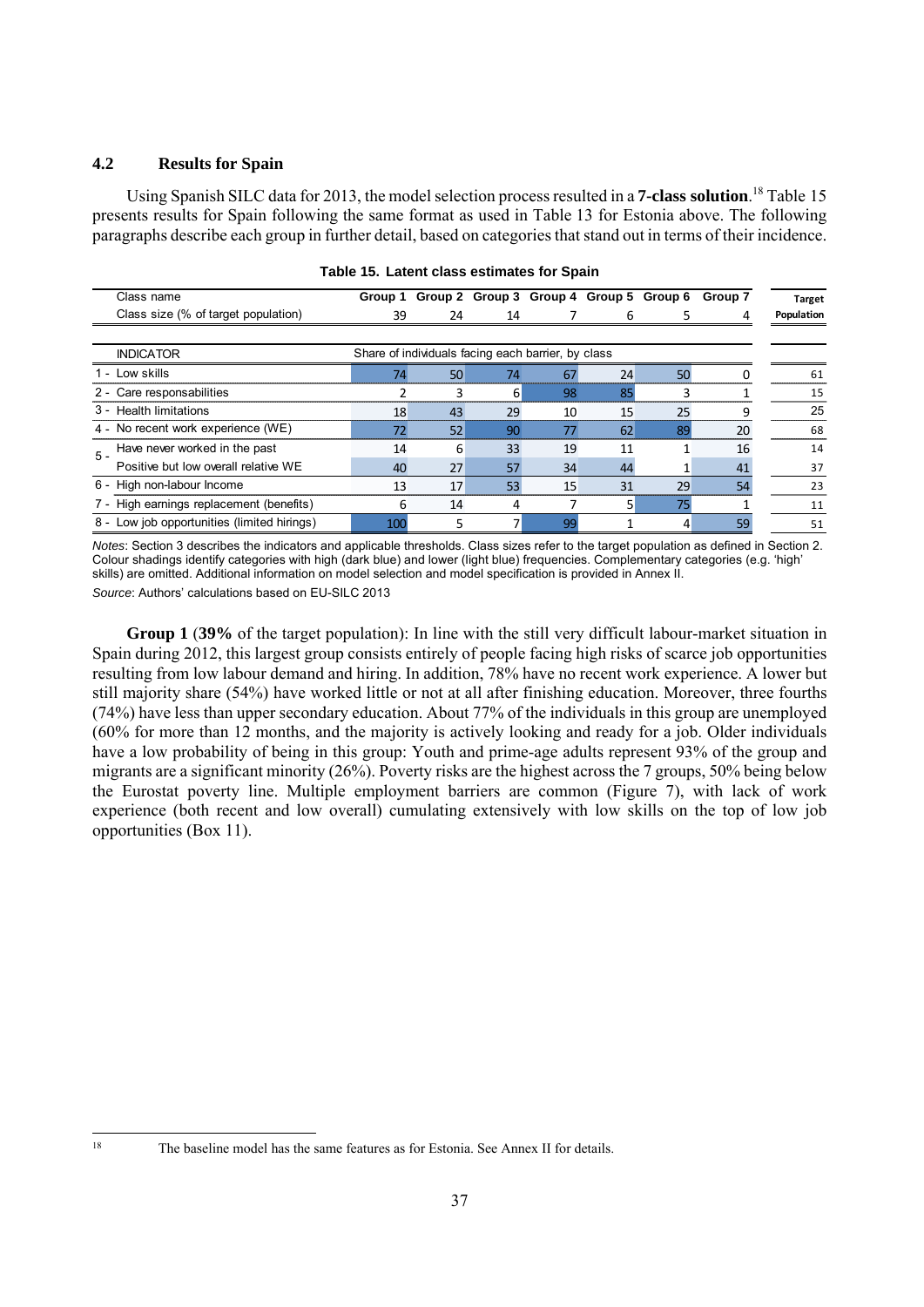



Notes and sources: See Box 5.

**Group 2** (**24%** of the target population): This group is characterised by a large share of people with health limitations (43%), 10% reporting *severe* health issues (Table 16). Health limitations frequently overlap with skills and work-experience barriers (Box 12). Almost half of the individuals in this group have some recent employment activity, and can thus be seen as reasonably close to the labour market. Men are in the majority of this group (57%), most with 55 years or less. Individuals in this group are mainly from the middle class, with an average equivalent disposable income amounting to  $E12,780$ /year.



| <b>Main barriers</b>                              | <b>Selected characteristics</b>                                                                                                                                                                                                                                                                                             | % Target pop. |
|---------------------------------------------------|-----------------------------------------------------------------------------------------------------------------------------------------------------------------------------------------------------------------------------------------------------------------------------------------------------------------------------|---------------|
| <b>Skills</b><br>Low work<br>experience<br>Health | - Prime age (49 years - average)<br>- Mostly men<br>- 2-adult household<br>- 23 years of paid work (average)<br>- Lower secondary/Upper secondary degree<br>(12 years of schooling - average)<br>- Short-term unemployed or inactive with health<br>issues<br>- Average eq. income: €12780<br>(corresponds to 3rd quintile) | 24            |

Notes and sources: See Box 5.

**Group 3** (**14%** of the target population): Almost all the individuals in this group have limited overall work experience combined with no recent employment. The majority have also low education levels (74%) and about 53% have also access to incomes that are independent of own employment efforts. This group consists entirely of old-age women (Table 16) and reporting domestic tasks as their main status (63%). The average number of barriers per individuals is the one of the highest (Table 16, last row), with 57% of the individuals facing 3 or more simultaneous barriers (Box 13).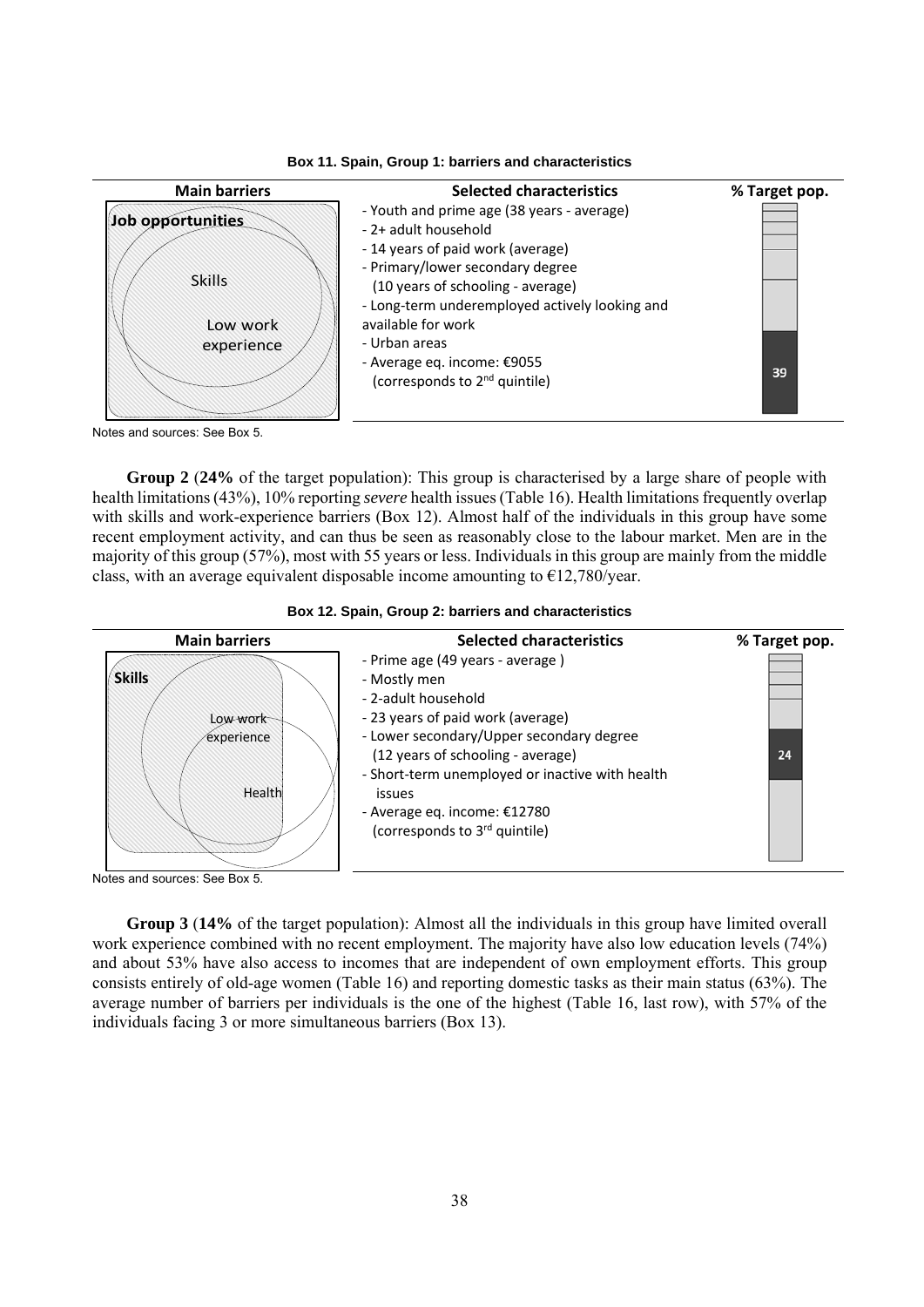

**Box 13. Spain, Group 3: barriers and characteristics**

**Group 4** (**7%** of the target population): All individuals in this group face at least two simultaneous employment obstacles: care responsibilities and a high risk of low labour demand / scarce job opportunities. Educational attainment is low for a large majority (67%) and most have limited past work experience overall (53%). Table 16 shows that all group members have children and 85% are women. About half are either long-term unemployed or engaged in domestic tasks. They mainly live in urban areas and many of them are migrants (40%). Poverty risks are the second-highest (38%) among the seven groups. This group has the highest average number of barriers per individuals (Table 16, last row), with low skills and work experience obstacles cumulating extensively on the top of low job opportunities and care responsibilities (Box 14).



**Box 14. Spain, Group 4: barriers and characteristics**

**Group 5** (**6%** of the target population): Like Group 4, care responsibilities are the most common potential employment barrier, all group members have children, and nearly 90% are women. However, unlike Group 4, risks of scarce job opportunities and low educational attainment are not a significant issue, while potential work disincentives (access to incomes that are independent of own employment effort) are relatively common. 62% have not had any recent employment and 55% have limited overall work experience.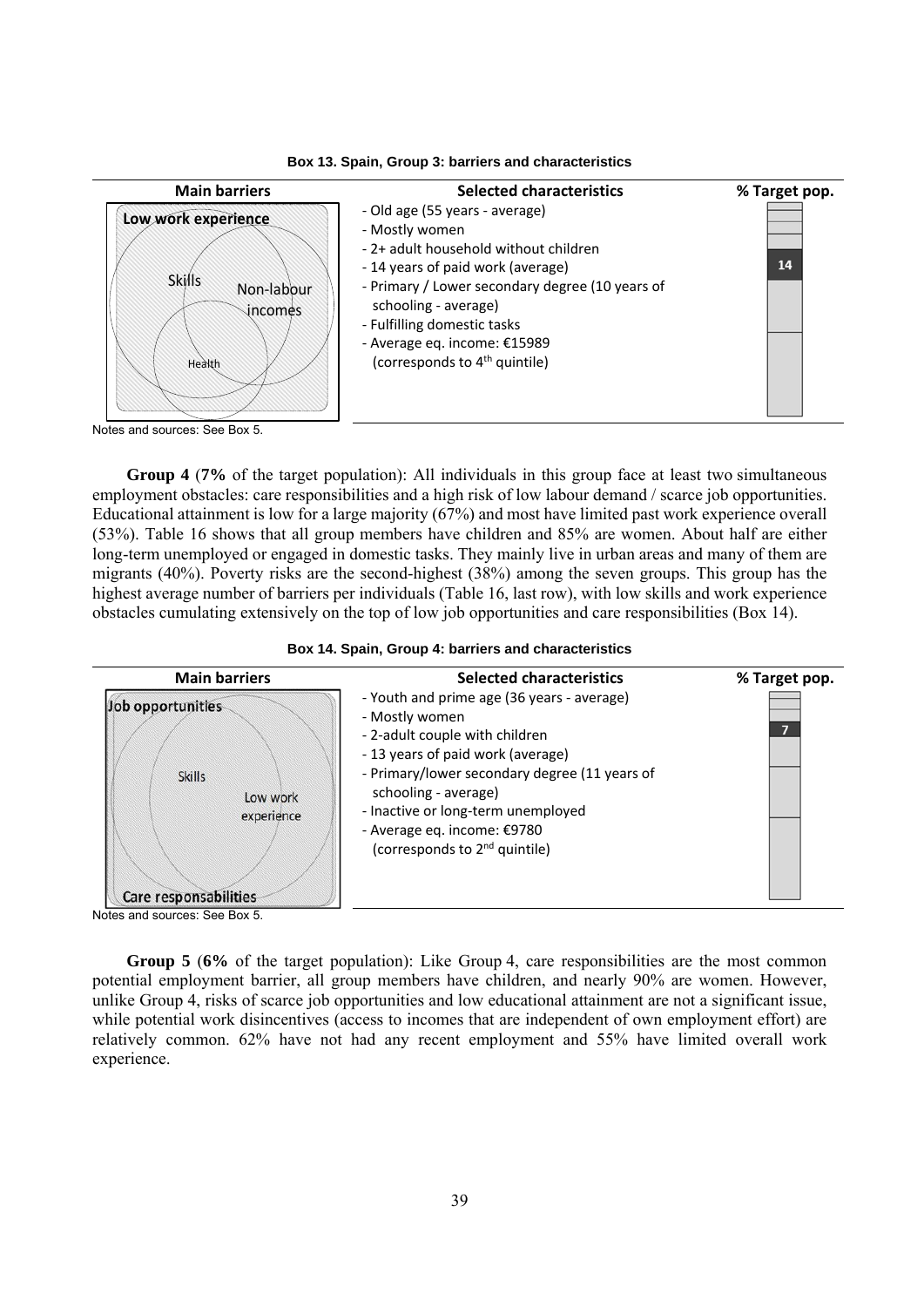

**Box 15. Spain, Group 5: barriers and characteristics**

Notes and sources: See Box 5.

**Group 6** (**5%** of the target population): Most have no recent work experience (88%) and face potential work disincentives: 75% receive significant earnings-replacement benefits and many have also access to incomes that do not depend on own employment effort. About half of this group has less than upper secondary education, a barrier that often cumulates with no recent work experience and potential work disincentives (Box 21). This group consists mainly of old-age individuals, typically men (74%) reporting to be permanently retired (64%). Most of the individuals in this group live in wealthy households from urban areas (82%).





Notes and sources: See Box 5.

**Group 7** (**4%** of the target population): This group includes mostly youth (99%) who are typically under-employed (33%) or short-term unemployed (43%). The main barriers in this case are low overall work experience (57%) and limited job opportunities (59%). Box 22 shows that for many individuals the two barriers often cumulate also with the possibility to draw on incomes that do not depend on work effort (54%), as most of them still live at home with their parents (Table 16). The youth in this group live mainly in urban areas (76%), are more often women (61%) with a tertiary degree (63%) and live in relatively wealth households (Table 16).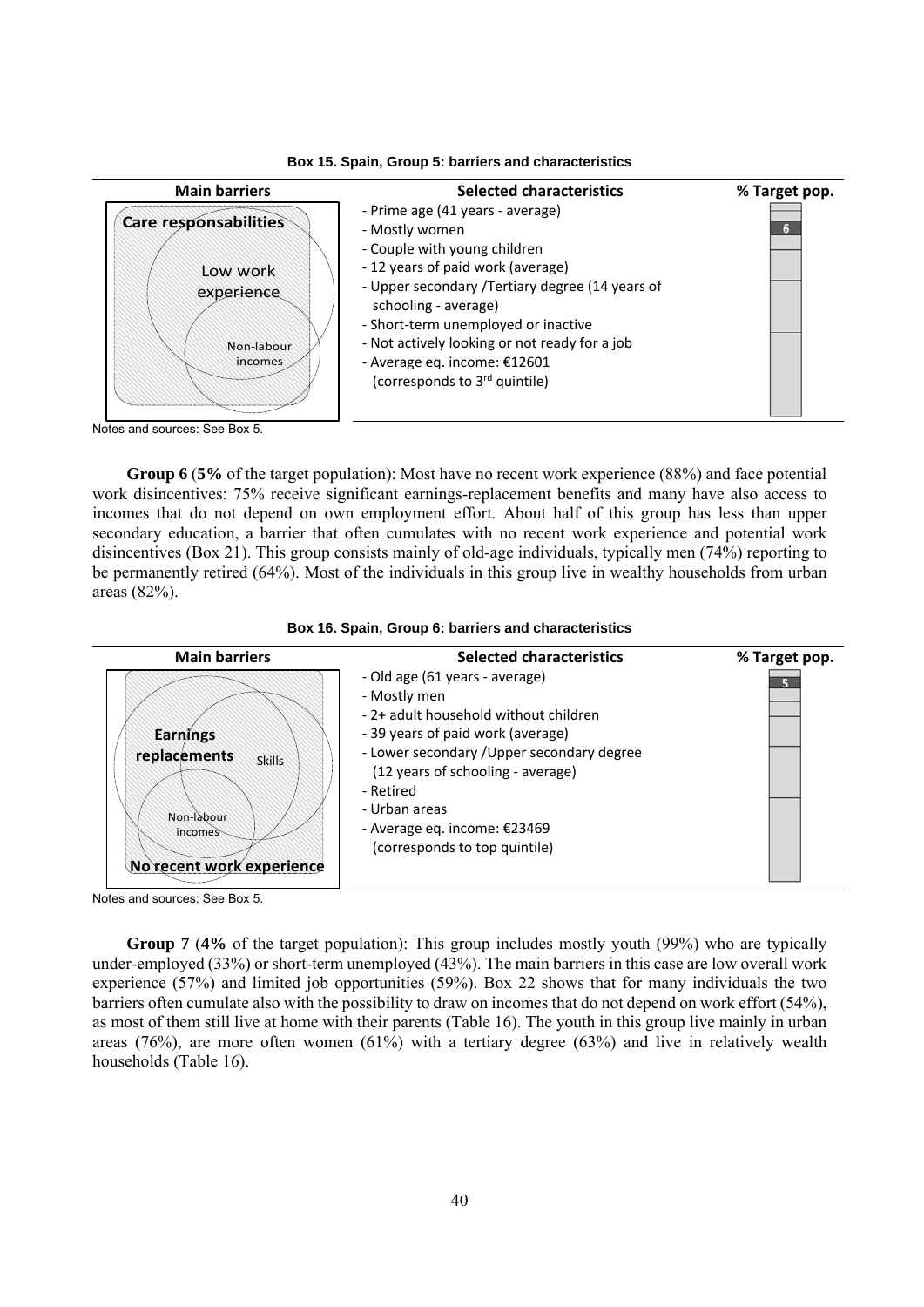



**Figure 6. Spain: Shares of individuals facing multiple employment barriers**  In descending order of shares facing at least 3 barriers

Note: Group sizes are reported on the horizontal axis. In counting the number of simultaneous barriers, the two work experience indicators are merged into a single indicator of overall lack of work experience (see Box 5).

 *Source*: Authors calculations based on EU-SILC 2013.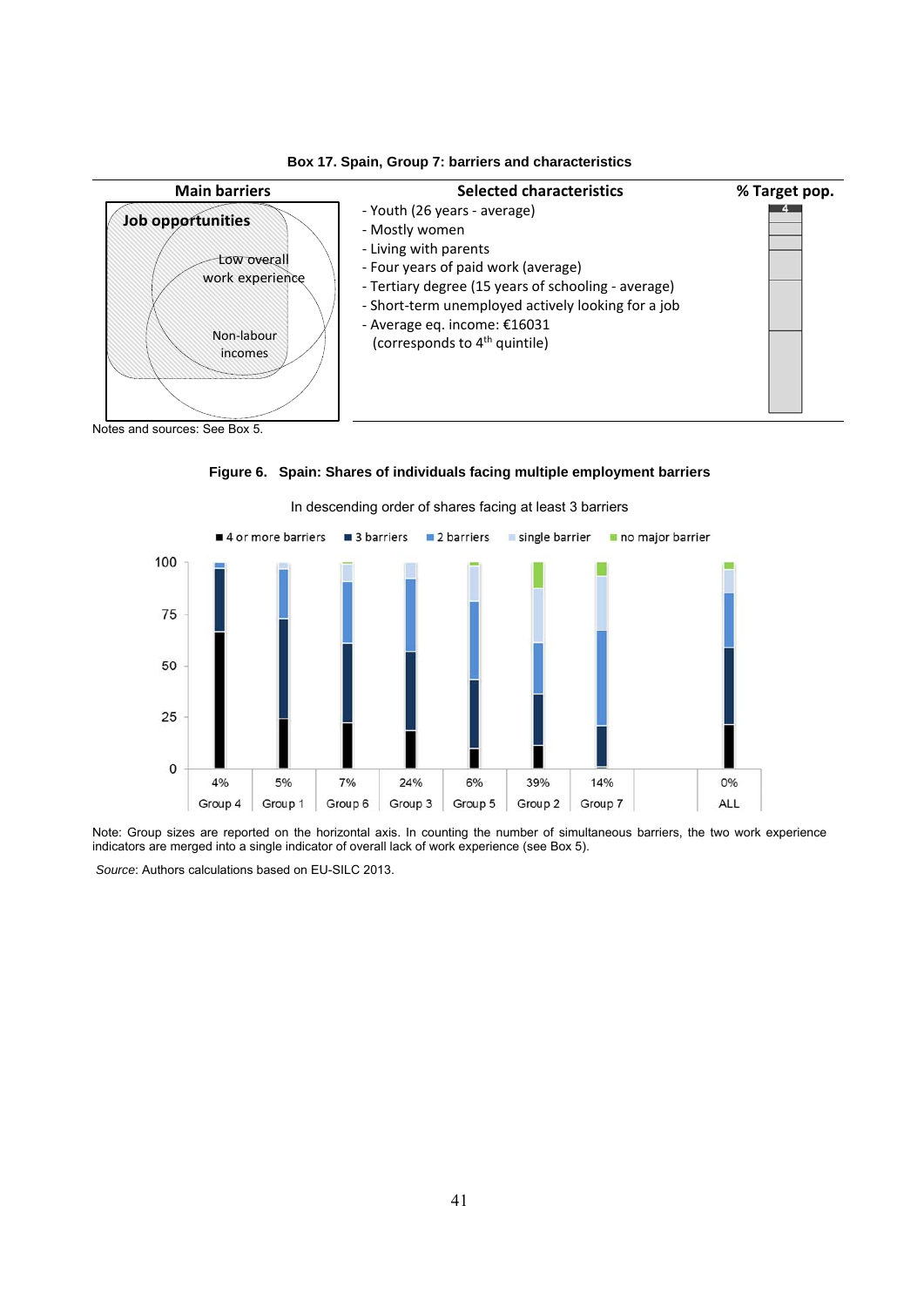#### **Table 16. Characterization of the latent groups in Spain**

|                                                    |                |             |                |                |                | Group 1 Group 2 Group 3 Group 4 Group 5 Group 6 Group 7 |              | <b>Target</b><br>Population |
|----------------------------------------------------|----------------|-------------|----------------|----------------|----------------|---------------------------------------------------------|--------------|-----------------------------|
| Live with children* (%)                            | 28             | 15          | $\vert$        | 100            | 100            | 1                                                       | 1            | 29                          |
| Number of adults (%)                               |                |             |                |                |                |                                                         |              |                             |
| 1 adult                                            | 9              | 14          | 5              | 5              | 3              | 15                                                      | 6            | 9                           |
| 2 adults                                           | 44             | 52          | 51             | 82             | 83             | 52                                                      | 27           | 52                          |
| 2+ adults                                          | 46             | 35          | 44             | 14             | 14             | 33                                                      | 68           | 39                          |
| Women*(%)                                          | 49             | 43          | 100            | 85             | 88             | 26                                                      | 61           | 59                          |
| Age group* (%)                                     |                |             |                |                |                |                                                         |              |                             |
| Youth                                              | 28             | $\mathbf 0$ | 0              | 21             | 2              | 0                                                       | 99           | 16                          |
| Old age                                            | 7              | 29          | 59             | 0              | 5              | 100                                                     | 1            | 24                          |
| Average age                                        | 38             | 49          | 55             | 36             | 41             | 61                                                      | 26           | 44                          |
| Average years of paid work experience <sup>†</sup> | 14             | 23          | 14             | 13             | 12             | 39                                                      | 4            | 17                          |
| Highest educational attainment (ISCED)             |                |             |                |                |                |                                                         |              |                             |
| Upper secondary                                    | 16             | 24          | 15             | 17             | 34             | 20                                                      | 37           | 20                          |
| Tertiary                                           | 9              | 26          | 10             | 16             | 42             | 29                                                      | 63           | 19                          |
| Average years of schooling <sup>T</sup>            | 10             | 12          | 10             | 11             | 14             | 12                                                      | 15           | $11\,$                      |
| Migrant (%)                                        | 26             | 14          | $\overline{7}$ | 39             | 16             | 5                                                       | 9            | 19                          |
| Severe health limitations (%)                      | $\overline{4}$ | 10          | 6              | $\mathbf{1}$   | $\overline{c}$ | 5                                                       | $\mathbf{1}$ | 5                           |
| Main activity status (%)                           |                |             |                |                |                |                                                         |              |                             |
| Employed                                           | 12             | 15          | 4              | 10             | 11             | 3                                                       | 33           | 12                          |
| ST Unemployed (<=12 months)                        | 17             | 32          | 8              | 12             | 25             | 8                                                       | 43           | 20                          |
| LT Unemployed (>12 months)                         | 60             | 13          | 11             | 48             | 14             | 9                                                       | 14           | 33                          |
| Retired                                            | 0              | 9           | 5              | 0              | 0              | 64                                                      | 0            | 6                           |
| Unfit to work                                      | 4              | 18          | 5              | 0              | 1              | 13                                                      | $\mathbf{1}$ | 7                           |
| Domestic tasks                                     | 6              | 10          | 63             | 28             | 45             | 2                                                       | 1            | 19                          |
| Other inactive                                     | 2              | 4           | 4              | $\mathbf{1}$   | 3              | 1                                                       | 8            | 3                           |
| Actively looking and available for work (% out     | 79             | 26          | 8 <sup>1</sup> | 64             | 21             | $6\overline{6}$                                         | 87           | 47                          |
| Live in rural area (%)                             | 30             | 33          | 29             | 26             | 30             | 18                                                      | 24           | 30                          |
| At risk of poverty (%)                             | 50             | 32          | 18             | 38             | 25             | 10                                                      | 19           | 35                          |
| Income distribution                                |                |             |                |                |                |                                                         |              |                             |
| 1st quintile (Bottom 20%)                          | 49             | 32          | 18             | 37             | 24             | 9                                                       | 19           | 35                          |
| 2nd quintile                                       | 24             | 21          | 18             | 35             | 27             | 7                                                       | 15           | 22                          |
| 3rd quintile                                       | 16             | 20          | 22             | 15             | 26             | 14                                                      | 20           | 18                          |
| 4th quintile                                       | 7              | 15          | 24             | 10             | 14             | 25                                                      | 23           | 14                          |
| 5th quintile (Top 20%)                             | 4              | 11          | 18             | $\overline{2}$ | 8              | 45                                                      | 23           | 11                          |
| Average eq. disposable hh. income (€/year)         | 9055           | 12780       | 15989          | 9798           | 12601          | 23469                                                   | 16031        | 12219                       |
| Average number of barriers per individual          | 3.0            | 2.0         | 2.7            | 3.8            | 2.3            | 2.8                                                     | 1.8          | 2.7                         |

Percentage of individuals with selected characteristics, by group

*Notes*: Colour shadings identify categories with high (darker) frequencies. Average numbers of barriers per individual are computed after grouping the two work-experience indicators (recent and low work experience), into a single "low work experience" indicator. Income quintiles refer to the entire population. Poverty risks are calculated following Eurostat methodology.

\* "active covariate", i.e. variables that enter directly the probability of group membership during the estimation of the latent class model, as explained in Annex II.

† average across observations with strictly positive values.

*Source*: Authors' calculations based on EU-SILC 2013.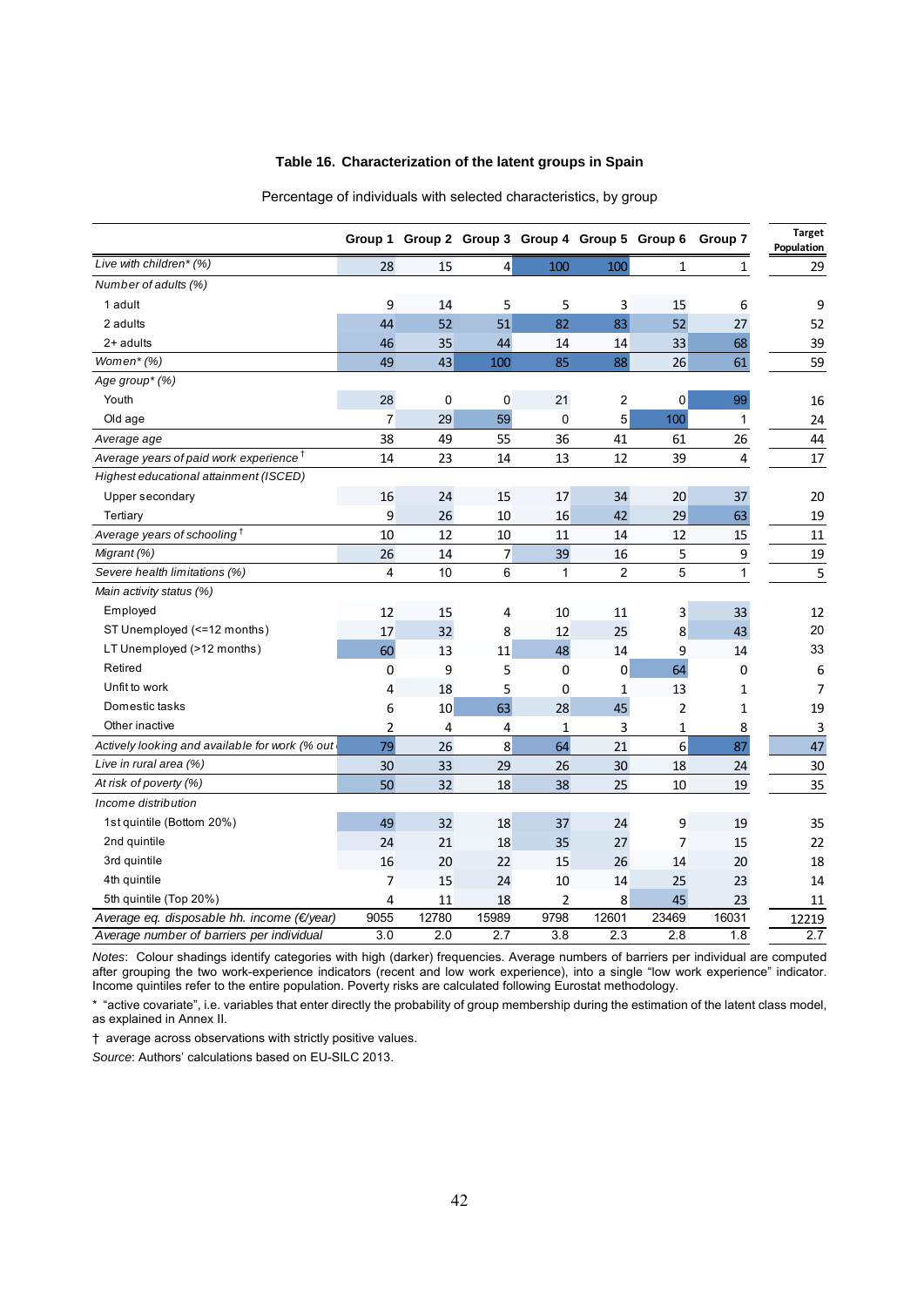#### **5. CONCLUSIONS**

This paper proposes a novel method for identifying, analysing and visualising employment barriers that can prevent working-age individuals from participating fully in the labour market. The underlying premise is that out-of-work individuals (unemployed and inactive) and workers with weak labour market attachment face a number of possible employment obstacles, and each of them may call for different policy responses. The success of activation and employment-support policies, and of social protection measures more generally, is therefor expected to hinge on effective strategies to target and tailor policy interventions to individual circumstances. The paper argues that a systematic and regular assessment of employment barriers, their incidence among different groups, and their possible overlaps, is desirable as a basis for evidence-based policy design, and for adjusting existing policy interventions to changing household circumstances and labour-market situations.

As a first step, the paper derives quantifiable indicators for employment barriers at the individual level using a typology involving three categories: *(i)* a lack of work-related *capabilities* (e.g., a lack of education, skills or work experience); *(ii)* poor *financial incentives* to look for or accept employment (e.g., because of generous out-of-work benefits); and *(iii)* scarce employment *opportunities* (e.g., a shortage of vacancies in the relevant labour-market segment). To operationalise these concepts with available data, the paper proposes a series of feasible indicators and presents results for seven EU countries with very different labour-market institutions and outcomes: Estonia, Italy, Hungary, Ireland, Lithuania, Portugal and Spain.

In a second step, a latent class analysis, a statistical clustering method, is used to do establish the most prevalent *profiles* of employment barriers faced by individuals with no or weak labour-market attachment in two countries with very different labour markets, demographics and policies: Estonia and Spain.

The empirical analysis relies on a multi-purpose household survey (EU-SILC). As with any data source, the choice involves a trade-off between limitations and strengths. For the purpose of this paper, advantages include cross-country comparability, a longer reference period than alternative sources (such as labour force surveys) and information on individual and family characteristics that are key for understanding employment barriers (such as health limitations, care responsibilities, benefit receipt and incomes of other household members). Limitations are the relatively long time-lag between collection and availability of the data, as well as less detailed and reliable information on labour-force status than is available in labour-force surveys. In principle, the approach outlined here can be implemented with alternative sources of survey and administrative data that are characterised by different strengths and limitations.

The main results are as follows:

- On average across the seven countries approximately 60% of the working-age population have employment that is both relatively stable and characterised by significant hours. The remaining 40% may face some form of labour-market difficulties and represent the main target population considered in this paper: they are either unemployed, labour-market inactive, or in restricted-hours employment during all or most of the year.
- In principle, there is therefore enormous scope for activation and employment support policies to address potential employment barriers and strengthen labour-market attachment. However, a more detailed breakdown of the target population also indicates the wide range of circumstances and the resulting need to tailor and target policy interventions. For instance, the typical client group of most active labour market policies – those reporting "unemployed" as their principal employment status – account for no more than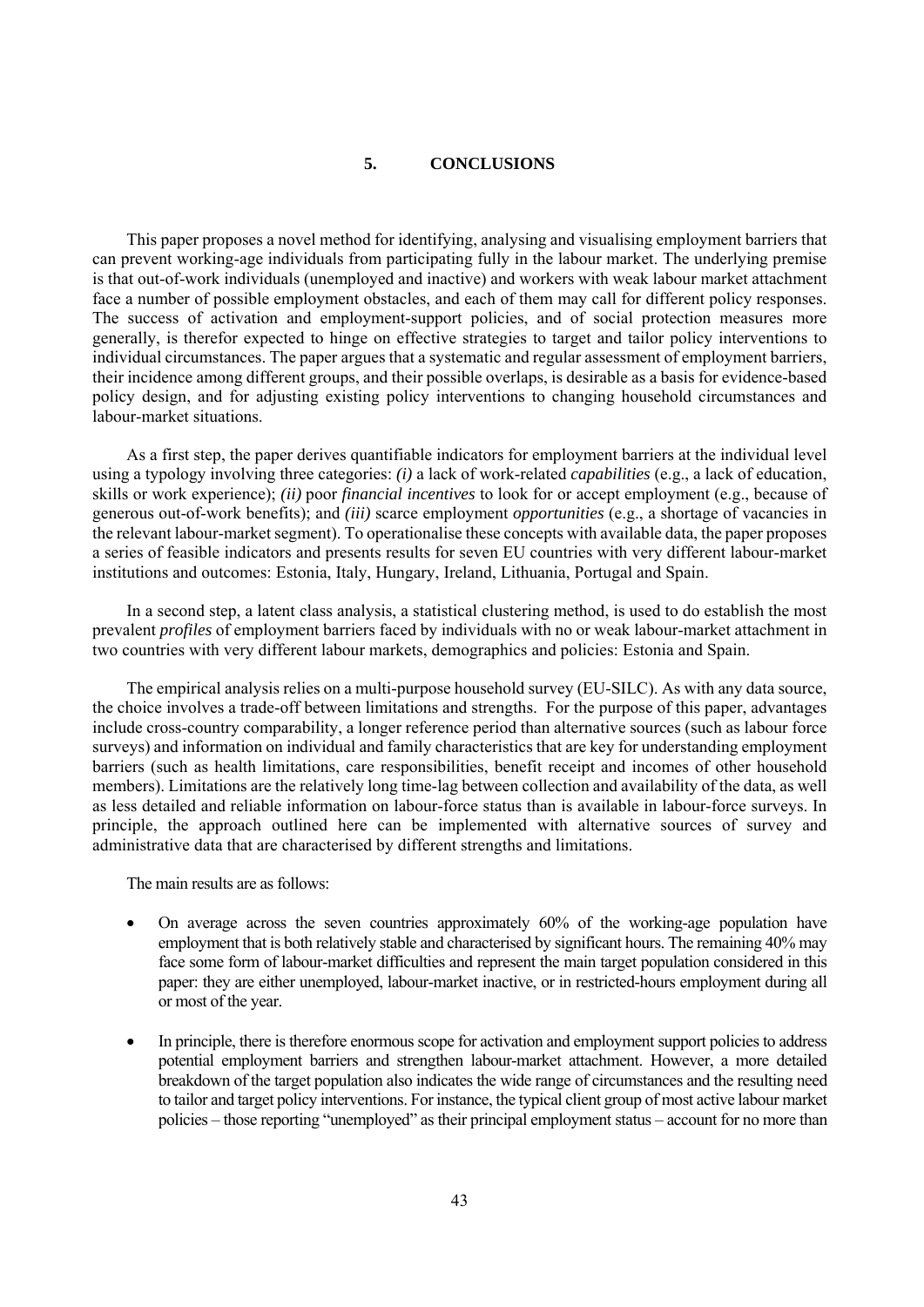one fourth of the target population, while a majority are inactive, in unstable or marginal employment, or cycle into and out of work during the year.

- Indicators of potential employment barriers highlight concrete country differences in terms of key policy challenges. About half the target population in Spain, but only one fourth in Estonia, face high risks of job-opportunity barriers resulting from low labour demand. Low education levels affect 75% of individuals without jobs or in "low-intensity" employment in Portugal, but only 20% in Lithuania. Limited recent work experience is a widespread problem everywhere, but shares of individuals with no prior work experience at all ranges from 10% or less in Estonia, Hungary and Lithuania, to 30% in Italy. Care responsibilities are a frequent employment barrier in Ireland and Estonia, while health-related limitations appear to be especially prevalent in Estonia, Hungary and Lithuania. Financial work incentives are weak for between one fourth and one third of the target group, but generous earnings replacement benefits appear to play a relatively limited role as a driver of poor incentives.
- Sorting ("clustering") individuals according to their employment barriers uncovers patterns that can provide concrete guidance for policy design and targeting strategies. An illustration for Estonia and Spain shows that "short-hand" groupings that are often referred to in the policy debate, such as "youth", "women", "older workers", are far from homogeneous. Instead, they include several distinct sub-groups with very different combinations of employment barriers. This finding highlights that assumptions of relatively uniform patterns of employment obstacles in groups such as "youth" are inappropriate and may distract attention from the specific employment obstacles that policies seek to address.
- In both Estonia and Spain, a large majority of individuals face more than one employment barrier simultaneously. As a result, addressing one type of employment obstacle (such as demand-side constraints in the still-depressed Spanish labour market) may not be enough for boosting employment levels significantly. From a policy perspective, the results point to an urgent need for carefully sequencing different activation and employment support measures, and coordinating them across policy domains and institutions.

A systematic assessment of employment barriers and individual circumstances can help to adapt policy design to the needs of different groups. In a context of limited resources, the results presented in this paper may also highlight priority groups for policy interventions. For instance, very high poverty risks, a large number of youth or a strong over-representation of women in some groups may signal a need to review whether existing targeting strategies meet governments' social-cohesion objectives. Likewise, information on the intensity and number of barriers faced by individuals can inform difficult policy decisions involving trade-offs between equity and efficiency. Such trade-offs can arise, for instance, when considering whether resources should be channelled primarily to those who have the greatest need for support (e.g., those with severe or multiple barriers who are, in some sense, furthest from obtaining or holding a stable job), or to groups with moderate employment difficulties, for whom policy interventions may have a greater probability of success. Finally, information on income levels, poverty status or material deprivation can be suggestive of specific policy directions. For instance, a high poverty risk combined with weak work incentives may call for caution in applying benefit sanctions. By contrast, groups with relatively high incomes and financial disincentives (such as Group No. 6 in Estonia) may indicate scope for targeted benefit reductions or for strengthening mutual obligations principles.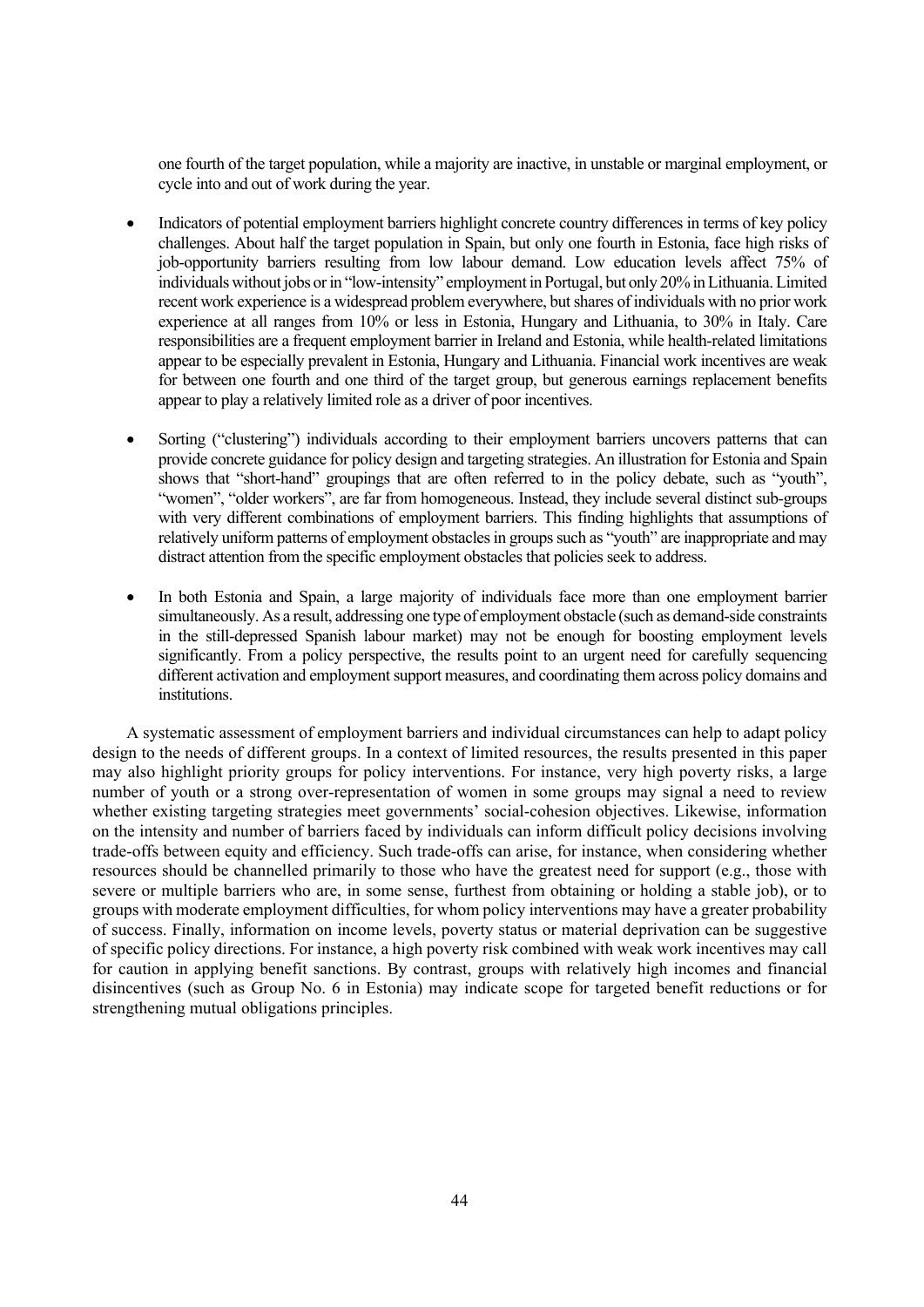#### **REFERENCES**

- Arias, O. and C. Sánchez-Páramo (2014), "Back to Work: Growing with Jobs in Europe and Central Asia" World Bank, Washington DC.
- Barnay T. (2015) "Health, work and working conditions: a review of the European economic literature" Eur J Health Econ, DOI 10.1007/s10198-015-0715-8.
- Becker, G. (1993), "Human Capital: a Theoretical and Empirical Analysis with Special Reference to Education", University of Chicago Press, Chicago.
- Bimrose, J. and S.A. Barnes (2011), "Profiling systems for effective labour market integration: New approaches to profiling and holistic assessment", Mutual Learning Programme for Public Employment Services, European Commission (DG Employment, Social Affairs and Inclusion).
- Collins, L.M. and S.T. Lanza, (2010), "Latent class and Latent Transition Analysis".
- Contini, B. (2010), "Youth employment in Europe: institutions and social capital explain better than mainstream economics (No. 4718). IZA Discussion Papers.
- Devaux, M. and F. Sassi (2015), "The Labour Market Impacts of Obesity, Smoking, Alcohol Use and Related Chronic Diseases", OECD Health Working Papers, No. 86, OECD Publishing, Paris, http://dx.doi.org/10.1787/5jrqcn5fpv0v-en.
- Eurofound (2012), "NEETS-Young people not in employment, education or training: characteristics, costs and policy responses in Europe.", Publications Office of the European Union, Luxembourg.
- European Commission (EC) (2015). "Upskilling unemployed adults (aged 25 to 64): The organisation, profiling and targeting of training provision.", Publications Office of the European Union, Luxembourg.
- European Commission (EC) (2015b). "The 2015 Ageing Report, Economic and budgetary projections for the 28 EU Member States (2013-2060)", Publications Office of the European Union, Luxembourg
- European Commission (2012), "Social trends and dynamics of poverty and exclusion", Chapter 2 in Employment and Social Developments in Europe, Publications Office of the European Union, Luxembourg.
- Ferré, C., H. Immervoll and E. Sinnott (2013), "Profiling of People with No or Limited Labor-market Attachment", Latvia: Who is Unemployed, Inactive of Needy? Assessing Post-crisis Policy Options, World Bank, Washington, DC.
- Fernandez, R.M., Castilla, E.J. and Moore, P. (2000), "Social capital at work: Networks and employment at a phone center", American journal of sociology, No. 1288-1356.
- Heckman, J. (1974), "Shadow prices, market wages, and labor supply", Econometrica: journal of the econometric society, pp. 679-694.
- ILO (2010), Conceptual model to be used for ISCO-08. http://www.ilo.org/public/english/bureau/stat/isco/docs/annex1.doc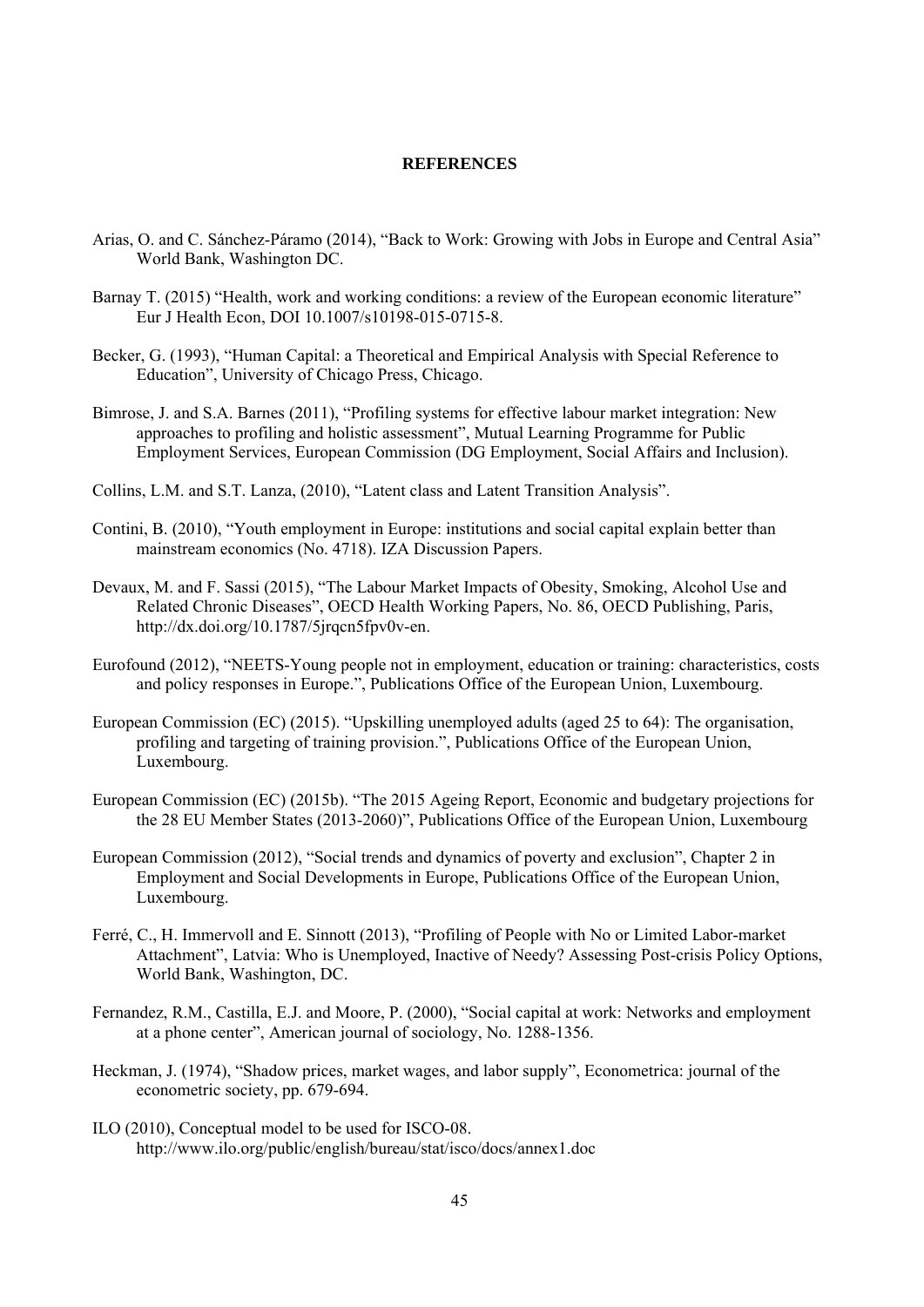- Immervoll H, C. O"Donoghue and H. Sutherland (1999), "An introduction to EUROMOD", EUROMOD Working Paper 0/99, Department of Applied Economics, University of Cambridge.
- Immervoll, H. (2012), "Reforming the Benefit System to 'Make Work Pay': Options and Priorities in a Weak Labour Market", IZA Policy Paper No. 50, Institute for the Study of Labor, Bonn, http://ftp.iza.org/pp50.pdf.
- Immervoll, H. (2013), "Profiles of vulnerable people in Turkey", in: Finn, D., Grun, R., Herrera-Sosa, K., Immervoll, H., Ridao-Cano, C., Uysal, G., & Yener, A. L., Activating Vulnerable People into Good Jobs in Turkey, World Bank, Washington, D.C.
- Immervoll, H., & Scarpetta, S. (2012). Activation and employment support policies in OECD countries. An overview of current approaches. IZA Journal of Labor Policy, 1(1), 1-20.
- Konle-Seidl, R. (2011), "Profiling systems for effective labour market integration: Use of profiling for resource allocation, action planning and matching", Mutual Learning Programme for Public Employment Services, European Commission (DG Employment, Social Affairs and Inclusion).
- Knudsen, J. B., Hansen, M. O., Vandeweghe, B., Vanhoren, I., Rückert, E. and Schulte, B. (2010), "The Mobility and Integration of People with Disabilities into the Labour Market", DG Employment, Social Affairs and Inclusion.
- Lazarsfeld, P.F. and Henry, N.W. (1968), Latent Structure Analysis, Boston: Houghton Mifflin.
- Lin, N., Cook, K.S. and Burt, R.S. (eds.) (2001), "Social capital: Theory and research", Transaction Publishers.
- Marsden, P. V. and Gorman, E.H. (2001), "Social networks, job changes, and recruitment, Sourcebook of labor markets, pp. 467-502). Springer US.
- McDonald, S. (2011). "What You Know or Who You Know? Occupation-specific work experience and job matching through social networks", Social Science Research, Vol. 40, No. 6, pp. 1664-1675.
- Mouw, T. (2003), "Social capital and finding a job: Do contacts matter? ", American sociological review, pp. 868-898.
- OECD (forthcoming) "Getting Skills Right", OECD Publishing.
- OECD (2015a), "Activation policies for more inclusive labour markets",Employment Outlook, OECD Publishing, Paris. DOI: http://dx.doi.org/10.1787/empl\_outlook-2015-en.
- OECD (2015b), OECD Employment Outlook 2015, OECD Publishing, Paris, http://dx.doi.org/10.1787/empl\_outlook-2015-en.
- OECD (2014a), "The crisis and its aftermath: A "stress test" for societies and for social policies", Society at a Glance: OECD Indicators, OECD Publishing, Paris, www.oecd.org/els/societyataglance.htm.
- OECD (2014b) Employment Outlook 2014, OECD Publishing, Paris, http://dx.doi.org/10.1787/empl\_outlook-2014-8-en.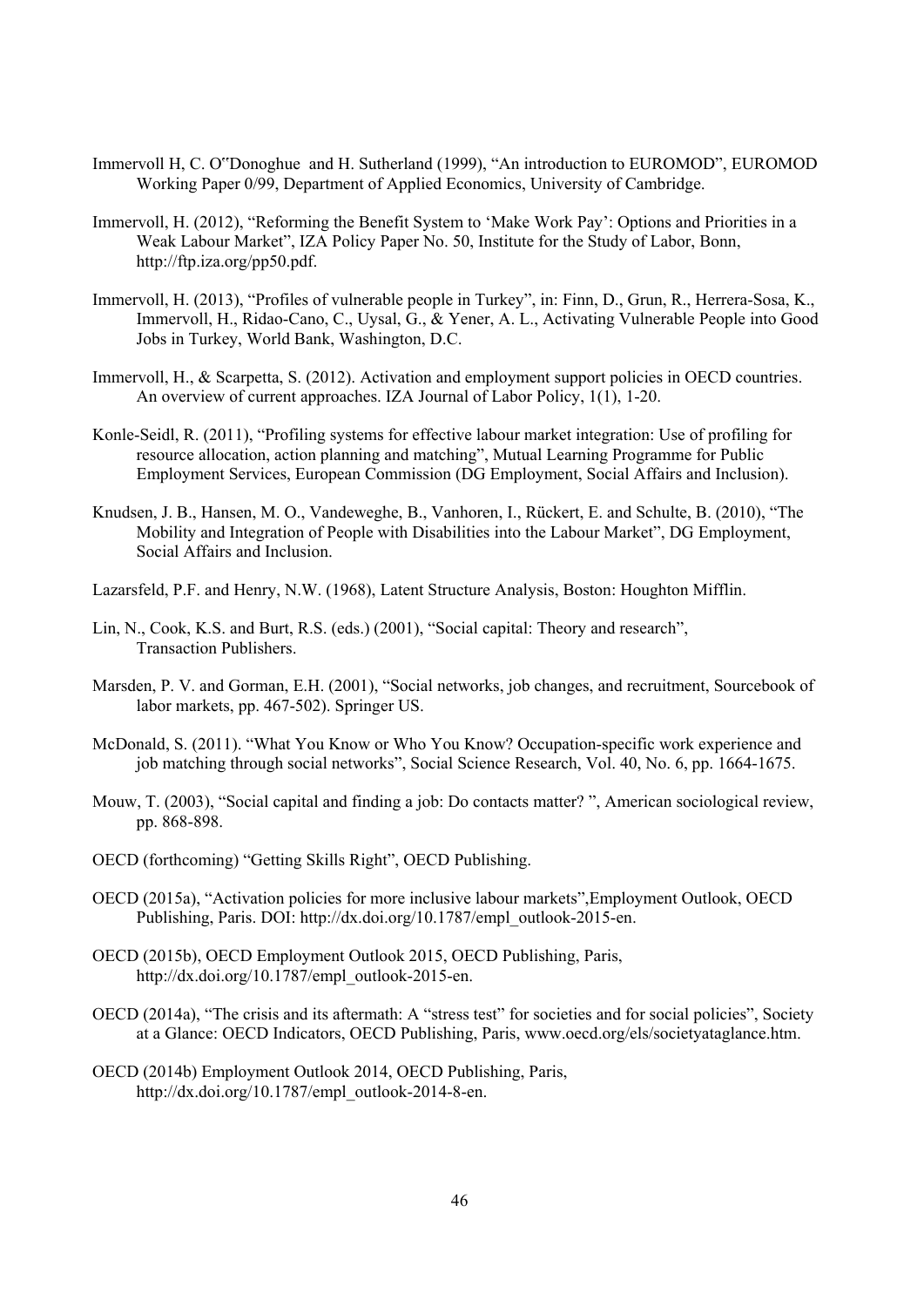- OECD (2013a), "Activation Strategies for Stronger and More Inclusive Labour Markets in G20 Countries: Key Policy Challenges and Good Practices", G20Task Force on Employment, Report prepared for the G20 Summit in St. Petersburg, July, www.oecd.org/g20.
- OECD (2013b), "Activating jobseekers: Lessons from seven OECD countries", Employment Outlook, OECD Publishing. http://dx.doi.org/10.1787/empl\_outlook-2013-en.
- OECD (2013c), Employment Outlook 2013, OECD Publishing. http://dx.doi.org/10.1787/empl\_outlook-2013-en.
- OECD (2012a), OECD Employment Outlook 2012, OECD Publishing, Paris, http://dx.doi.org/10.1787/empl\_outlook-2012-en.
- OECD (2012b), "Closing the Gender Gap: Act Now, OECD Publishing, Paris, http://dx.doi.org/10.1787/9789264179370-en.
- OECD (2011), "Doing Better for Families", OECD Publishing, Paris, http://dx.doi.org/10.1787/9789264098732-en.
- OECD (2010), "Sickness, Disability and Work: Breaking the Barriers: A Synthesis of Findings across OECD Countries", OECD Publishing, Paris, http://dx.doi.org/10.1787/9789264088856-en.
- OECD Social Benefit Recipients Database (SOCR), http://www.oecd.org/social/recipients.htm.
- Sundaram, R., U. Hoerning, N. De Andrade Falcao, N. Millan, C. Tokman and M. Zini (2014), "Portraits of Labour Market Exclusion", World Bank, Washington, D.C..
- Sutherland, H. (2001), "Final report EUROMOD: an integrated European benefit-tax model", EUROMOD Working Paper No. EM9/01.
- Sutherland, H. and F. Figari (2013), "EUROMOD: the European Union tax-benefit microsimulation model." EUROMOD Working Paper No. EM8/13.
- Vermunt J. K., Magidson J. (2016). Technical Guide for Latent GOLD 5.1: Basic, Advanced, and Syntax. Belmont, MA: Statistical Innovations Inc."
- Vermunt J. K., Magidson J. (2005). Structural equation models: mixture models, in Encyclopedia of Statistics in Behavioral Science, eds Everitt B., Howell D., editors. (Chichester: Wiley;), 1922–1927
- Vermunt, Jeroen K. (2010) "Latent class modeling with covariates: Two improved three-step approaches." Political analysis 18.4 (2010): 450-469.
- World Bank (2013), World Development Report: Jobs, World Bank, Washington DC.
- Wurpts, I. C., & Geiser, C. (2014). Is adding more indicators to a latent class analysis beneficial or detrimental? Results of a Monte-Carlo study. Frontiers in psychology, 5: 920.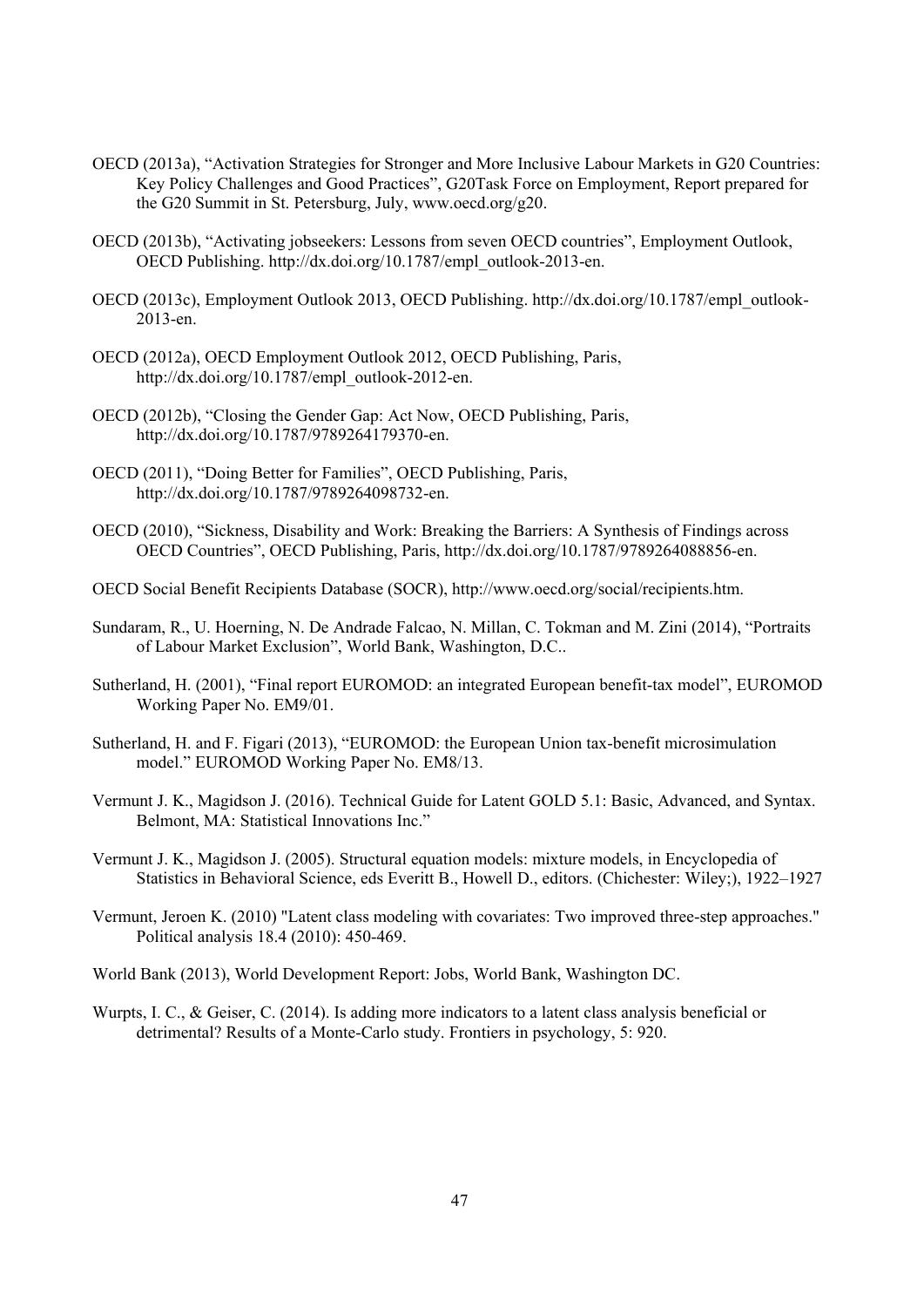#### **ANNEX I: INTRODUCTION TO LATENT CLASS ANALYSIS**

Let us consider 4 *binary* employment barrier indicators: 1) low education, 2) bad health conditions, 3) low financial incentives and 4) scarce job opportunities. Each indicator takes value 1 when the individual faces the barrier and 0 otherwise. Let us consider a sample of *N* individuals for whom data are collected. Each individual has a specific *response pattern*, y, depending on the values taken by the four items. Table A.1 shows the first 5 individuals of a hypothetical sample.

| Personal ID | Low education | Health limitations | Low financial<br>work incentives | Scarce job<br>opportunities |
|-------------|---------------|--------------------|----------------------------------|-----------------------------|
|             |               |                    |                                  |                             |
|             |               |                    |                                  |                             |
|             |               |                    |                                  |                             |
|             |               |                    |                                  |                             |
|             |               |                    |                                  |                             |

**Table A.1. Example of barriers faced by hypothetical individuals** 

The response pattern of individual 2 is  $y = (1, 1, 0, 1)$  whereas the response patter of individual 4 is  $y = (0,0,0,1)$ . Given the presence of 4 indicators with 2 categories each, the *number of possible response patterns* (i.e. the possible combinations of indicator values) is equal to  $2x2x2x2 = 16$ .

The LCA algorithm searches for the most frequent and similar response patterns in the data and group them into homogenous clusters. For instance, in Table A.1 individuals 1, 2 and 5 have low education, bad health conditions and low financial incentives. Hence, a frequent response pattern could be  $y = (1,1,1, ...)$ , where the dot for the final item (scarce job opportunities) leaves opened the possibility for further differentiations when looking at the overall sample. Another frequent response patter could be  $y = (0,0,0, \cdot)$ , which characterises the  $3<sup>rd</sup>$  and the 4<sup>th</sup> individual in Table A.1.

Let us assume that the two most frequent response patterns *in the whole sample* were  $y = (1,1,1,0)$ and  $y = (0,0,0,1)$ . In such case the LCA algorithm would identify *at least* two **latent classes**: class 1 with  $y = (1,1,1,0)$  and class 2 with  $y = (0,0,0,1)$ . If these were the only two classes then individuals with other response patterns would be allocated *to both* classes *with different probabilities*, depending on the overlap with the most frequent response patterns. For instance, the response pattern  $y = (1,1,1,1)$  will have a much higher probability of being part of class 1, whereas  $y = (0,0,0,0)$  would be closer to class 2; similarly,  $y =$  $(0,1,0,1)$  would be closer to class 2 and  $y = (1,0,1,0)$  to class 1. The LCA algorithm, in other words, identifies the most frequent response patterns in the data and then estimates *probabilities of class membership* based on the similarity of the response patterns with the frequent ones.

Importantly, the probabilities are *model-based*: they depend on the model specification and the estimated parameters. For this reason, such probabilities are called *posterior probabilities*, because they can be computed *only* once the model has been defined and estimated. When the posterior probabilities are close to 1 or 0 the model has a high *predictive power*, as identifies *with precision* the latent-class membership of different response patters.

Two standard *outputs* characterise the results of a Latent Class Analysis: 1) the *marginal distributions* of the indicators in each latent class (1), and the *class sizes* as a share of the total population (2). Table A.2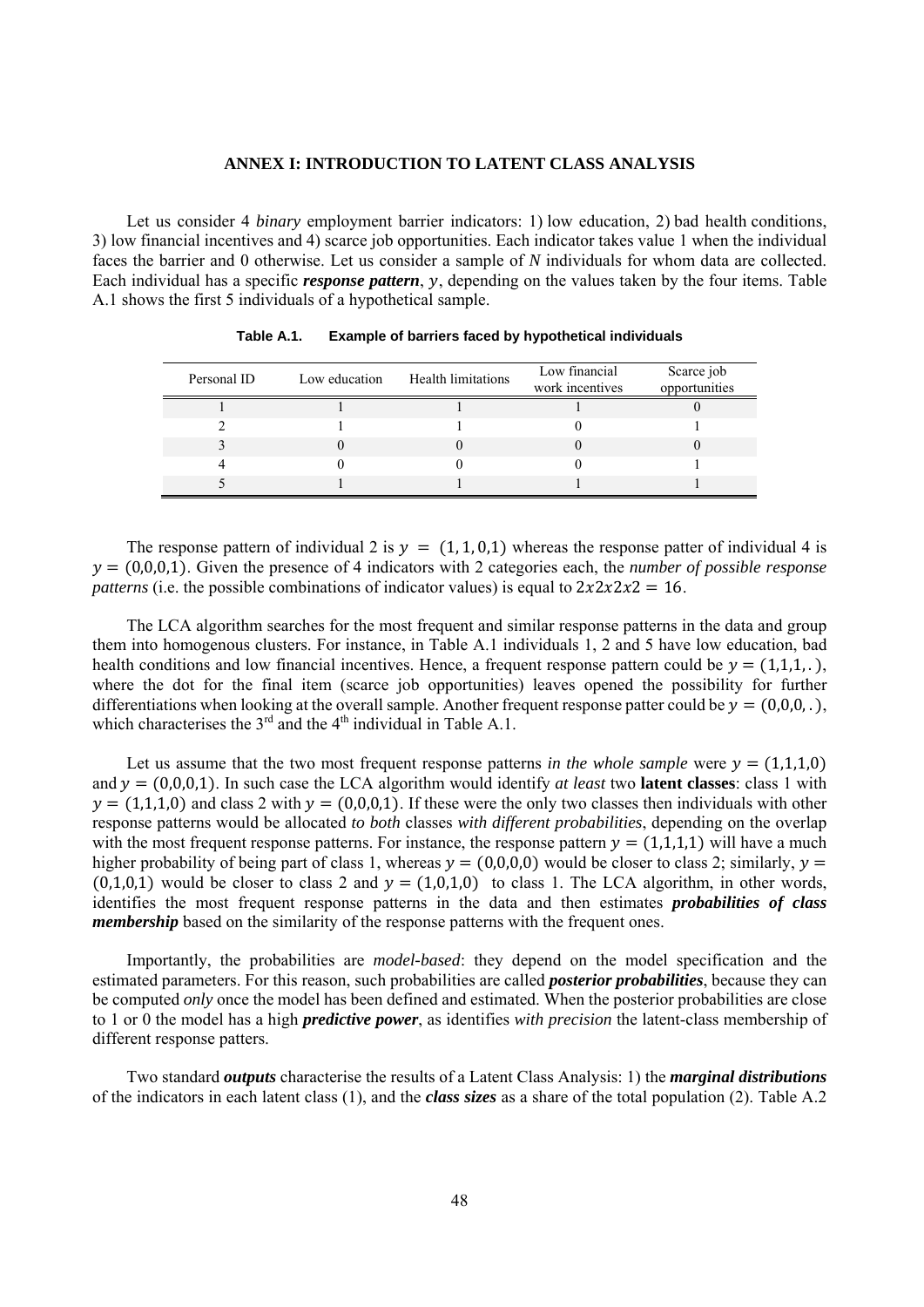shows hypothetical estimates for the example outlined above.<sup>19</sup> Class 1 represents  $30\%$  of the population (first row) and has the following characteristics: 90% of individuals have low education, 70% have bad health conditions, 76% low financial incentives and 17% scarce job opportunities. For class 2 the situation is different; it accounts for 70% of the population and the only significant employment barrier is the scarcity of job opportunities, which concerns 72% of the individuals in this class.

|                           |            | Class 1 | Class 2 |
|---------------------------|------------|---------|---------|
| Class shares              |            | 30%     | 70%     |
| Education                 | $1$ (Low)  | 90%     | 15%     |
|                           | $0$ (High) | 10%     | 85%     |
| Health                    | $1$ (Low)  | 70%     | 10%     |
|                           | $0$ (High) | 30%     | 90%     |
| Financial work incentives | $1$ (Low)  | 76%     | 12%     |
|                           | $0$ (High) | 24%     | 88%     |
| Job opportunities         | $1$ (Low)  | 17%     | 72%     |
|                           | $0$ (High) | 83%     | 28%     |

**Table A.2. Hypothetical estimates of the latent class model** 

Two concepts characterise the results of a Latent Class Analysis:

- The level of *homogeneity* within latent classes: the extent to which a unique response pattern *stands out* as having a much larger probability of occurrence than any other;
- The level of *separation* between latent classes: the extent to which each class has a peculiar response pattern that makes it different from the others.

In the example above both classes have a quite high level of homogeneity: the response patter  $y =$  $(1,1,1,0)$  stands out as having a much larger probability of occurrence than any other in class 1 whereas in class 2 the most probable outcome is  $y = (0,0,0,1)$ . Similarly, the model has a good level of separation: the likelihood of occurrence of response pattern  $y = (1,1,1,0)$  is very low in class 2.<sup>20</sup>

LCA models with a high level of *homogeneity* and class *separation* are easy to interpret, so that **attaching labels** to each class becomes relatively straightforward. Continuing with the example, the first latent class identifies individuals with a *risk of labour-market difficulties related to the area of capabilities and incentives*, whereas individuals in class 2 have *risk of labour-market difficulties mainly related to the scarcity of job opportunities*.

<sup>19</sup> For binary indicators the estimates for the residual categories (e.g. high education, high financial work incentives, etc.) are the complement of the other category. Although these are not estimates in a technical sense they are included in the table to show how to interpret results.

<sup>20</sup> Separation implies homogeneity but the opposite is not true.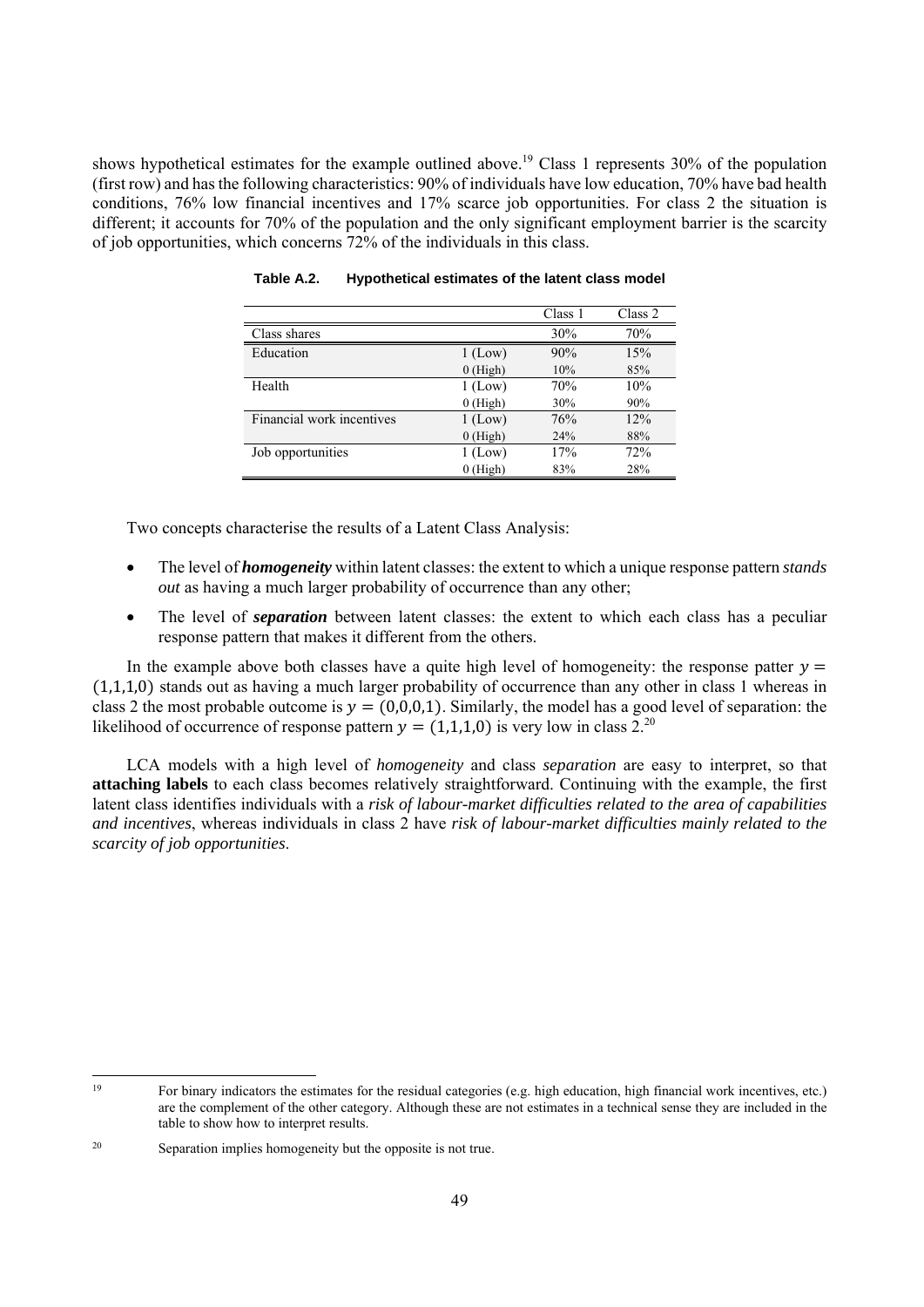#### **ANNEX II: MODEL SELECTION FOR ESTONIA AND SPAIN**

A latent class model does not automatically provide an estimate of the *optimal* number of latent classes. Instead, models with different number of classes are estimated sequentially and the optimal model is chosen based on a series of statistical criteria. The selection process starts with the *definition of a baseline model* (**Step 1**), which is then estimated for an *increasing number of classes*. The choice of the *optimal* number of classes is primarily based on the goodness-of-fit statistics and classification-error statistics (**Step 2**) and then on the analysis of potential misspecification issues (**Step 3**). The final model can be further refined with the inclusion of the so-called *active covariate* (**Step 4**). The following sections describe the step-by-step implementation of each of the above steps.

#### *Step 1: Choice of the baseline model*

The *baseline* model has three main characteristics:

- The specification includes *the entire set of indicators* derived in Section 3. Although this characterise the choice of the baseline models for Estonia and Spain it may not be the case for other countries, either because one or more indicators poorly capture the underlying barrier (e.g. due to data limitations) or because the barrier itself does not represent a significant obstacle for that country (e.g. due to successful policies).
- *The employment barrier indicators are the only information provided to the baseline model.* Additional information typically enter the model in the form of *active covariates* (Vermunt and Magdison, 2005), i.e. variables that *actively* contribute to the model's ability to explain latent-class memberships. For instance, in a latent group describing a specific employment barrier profile there could be relevant age and gender differences (e.g. a higher percentage of women). Active covariates can be plugged-in to *test* such differences and, when significant, they can also reduce the classification errors of certain individuals. Although the main role of active covariates is to *describe* the latent classes they can also interfere with the actual *definition* of the latent groups driven by the employment barrier indicators. For this reason, following Collins and Lanza (2010), the *baseline* model used in this paper does not include active covariates. This is important to ensure that the indicators *alone* are able to produce an adequate representation of the target population with clearly identifiable latent classes.<sup>21</sup>
- The indicators are assumed to be pairwise independent *within latent classes*. This assumption, called *Local Independence Assumption* (LIA) originates from the *causal* foundation of the Latent Class Analysis. Box 5 further discusses the LIA and its main implications. Common model misspecification issues originate from the empirical violation of the LIA. It is therefore important to run diagnostic tests on the final model so to ensure that this assumption holds (the *third* step defined above).

<sup>21</sup> The association between group memberships and external variables such as age and gender can be investigated ex-post with the method described in Vermunt (2010), which involves computing descriptive measures for the association between covariates and the latent groups after estimating a standard latent class model.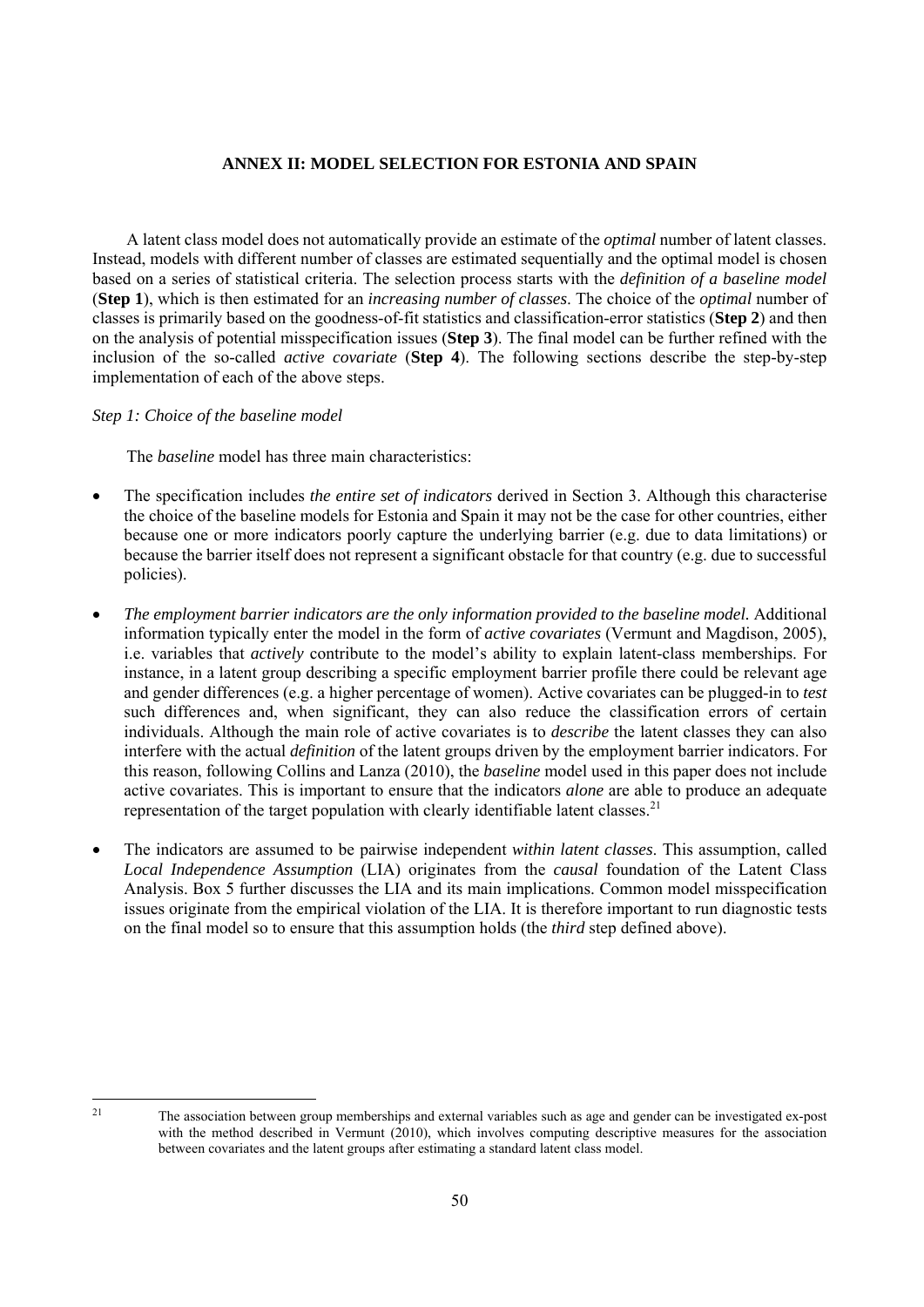#### **Box 18. The Local Independence Assumption (LIA)**

 The traditional theoretical framework of a latent class analysis postulates of the existence of a categorical unobserved (i.e. latent) variable. This latent variable is considered as fully responsible of the variations and co-variations of the observed indicators. In other words, the indicators are caused by the unobserved variable or, which is the same, are related to each other only through the latent variable. Hence, if it was possible to control for the latent variable there would be no residual association between the indicators. To see what the LIA means in practice we report a text-book example from Lazarsfeld and Henry (1968). Suppose that a group of 1000 individuals are asked whether they have read magazines A and B. Their responses are collected in the following matrix:

|                | Read A | Did not read A | Total    |
|----------------|--------|----------------|----------|
| Read B         | 260    | 240            | 500      |
| Did not read B | 140    | 360            | 500      |
| Total          | 400    | 600            | $1000^+$ |

 The two variables are strongly related: Readers of A tend to read B more often (65%, i.e. 260/400) than do non-readers (40%, i.e. 240/600). Suppose now that we have information on the respondents' educational levels, dichotomized as high and low. When the 1000 individuals are divided into these two groups the readership are as follows:

|                | High education |                | Low education |                |       |
|----------------|----------------|----------------|---------------|----------------|-------|
|                | Read A         | Did not read A | Read A        | Did not read A | Total |
| Read B         | 240            | 60             | 20            | 80             | 500   |
| Did not read B | 160            | 40             | 80            | 320            | 500   |
| Total          | 400            | 100            | 100           | 400            | 1000  |

- It can be easily checked that in each of the 2-by-2 tables in which education is held constant there is no association between the two magazines: Readers of A tend to read B with exactly the same frequency as the non-readers (60%). The reading behaviour is, however, very different in the two sub-groups: the highly-educated group has much higher probabilities of reading both magazines (.60 and .80) than the poorly-educated group (.20 and .20). Hence, the association between A and B can be fully explained from the dependence of A and B on the education level.
- In latent class analysis, the indicators are assumed to be independent given the latent class membership; this means that the latent categories have the same role as the education level in the example above. The term local underlies that the independence between two indicators must hold within the latent groups and not in the overall population.
- The assumption of a categorical variable is what makes LCA suitable for profiling analysis, as it allows organizing individual observations into meaningful and homogeneous subgroups starting from the complex array of empirical indicators.

#### *Step 2: Goodness-of-fit and classification analysis*

The favourite goodness-of-fit statistics used in this paper to select the optimal number of latent classes are the *Bayesian Information Criterion* (BIC; Schwartz, 1978) and the *Akaike Information Criterion* (AIC; Akaike, 1987) The BIC and the AIC are measures that capture the *trade-off* between the model's ability to fit the data and the model's parametrization: a model with a higher number of latent classes always provide a better fitting of the underlying data but at the cost of complicating the model's structure. The BIC and the AIC summarise this trade-off into a single index, which provides guidelines for choosing between an adequate representation of the population into a finite number of sub-groups and an increasing complexity of the statistical model. A *smaller* value of these indices indicates a *more optimal balance* between model fit and parsimony; thus, the model with a number of latent classes that minimizes the AIC and BIC is typically the best choice  $^{22}$ 

 $BIC = -2log(L) + log(N)q$ , while  $AIC = -2log(L) + 2q$ . In these equations LL is the log-likelihood function of the LCA model, q the number of parameters and N the sample size.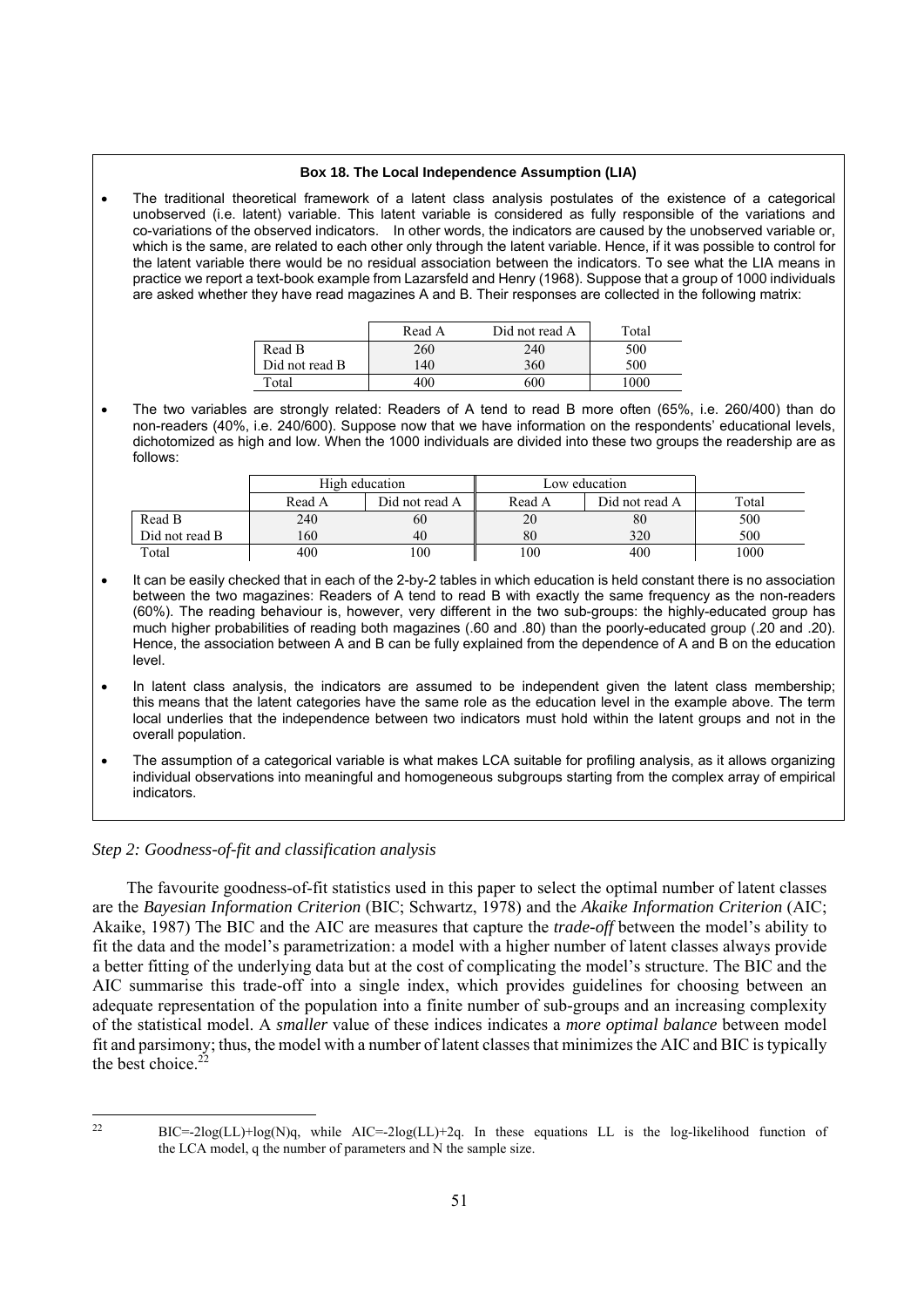Classification statistics provide further information for the choice of the optimal number of latent classes. These measures summarise how-well the model is able to classify individuals into clusters. The simplest classification statistics is based on the *share* of individuals that are estimated to be miss-classified according to the *modal* assignment.23 In general, a lower value signals a better classification of individuals into specific latent classes (Vermunt and Magdison, 2005). Although a certain amount of classification error is natural in latent class analysis, values above 30% signal that the model is not able to discriminate between classes in the allocation of a significant amount of cases.

Figure 5 - Panel A shows for **Estonia** the percentage variations of the BIC and the AIC for an increasing number of latent classes. Panel B provides the same information for **Spain**. For models with few latent classes the percentage variations are relatively large because the model's ability to fit the data increases significantly compared to the model's parameterization.<sup>24</sup> For a higher number of classes the increment of the goodness-of-fit is progressively compensated by the higher parameterization, thus producing smaller, and eventually positive, changes in the two measures.

The BIC is minimized in **Estonia** for a model with 6 classes whereas the AIC points to a 12-class solution. Similarly, in **Spain** the BIC points to an 8-class model and the AIC to a 12-class solution. The difference in the two statistics depends on the different penalty that the two measures apply to the increasing goodness-of-fit: the AIC takes into account only the higher number of parameters whereas the BIC considers also the overall sample size. Thus, in general, the BIC points to a more parsimonious specification than the AIC.

The classification error in **Estonia** is below 30% for both the 6-class and the 12-class solution. Both models provide therefore a good representation of the underlying data, even though the 6-class solution points to a lower classification error than the 12-class model (22% versus 25%). The 12-class model for **Spain** has a classification error of about 30%, a value that signals a poor predictive power. The 8-class model has a lower classification error, corresponding to about 24% – a value in line with the model for **Estonia**.

When BIC and AIC point to different numbers of classes the classification error statistic provides further information for the selection of the optimal model. The 6 and the 8-class solution are therefore the optimal choices for Estonia and Spain, respectively.

<sup>1</sup> 23 Latent class models do not assign individuals to specific classes but estimate probabilities of class membership. After estimation one has in general two options to analyses the results: assigning individuals to each cluster based on the highest probability of class-membership (the modal assignment) or weighting each person with the related classmembership probability in the analysis of each class (the proportional assignment). Let us consider an individual with class-membership probabilities of 0.6 and 0.4 for classes 1 and 2, respectively. In case of modal assignment such person would be assigned to class 1 whereas in the case of proportional assignment the same person would enter the class 1 with a weight of 0.6 and class 2 with a weight of 0.4. When class-membership probabilities are far from 0 or 1 the modal assignment can produce a significant classification error. The classification-error statistic discussed in the text is based on this intuition.

<sup>&</sup>lt;sup>24</sup> The variation of the two criteria for increasing number of classes is somehow counterintuitive: negative at the beginning and positive at the end. This depends on the mathematical specifications of the two measures: the number of parameters contributes positively and the goodness-of-fid negatively.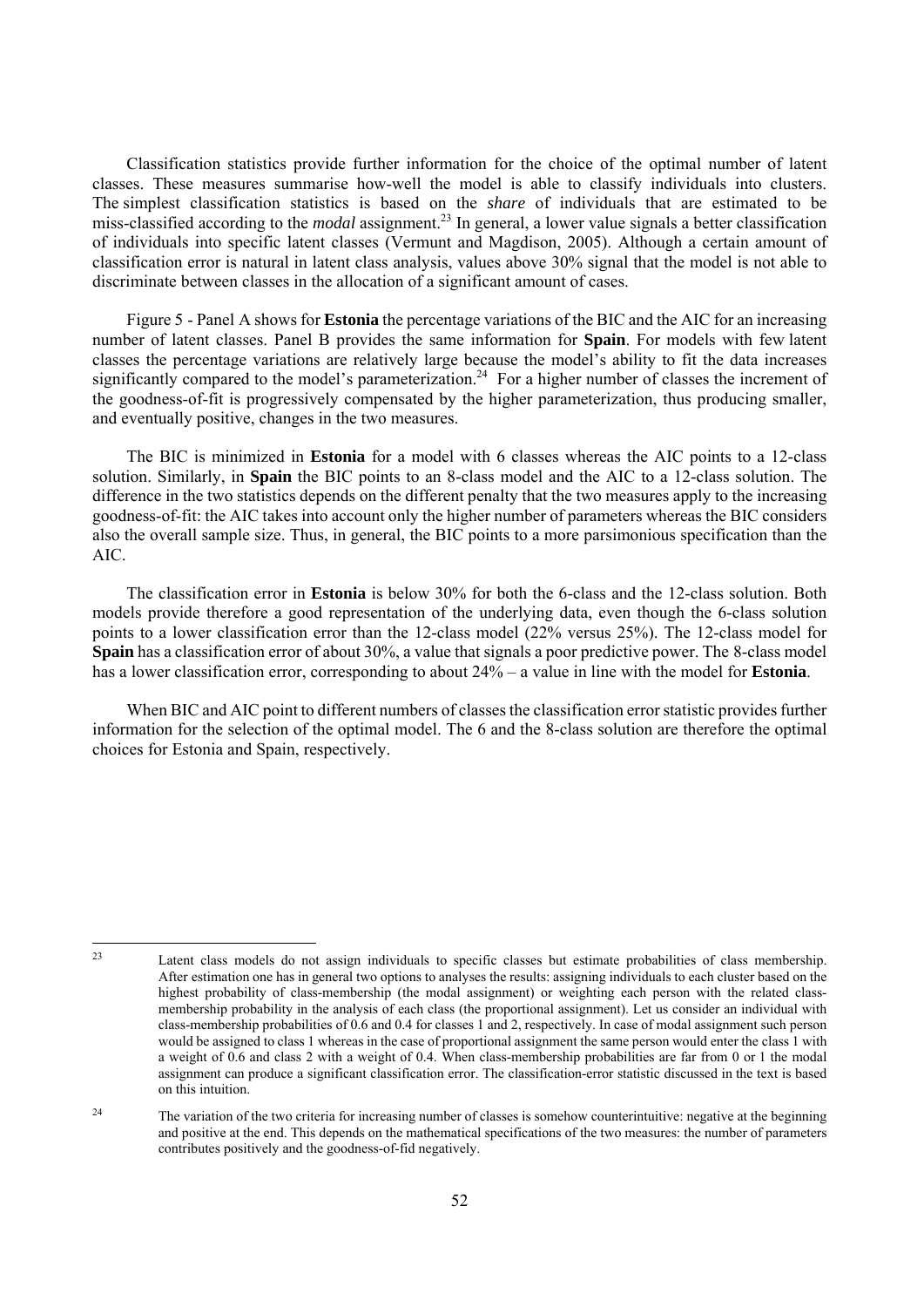

# **Figure 7. Selection of the optimal number of latent classes Panel A - Estonia**



The model selected through goodness-of-fit and classification statistics may not be optimal due to misspecification issues. The most common misspecification issue in latent class analysis is related to the violation of the Local Independence Assumption (LIA) described above (Box 5). This assumption shapes the mathematical specification of the statistical model and, in practice, requires the indicators to be *pairwise* independent *within* the latent groups. When this requirement is not met the model is not be able to reproduce the *observed* association between the indicators, at least for the indicators showing some residual withinclass (*local*) dependency.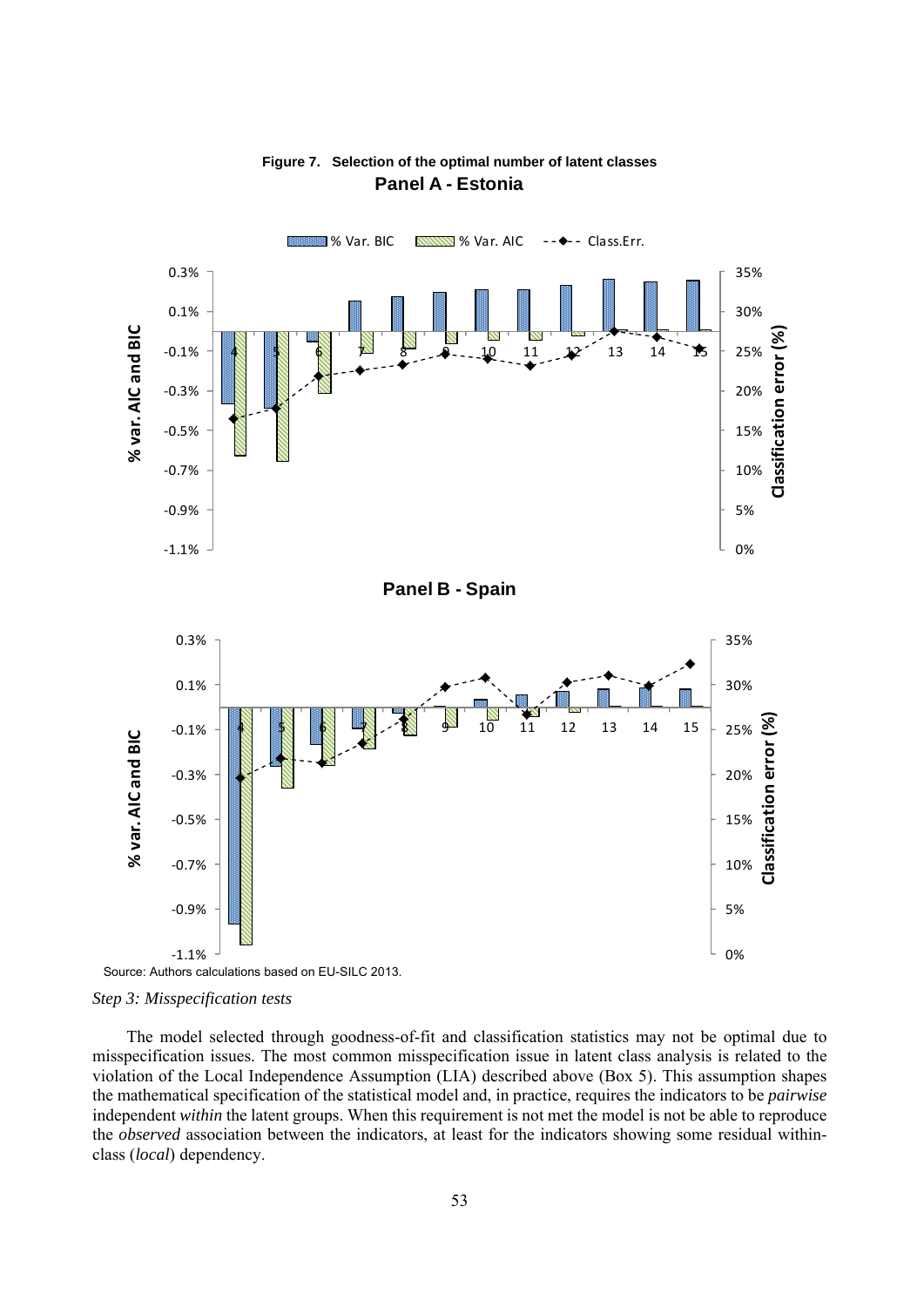In this paper the presence of local dependencies between pairs of indicators is tested using a statistical test on the so-called *Bivariate Residuals* (Vermunt and Magdison, 2016). The idea is to compare the *observed* associations between pairs of indicators with the *expected* association under the assumption of local *independence*. Large differences between estimated and observed associations signal violations of the LIA. The formal statistical test on the bivariate residuals takes the form of a standard Pearson chi-squared test, which can be easily computed once the model has been estimated. In general, *bivariate residuals* with values higher than 1 imply the presence of some residual correlation within latent groups.

Violations of LIA can be addressed by simply increasing the number of latent classes or modelling explicitly the local dependencies between pairs of indicators. Local dependencies between pairs of indicators are typically included in the model with ad-hoc parameters, the so-called *direct effects* (Vermunt and Magdison, 2016). The inclusion of direct effects in the model specification eliminates any residual correlation between the indicators (by construction) but it also requires repeating the entire model selection process, as the new baseline model with local dependencies may lead to a different optimal number of classes<sup>25</sup>

In **Estonia**, the 6-class model selected with the BIC shows clear signs of misspecification, with bivariate residuals significantly higher than 1 for several pairs of indicators.<sup>26</sup> Increasing the number of latent classes always reduces the local dependencies between indicators. For instance, the 12-class model show signs of local dependencies only for one pair of indicators but, as discussed above, has the drawback of a poorer predictive power (i.e. a higher classification error).

When the higher number of latent classes does not eliminate the residual associations between indicators or when the higher number of latent classes further increases the classification-error statistic, the only alternative is to change the baseline model specification, modelling explicitly the possibility of local dependencies between pairs of indicators. Seven direct effects are necessary in the 6-class model for **Estonia** to eliminate the local dependencies. For this new baseline model the BIC now points to a 4-class solution whereas the AIC to a 10-class solution. The 4-class solution shows however new residual associations between other pairs of indicators, while the 6-class model with direct effects, by construction, does not show misspecification issues. Considering the higher classification error characterising the 10-class model with direct effects, the **6-class** model therefore remains the favourite option for **Estonia**.

In **Spain** the 8-class model chosen according to the BIC shows signs of misspecification for nine pairs of indicators. The 12 class model reduces the misspecifications to only three pairs but the model has a too-high classification-error statistic (Figure 5). The inclusion of direct effects in the 8-class model eliminates any residual associations between pairs of indicators. When running again the goodness-of-fit analysis for the model with direct effects the BIC now points to a 7-class solution, which has also all the bivariate residuals well below 1. The inclusion of the direct effects for Spain has also the beneficial effect of reducing the classification error for the 7-class model from 24% to 20%. The **7-class** specification with direct effects represents therefore the favourite option for **Spain**.

#### *Step 4: Model refinements – inclusion of active covariates*

In most empirical applications the aim of latent class analysis is not just to build a classification model based on a set of indicators but also to relate the class membership to other individual and household characteristics identifying specific population sub-groups of interest, such as *youth* and *women*. For instance,

 $25$ 25 Direct effects change the likelihood function of the underlying statistical model. They correspond to the parameters of the interaction terms between the pair of indicators with local dependencies. These interaction terms enter the linear specification of the logit models characterizing the probability structure of the indicators with local dependencies; the related parameters are then estimated together with the other model's values.

<sup>26</sup> Results are available upon request.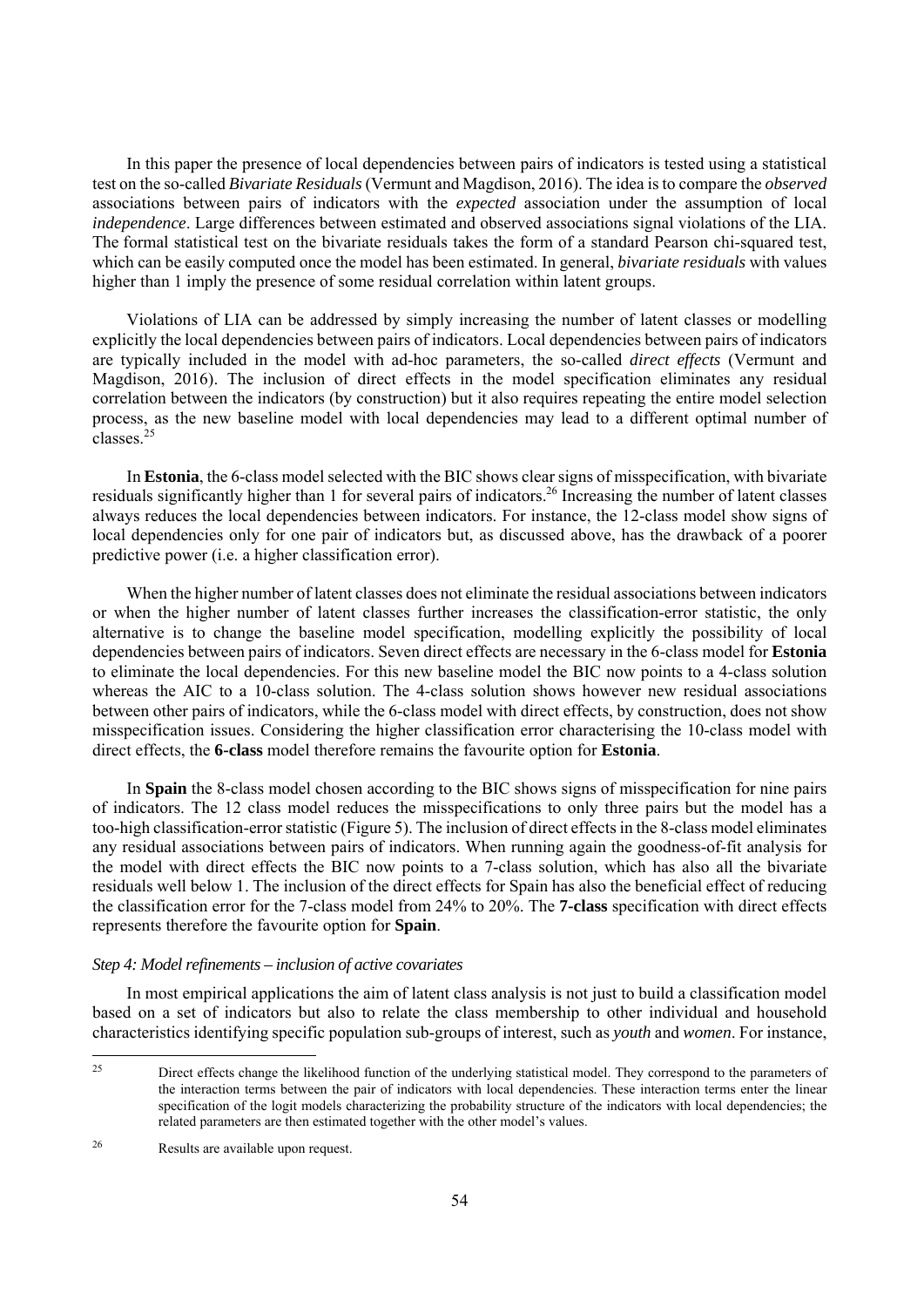one might want to know if there are gender differences between the latent groups and test whether these differences are significant. There are two ways for dealing with additional individual and household characteristics in latent class analysis: a **one-step** and a **three-step** approach. The former involves estimating the latent class model with the additional characteristics (covariates) *actively* contributing to the definition of the group-membership probabilities. The stepwise approach, instead, keeps the covariate out of the model and focuses on them only during the post-estimation analysis. This implies the following three steps: 1) estimating the model without covariates; 2) allocating the individuals to the latent groups using the estimated group-membership probabilities; 3) computing two-way tables summarizing the relation between groupmembership and covariates.

In general, the one-step approach is more efficient than the stepwise approach. Under the assumption that the model is well specified one can directly *test* if there are significant group differences (e.g. by gender) between latent classes by simply using the (correct) standard errors estimated with the other model's parameters. An extensive empirical literature has also shown that active covariates with large and significant effects on the group-membership probabilities can reduce the classification-error statistics and, more generally, have a positive effect on the overall model predictive power (Wurpts and Geiser, 2014 and Vermunt and Magidson, 2005).

An important assumption of the latent-class model with covariates is that they affect *directly* the probabilities of group-membership, but not the marginal distributions of the indicators in each latent group. For instance, the share of *women* can be different between groups but the way man and women react to a given indicator *within* the same group must be the same. In other words, latent class models with covariates implicitly assume that covariates and indicators are *independent* within latent groups. This assumption closely resembles the LIA described above and can be tested with a very similar strategy, i.e. with tests on the residual associations between indicators *and* covariates.

When there is evidence that some categories of interest (*e.g.* women) are structurally different from the rest of the individuals *in the same latent group* – i.e. they differ not only in terms of shares between groups but also in terms of responses to the indicators – the inclusion of active covariates can produce misspecification problems similar to those described in Step 3 above. Depending on the extent of such misspecifications (i.e. the number of bivariate residuals between combinations of indicators and covariates) one has in general three options: 1) address the misspecifications by explicitly modelling the associations between indicators and covariates with *direct effects* (as discussed in Step 3 above); 2) depending on the interest in a specific covariate, run a separate LCA between the categories of interest (e.g. for men and women separately); 3) include the covariate(s) causing the major misclassifications issues directly in the classification model.

In the present paper the inclusion of active covariates is primarily driven by the interest in specific population sub-groups that are typically considered in the breakdown of common labour market statistics. The selected active covariates are **age** (3 categories), **gender** and the presence of **young children**. The choice of these three variables relies on practical considerations, i.e. the relevance of these categories in the policy debate on AESPs and also on the possibility for the public employment services to actually collect such information, and on their impact on the statistical model in terms of misspecification issues and classification-error statistics.

The inclusion of active covariates in **Estonia** and **Spain** generates several associations between indicators and covariates within the latent groups. This signals that the employment barrier indicators capture only part of the heterogeneity in the data. The inclusion of such variables in the model is therefore beneficial